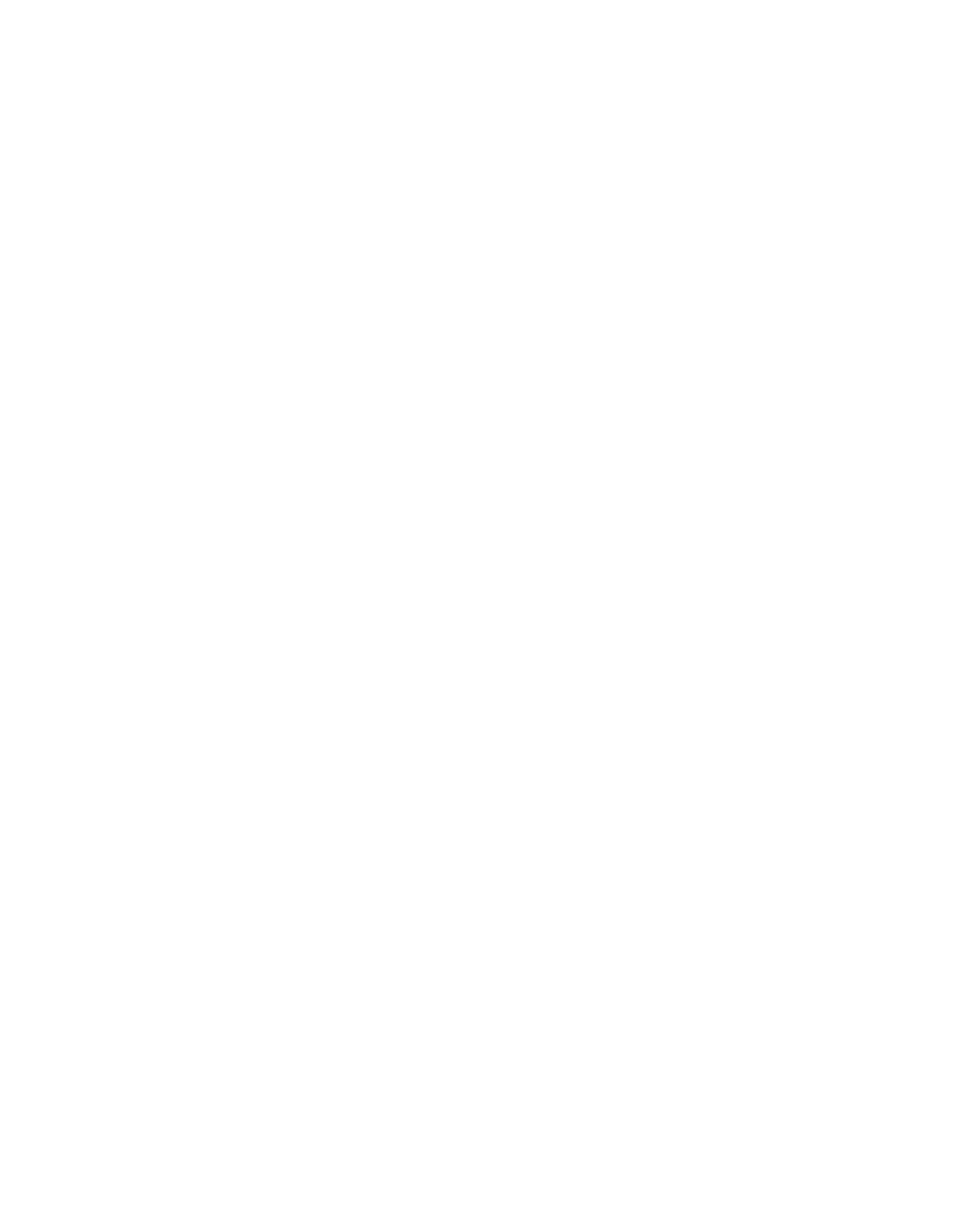# <span id="page-2-0"></span>**Introduction:**

- This manual was compiled to help Chapters and personnel better understand the Safety Officer (SO) positions in IFGS. These include the Society Safety Officer (SSO), Chapter Safety Officer (CSO), and Game Safety Officer (GSO).
- TSO (Technical Safety Officer) and Technical Safety is covered in Volume II.

This manual was developed from the experiences of many people and from many sources: Including:

- Rev 1 Fred Welch. Margo Toth originally performed editing and layout duties as part of the Internal Publications Committee of the IFGS.
- Rev 2 Rick Shelton and Bradley Reeger.
- Rev 3 David Ellis. Editing and layout assistance by Susan Helton.
- Most of the information in the original manual was written and compiled by Fred Welch. Many Individuals over the years have offered constructive reviews.
- The IFGS gives permission to any members of IFGS to make copies of any of the material in this book. Any and all comments on the information in this book are welcome, especially from Provisional Chapters who may need further clarification. This handbook will be reviewed on a yearly basis, and comments accepted for that review on an ongoing basis.

Send comments or questions to:

Safety@ifgs.org

Or IFGS Attn: Safety PO Box 3577 Boulder, CO 80307-3577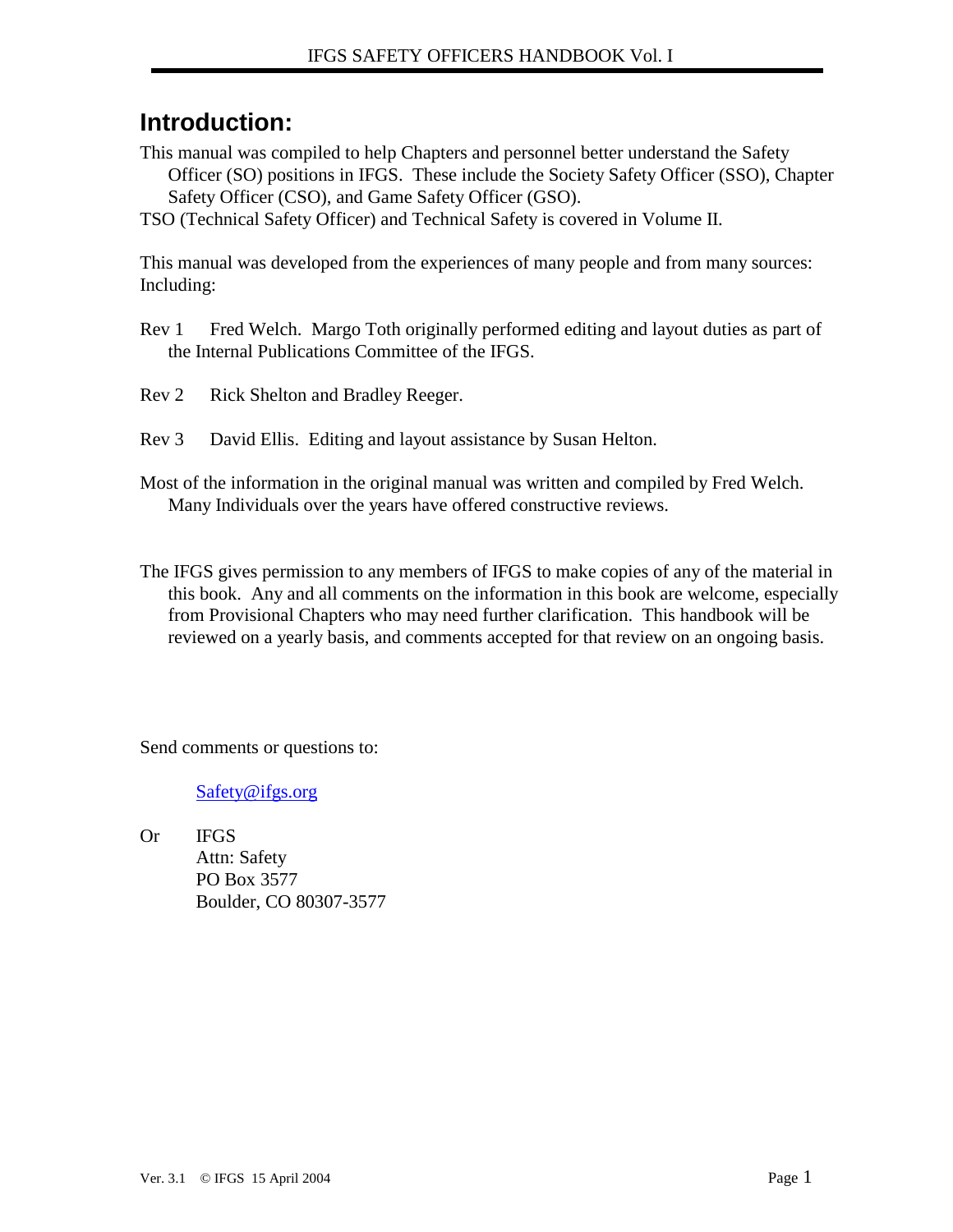This page deliberately blank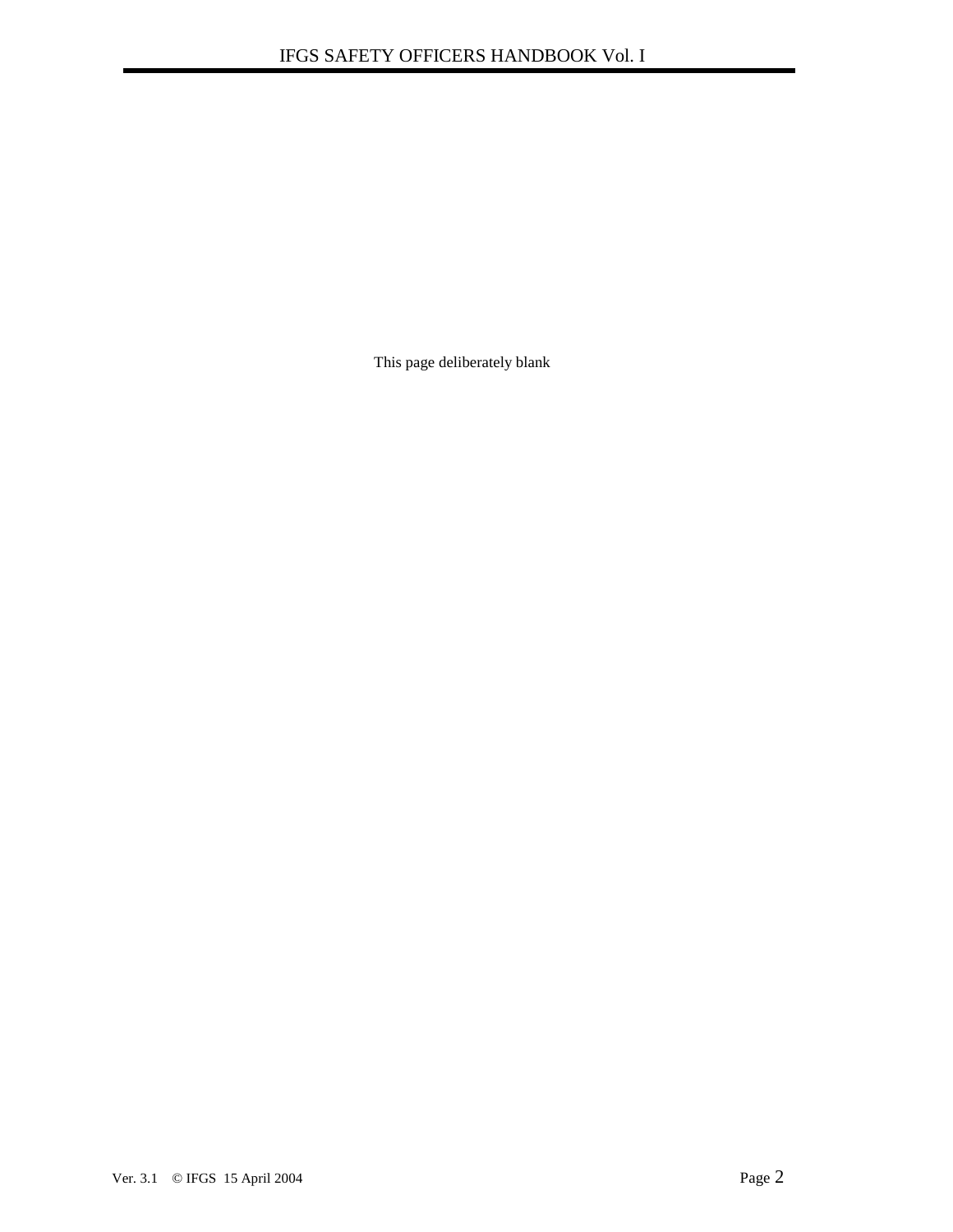# **Table Of Contents:**

| Chapter 2 – Chapter Safety Officer.                     | 2-1 to $2-4$   |
|---------------------------------------------------------|----------------|
| Chapter 3 – Game Safety Officer.                        | $3-1$ to $3-6$ |
| Chapter 4 – First Aid Teams and First Aid Team Leaders. | 4-1 to $4-2$   |
| Chapter 5 – Requirements for Provisional Chapters       | $5-1$ to $5-2$ |
| Chapter $6$ – Insurance.                                | $6-1$ to $6-2$ |
| Chapter 7 – Complaints and Safety Suspension Policy.    | $7-1$ to $7-2$ |
| Chapter 8 – Society Policies.                           | $8-1$ to $8-2$ |
| Chapter 9 – Hazard Checklist.                           | $9-1$ to $9-2$ |
| Chapter 10 – Medical Concerns, Training and Kits.       | 10-1 to $10-8$ |
| Chapter 11 - Communications, Radios and Procedures.     | 11-1 to 11-4   |
| Chapter 12 – Helicopter Operations and Safety.          | 12-1 to 12-8   |
| Appendix A – Abbreviations, Acronyms and Glossary.      | $A-1$ to $A-4$ |
| Appendix $B -$ References.                              | $B-1$ to $B-2$ |
| Appendix $C$ – Forms.                                   | $C-1$ to $C-2$ |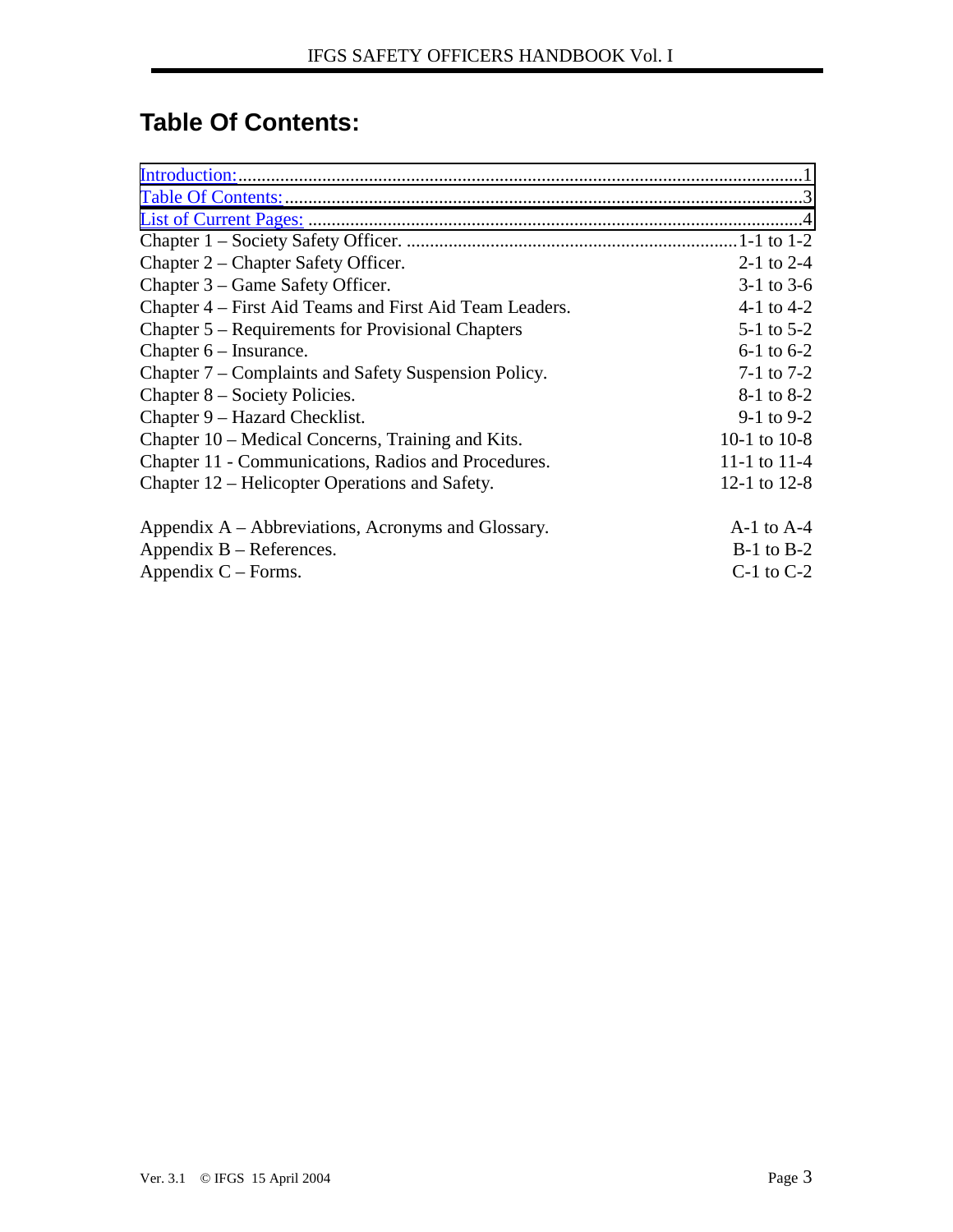# **List of Current Pages:**

<span id="page-5-0"></span>List of changes to complete manual dated 15 Apr 2004.

| Date | Changes |
|------|---------|
|      |         |
|      |         |
|      |         |
|      |         |
|      |         |
|      |         |
|      |         |
|      |         |
|      |         |
|      |         |
|      |         |
|      |         |
|      |         |
|      |         |
|      |         |
|      |         |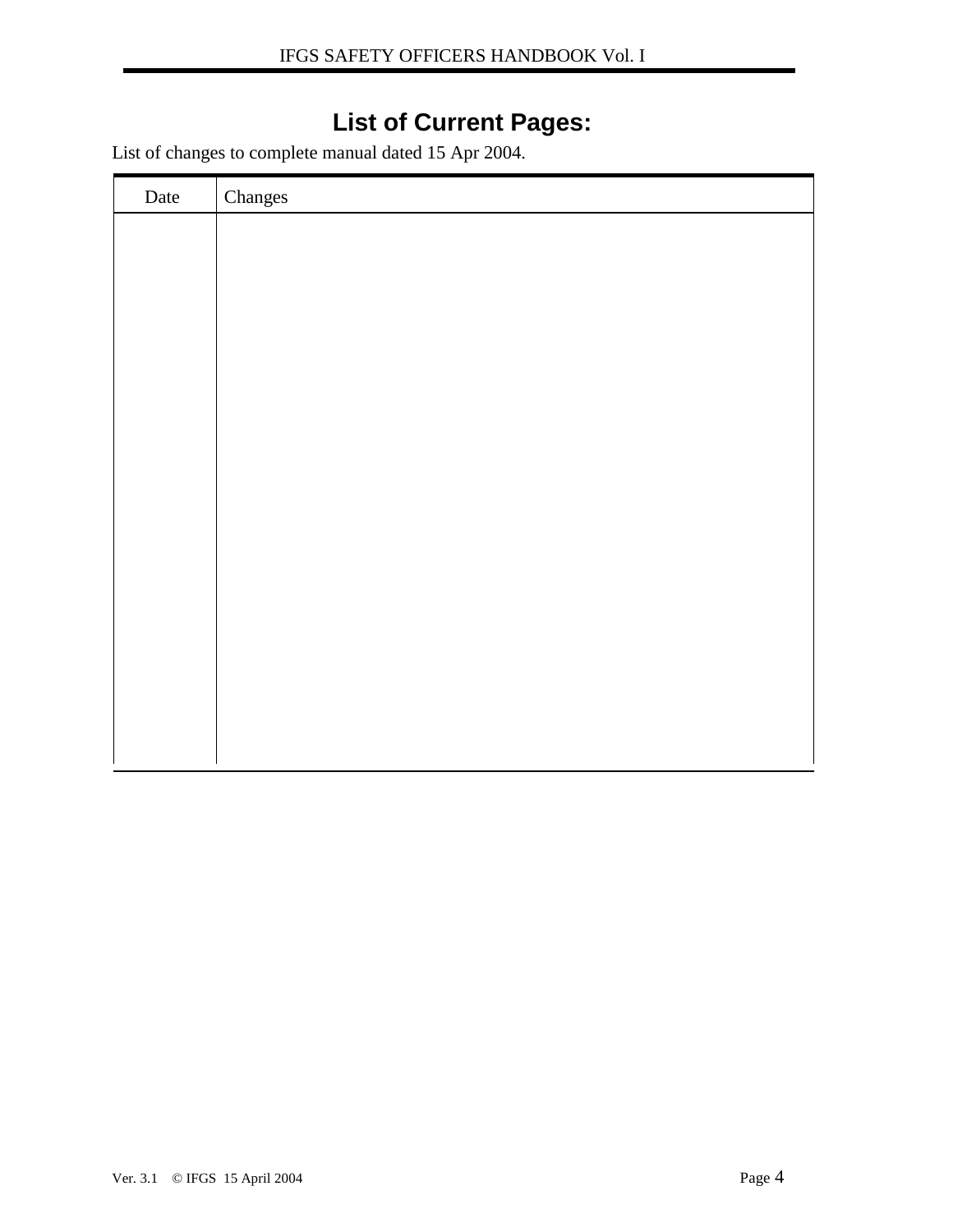# **Chapter 1 – Society Safety Officer (SSO)**

#### MISSION STATEMENT:

The Society Safety Officer (SSO) is responsible to the Society Board of Directors and the membership for the establishment and promulgation of safety rules and guidelines that engender a safe gaming environment, and for transmitting those policies to the Chapter level for implementation.

#### QUALIFICATIONS:

Membership - The Society Safety Officer must be a member in good standing, and must be at least 21 years of age and have at least one year as a Chapter Safety Officer (CSO).

#### DUTIES:

To establish and promulgate safety rules, regulations, and training guidelines for IFGS and IFGS events. To include an annual review of the Safety Handbooks.

Responsible for the training and the final approval of CSO's, and determining that CSO's are performing their duties properly.

Responsible for maintaining communication between CSO's.

- To assemble data from all chapters and compile a yearly report to the Society board, as well as looking for trends in safety problems.
- National Events shall be coordinated through the SSO. For these events each chapter will provide a list of certified Safety Officers (SO's) to the SSO. This list will be reviewed and personnel will be authorized to function as event SO's during that event.

### REPORTS & RECORD KEEPING:

- The Society Safety Officer will submit an annual report of the previous calendar year activities to the National Board each February. This report will include the number of games run in the previous calendar year, number of participant during the last year, number of injuries reported, number of claims filed, and training done society-wide and by chapters.
- The SSO will keep records of all reports, claims, and training conducted. And from these watch for trends in injuries or other problems.

To contact the SSO: Safety@IFGS.org

Or IFGS

 Attn: Safety PO Box 3577 Boulder, CO 80307-3577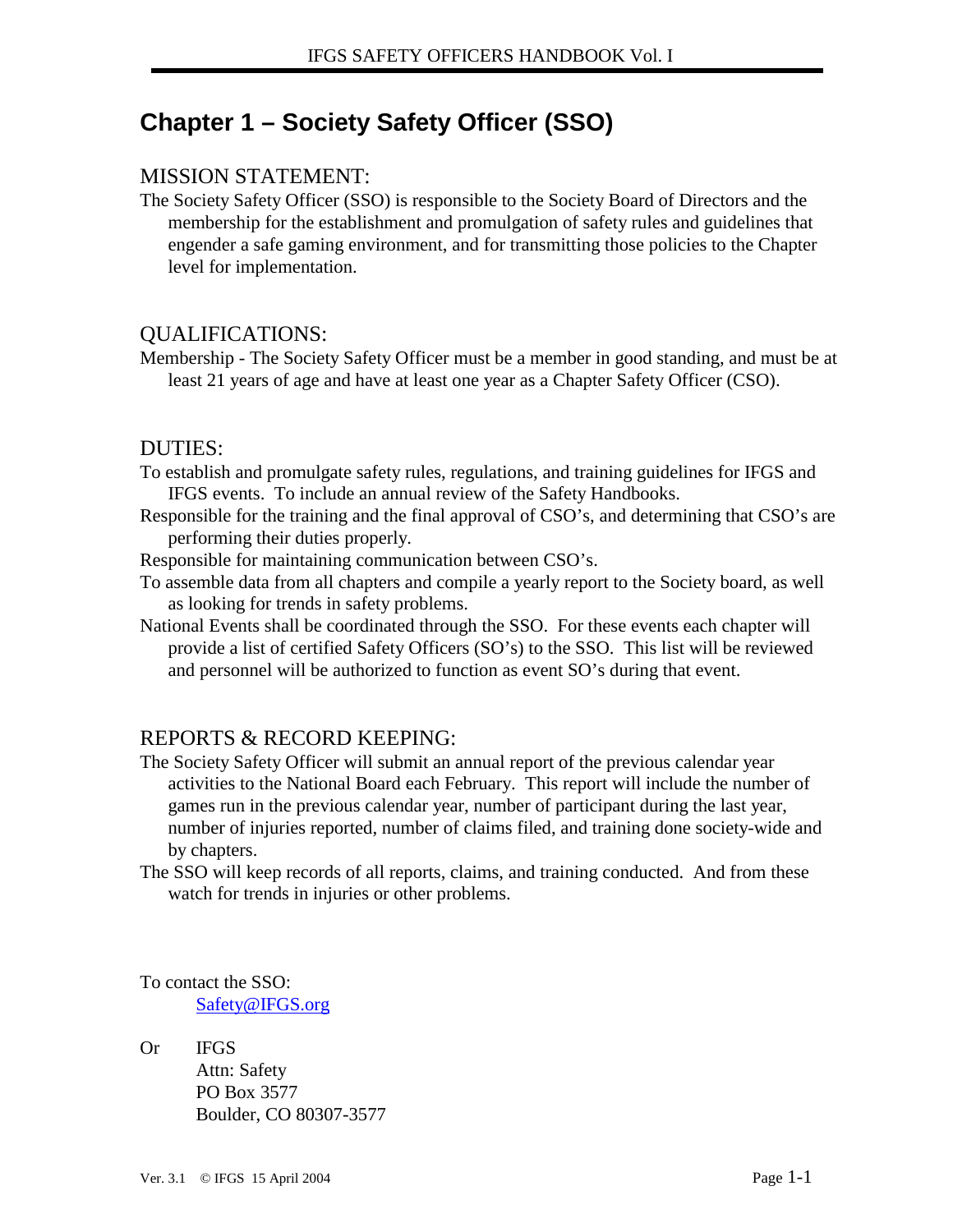This page deliberately blank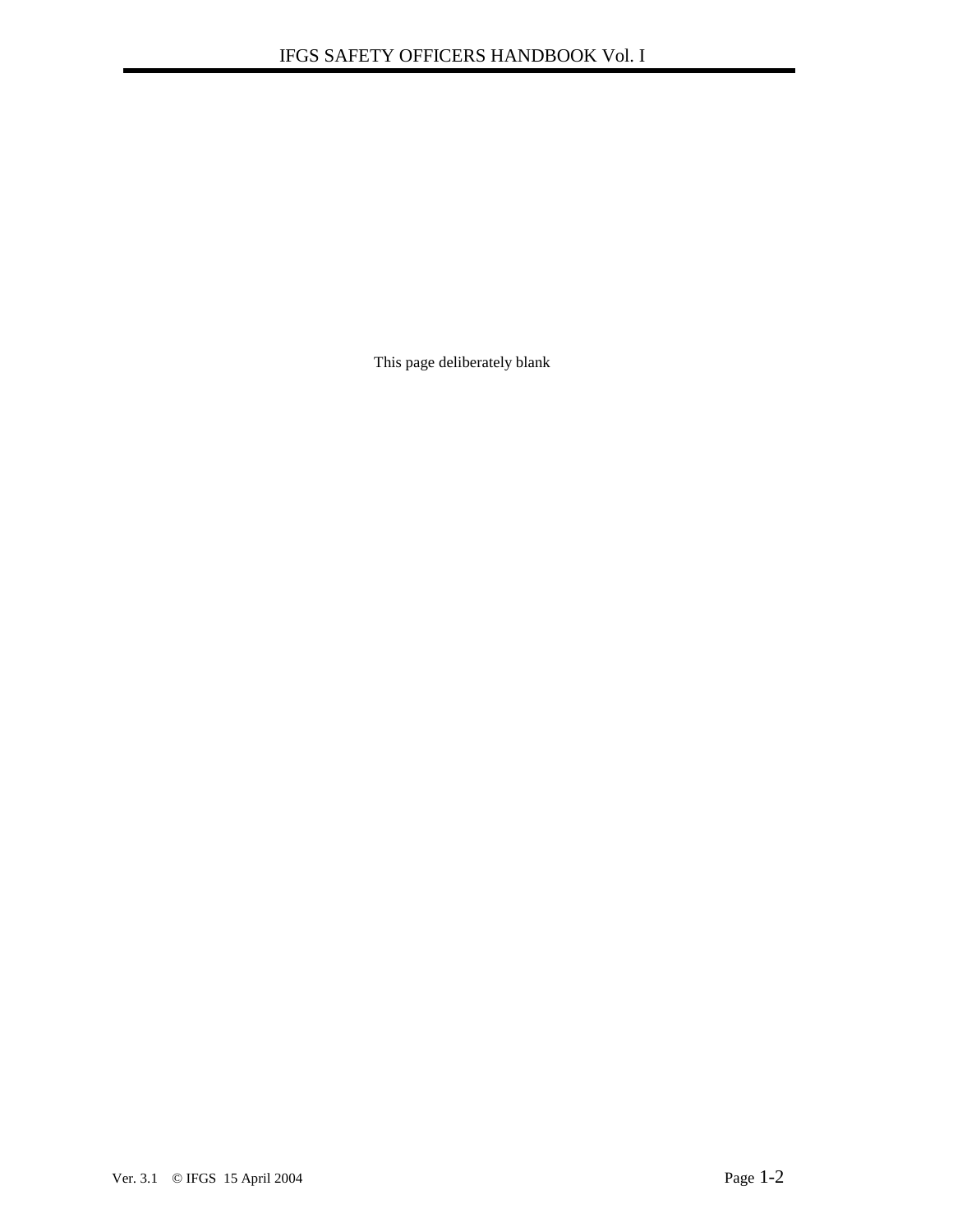# **Chapter 2 – Chapter Safety Officer (CSO)**

- This chapter was compiled to help chapters better understand the position of Chapter Safety Officer (CSO). Though it is not a glamorous position, and is often filled with abundant paperwork, the position is one of the most critical in a chapters existence.
- Each chapter in the IFGS has its own CSO who is responsible for all safety matters within their chapter. The CSO must answer to his/her own Chapter Board, and to the Society Safety Officer (SSO), mostly however they must answer to their fellow members who rely on them to keep them physically safe during IFGS events.

#### MISSION STATEMENT:

The CSO is the Society Safety Officer's approved representative at the chapter level and is responsible for the application of IFGS safety rules and guidelines within their chapter, the safe implementation of games in their chapter, and is responsible for the training of Safety Officer (SO) personnel within their chapter.

#### QUALIFICATIONS:

- Membership The CSO must be a member in good standing of the chapter in which the position is held, and must have attained the age of legal majority as established in the state where the chapter is located (normally 18 years of age).
- Medical experience Candidates will have had some sort of first aid training, such as that offered by Red Cross, Heart Association, U.S. military, or a similar organization or be willing to obtain similar training at their own expense before assuming the position.
- Other experience The candidate should be levelheaded, responsible, and be willing to spend a few hours a week at the job during the gaming season. Experience in theater stagecraft, pyrotechnics, technical climbing, construction, and/or other related skills can be helpful.
- Approval The appointment of the Chapter Safety Officer is made by the Chapter Board. When the board has determined that a candidate for CSO is acceptable, the name of the applicant and a list of their qualifications shall be sent to the SSO. After an interview process, the SSO will notify the requesting chapter board as to approval or disapproval:
- In practice, it is only fair that candidates have an opportunity to study documents relating to the position prior to applying as a candidate, in order to make an informed decision as to whether or not they wish to seek such a position.

#### DUTIES:

The CSO is responsible for implementation of Society and Chapter policies regarding the establishment of a safe gaming environment. The CSO is also responsible for the training of safety personnel within their chapter. The CSO does not need to be on site for each game, but instead should have trained Safety Officers (SO's) to represent his or her place at a given IFGS event.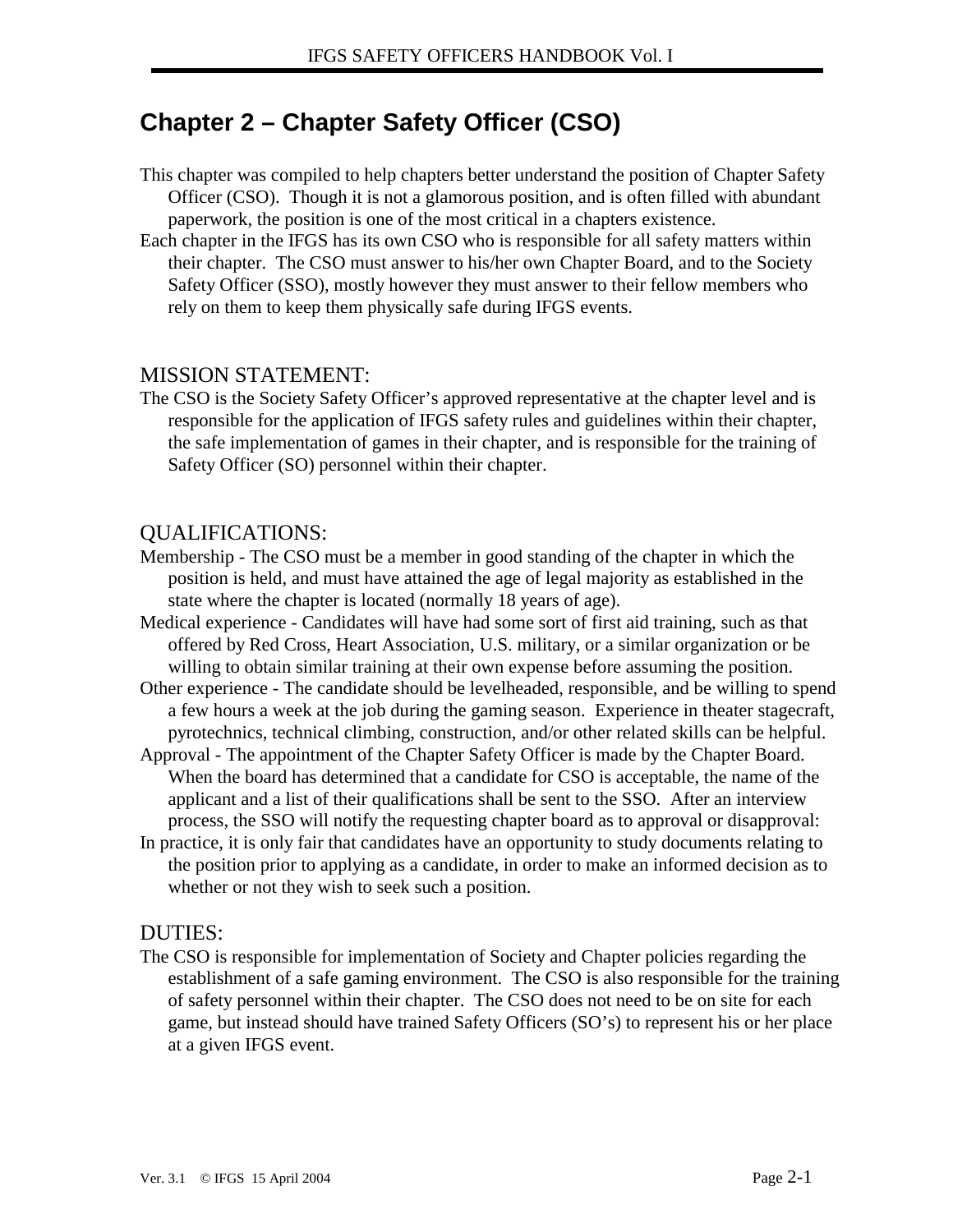#### Chapter Safety Officer – cont.

#### Management:

- The bulk of the CSO's job is to manage the chapters safety resources and records. The CSO selects individuals to serve as Game Safety Officers (GSO's) and Technical Safety Officers (TSO's) and is involved with their training.
- The CSO keeps track of local laws (for example, even inoperative, but realistic, simulations of bows are often prohibited in public parks, and EMS laws may change from county to county within a state). They keep a list of Approved Health Providers near each gaming site, and site information packets for sites that are commonly used and acts as an expert informational resource to Chapter personnel and committees.
- The CSO maintains files on games run in the chapter, and spots individual and chapterwide trends in unsafe practices. On the basis of these trends, the CSO formulates temporary or permanent chapter or local policies, which are reviewed by the SSO.

The CSO will have parental permission/release and sponsor forms available for GD/GPs.

#### Training:

- The CSO is responsible for training GSO's and TSO's in their chapter, as well as keeping track of training levels of FAT personnel.. In a chapters formative stages, trained personnel are at a premium, and the CSO should expect to function as the GSO/TSO for the first few games of the Chapter before devoting attention to purely CSO functions. CSO's are encouraged to start training GSO's and TSO's at the earliest opportunity in order to reduce their own work loads. Because games may initially occur only at the rate of six or fewer per year, it is strongly urged that the CSO retain the position for at least two years. It is recommended that CSO's SO in games/events at least once a year.
- The CSO is responsible for providing classes on SO requirements on a yearly basis. These include the training of GSO, TSO, FATL, FAT and others SO personnel as required for the chapter. Also classes on the care and use of chapter equipment including radios, recommended gear, and Society and Chapter Safety Policies. Prospective SO's should work with a qualified GSO during at least 1 major game as an aid to the GSO both before, during and after the game. At the CSO's recommendation the Prospective SO could be asked to do this a second time if they feel the person is in need of more training and experience in some areas. During this "apprenticeship" they would discuss encounter locations, logistic problems, radio procedures, weapons check, game flow, and site hazards.
- The CSO is also responsible for the training and verification of Technical Safety Officers (TSO). This includes the determination of Qualified Persons for use as FX encounter specialist/coordinators. More information on TSO's and Qualified Persons is in Vol II Technical Safety.

#### Complaints:

The CSO is responsible for dealing with complaints regarding unsafe practices, and for reporting those to the SSO and their Chapter Board..(See Chapter 7 – Complaints)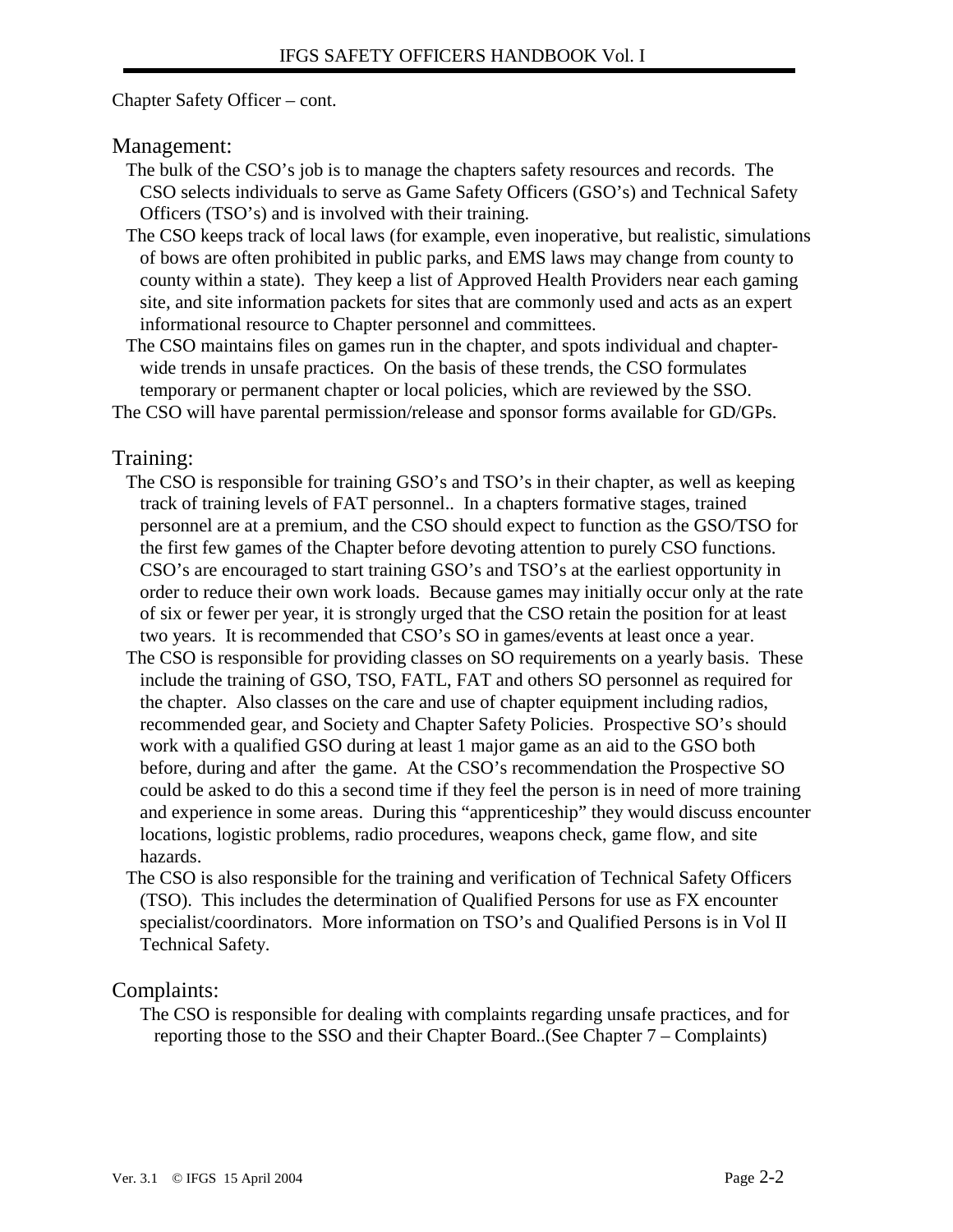Chapter Safety Officer – cont.

#### EQUIPMENT:

- The CSO is responsible for the issue of chapter equipment, and will use the Equipment Log (IFGS SO Form #04) to track items and use.
	- Radios CSO's are responsible for checking radios out to GSO's. For further information on IFGS radios and usage see Chapter 11 – 'Communications, Radios, and Procedures'.
	- Medical kits CSO's are responsible for checking out the Medical Kits to GSO's. The CSO is also responsible for assembling, and maintaining medical kits to include insuring materials have not gone beyond their expiration date. These kits are for emergency care on site, and can contain different medical gear, depending on the financial resources of the Chapter, local requirements, and the medical experience of the Safety Teams. The list of recommended items to include in these kits is included in Chapter #10 'Medical Concerns, Training, and Kits.'
	- Weapons repair kits. The CSO should have available to issue to GSO's a weapons repair kit. The kit should include pieces of foam, duct tape and other supplies as determined by the CSO.
	- Forms & Information The CSO is responsible for providing GSO's with all necessary forms for the game, the Emergency Medical Data notebook, the site information packet for the specific site the game is being run on, and the medical provider/responder list.

### REPORTS & RECORD KEEPING:

- The Chapter Safety Officer will submit an annual report to the Society Safety Officer each January on the CSO Annual Report (IFGS SO Form 01). This report will include the number of games run during the previous calendar year, number of participants over the last year, number and type of injuries reported, number of claims filed, and training done by the chapter.
- The Chapter Safety Officer is responsible for maintaining a file on each game including the Game Safety Officer report, any letters of complaint, injury reports, and post-game conclusions/actions.
- Injury reports In addition to keeping a file of all game reports, the CSO is also responsible for maintaining a list of injuries reported at games. This list will be kept private and is not available to the public. The file is used for liability purposes and for determining whether someone has a chronic injury that is aggravated by participation in IFGS events.
- The CSO is responsible for obtaining Medical Histories from GSOs and maintaining a 'Emergency Medical Data Notebook' to be issued with the First aid kits. These files are to be kept confidential and only used in emergency situations. This notebook will list permanent physical injuries, medical problems & medications usually carried by individuals, and food and other allergies.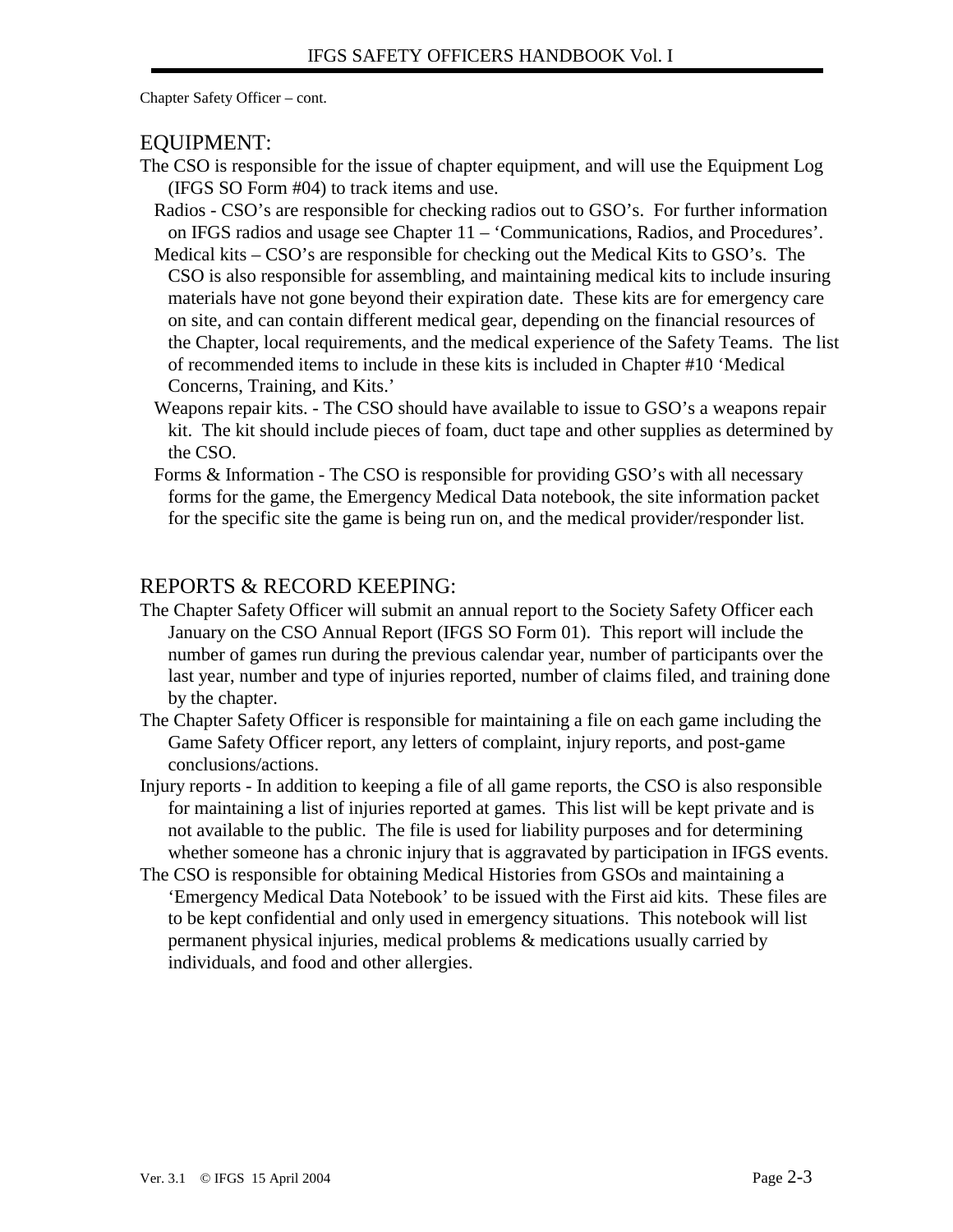Chapter Safety Officer – Reports & Record Keeping - Cont.

#### Training and SO Personnel records:

The CSO will keep a list of all SO personnel in their chapter to include applicants for SO positions, their qualifications, games under instructioned in, games SO'd, and training. This includes lists of all medically trained & technically trained or skilled personnel in their chapter who are willing to serve on Safety Teams.

#### Reference Library:

The CSO will keep a library of reference materials to be available to any chapter member to study. It is recommended that it have any or all of the items listed in Appendix B

#### Chapter Closing or going Inactive:

In the event of the chapter going inactive or dissolving, all safety related chapter records will be forwarded (sent) to the Society Safety Officer or the IFGS Society Clerk..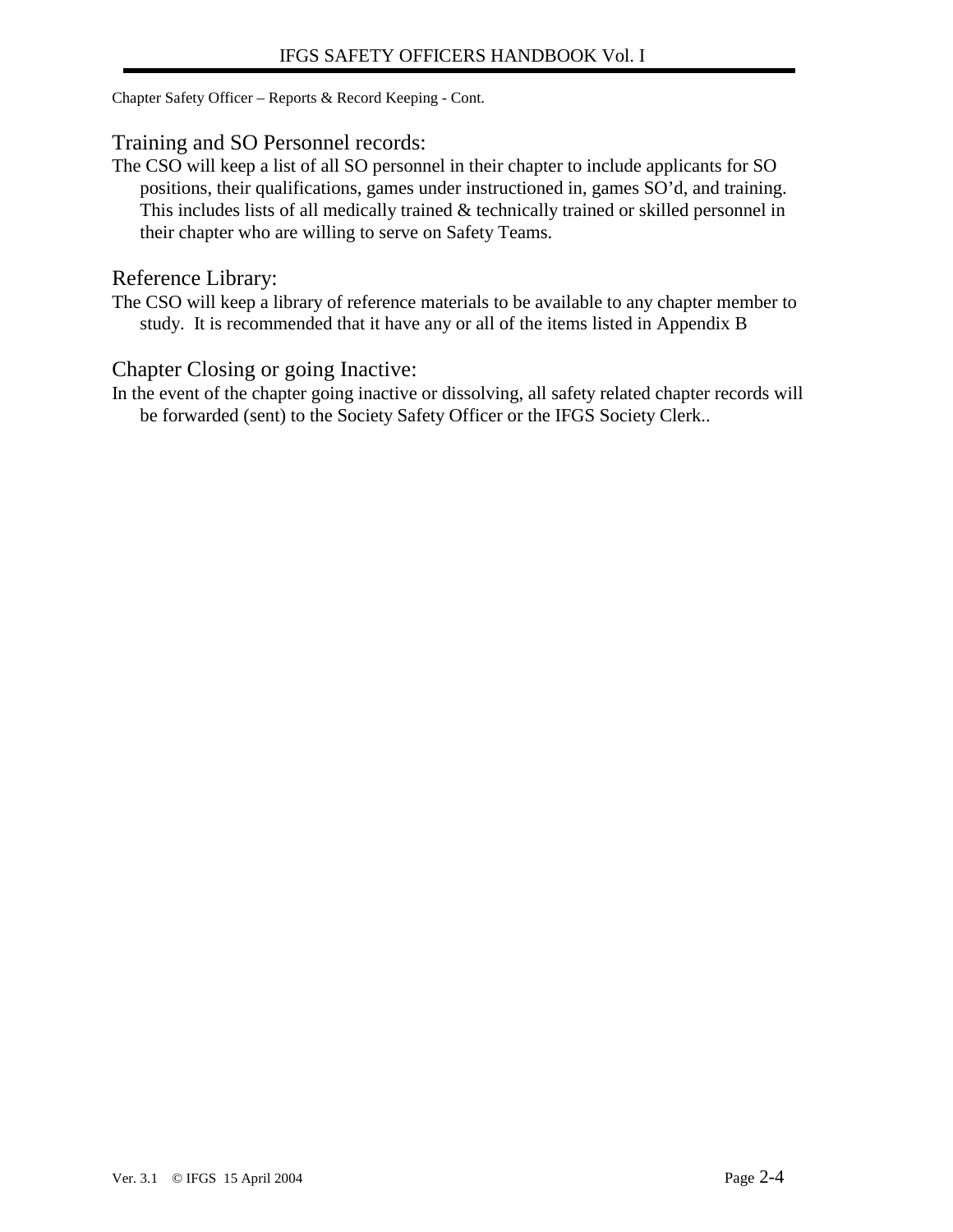# **Chapter 3 – Game Safety Officer**

### MISSION STATEMENT:

The Game Safety Officer (GSO) is the primary person on course before, during and immediately after a game who is responsible for the physical safety of all participants. Their goal is to insure all persons involved are gaming in the safest environment which can be provided under the conditions existing at game time. This includes checking weapons for safety; checking encounter sites for hazards; working with Technical Safety Officers (TSO) and or assigning 'Competent Person' (s) to technical effects encounter, and working with the First Aid Teams (FAT) to deal with any medical emergences that might occur on course. They must be ready to adapt the course, game, and participant's actions to meet safety requirements. They must also act in accordance with Society policies and directives to ensure all chapters are "on the same sheet of music" in regard to actions allowed under what conditions. The primary responsibility is PHYSICAL SAFETY. There are no provisions for policing of Emotional Tranquility! It is not your job!

#### QUALIFICATIONS:

- Membership The GSO must be a member in good standing of the Chapter in which the position is held, and must have attained the age of legal majority as established in the state where the Chapter is located.
- Medical experience Candidates will have had some sort of first aid training, such as that offered by Red Cross, Heart Association, U.S. military, or a similar organization or be willing to obtain similar training at their own expense before assuming the position.
- Having completed training as established by the Chapter Safety Officer (CSO) and having been approved by the CSO.
- Other experience The candidate should be levelheaded, responsible, and be willing to spend the necessary time before, during and after the game. Experience in theater stagecraft, pyrotechnics, technical climbing, construction, and/or other related skills can be helpful.

#### DUTIES:

The GSO exists to provide a service to the participants; to coordinate the establishment and maintenance of a safe gaming environment. The GSO works with the Production Staff, and coordinates specific functions. It is not intended that the GSO harass the Game Designer/Game Producer (GD/GP), Production Staff, or participants. The lowest profile possible while accomplishing these goals is the optimum. Be supportive, rather than an authoritarian adversary. The operative phrase is "REASONABLE AND CAUTIOUS". Be prepared to offer alternatives to a situation a GD/GP may want to attempt which preserves their intent (this is often the case for Technical Effects such as ropes courses, or mazes).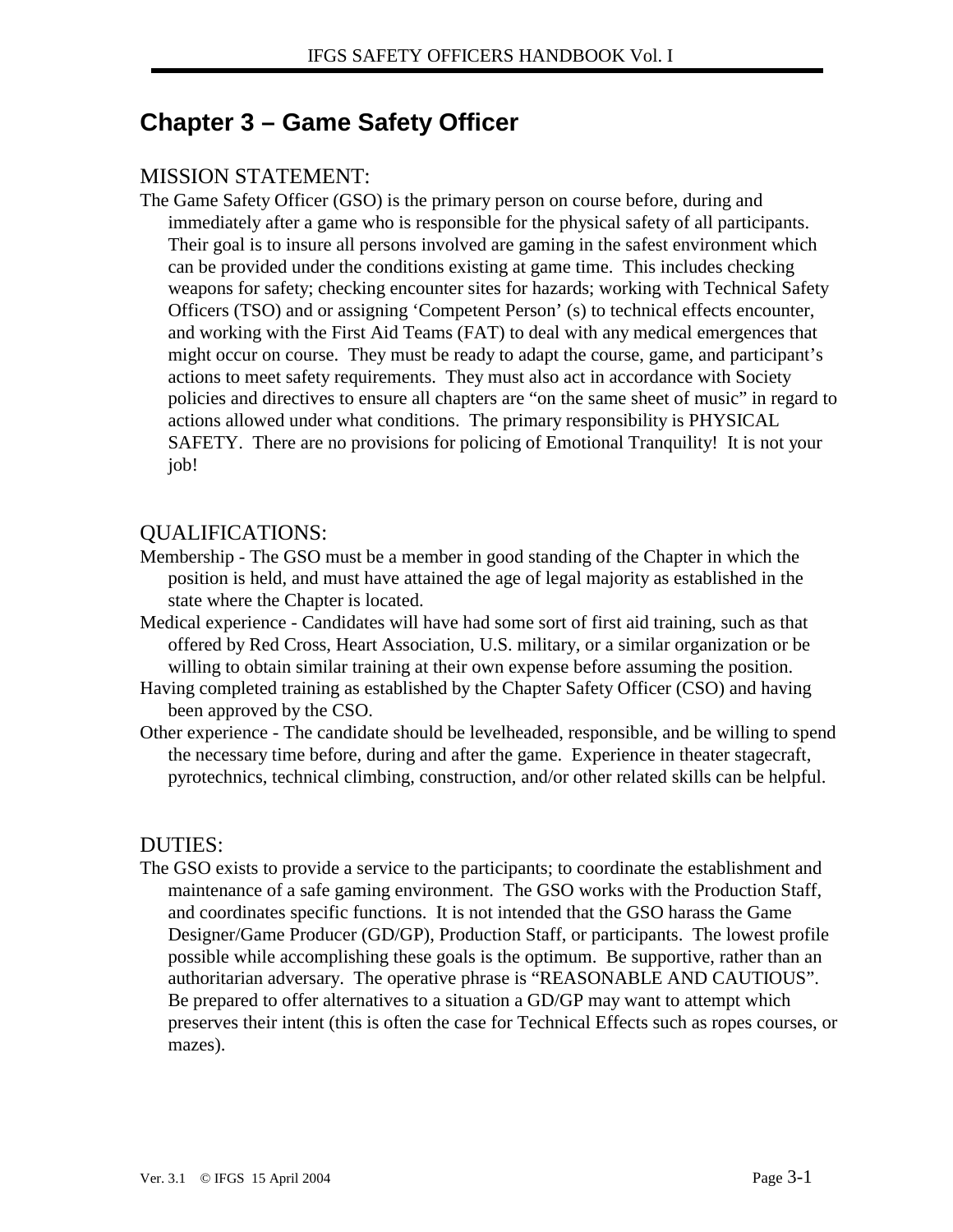Game Safety Officer – Duties - cont.

- The GSO must therefore remain emotionally divorced from the game and in multi-team games may not act as GD/GP, WD, GM, NPC Coordinator, critical-role NPC, or PC, otherwise the GSO can do any job that does not interfere with their primary job of safety. In minor, bar, one team, or special games, the GSO can do any job that does not interfere with their primary job of safety, but they may not be GD/GP, PC or WD.
- The primary role of the GSO is SAFETY, everything else is secondary to that. While the overwhelming majority of problems occur either before the game or during an encounter; the GSO has a responsibility to everyone on course.
- When a Chapter is in it's formative stages, manpower is often hard to come by, and the GSO may find it necessary to be the First Aid Team Leader, the First Aid Team, the Check-In Team, the weapon and melee check team, the Technical Safety Officer (TSO), and several other positions. But the GSO must be free to deal with their primary job of ensuring a safe game environment and be able to handle any unexpected situations that might arise.
- Additionally, the GSO has the responsibility and authority, in order to assure the welfare of all the participants, to move, abort, or cancel encounters, remove people from an encounter or the game or game site, or cancel the game itself
- The GSO has the right to inspect any weapons at anytime during a game if they feel that there is a safety related problem with those weapons.

# **THE GSO HAS THE ABSOLUTE AUTHORITY TO MODIFY OR CANCEL ANY ENCOUNTER OR GAME IF THEY FEEL THAT IT IS NECESSARY FOR SAFETY REASONS.**

### REPORTS:

Game Safety Report - After each day of a game, the GSO will fill out the Game Report (IFGS SO Form 02), summarizing the safety aspects of the game for that day. The form is included in the appendices of this document, and is self-explanatory. It is best if the GSO fills this form out immediately after the game, while most of the information is fresh in his or her mind. The game report form should be turned over to the CSO for filing with other Game Reports.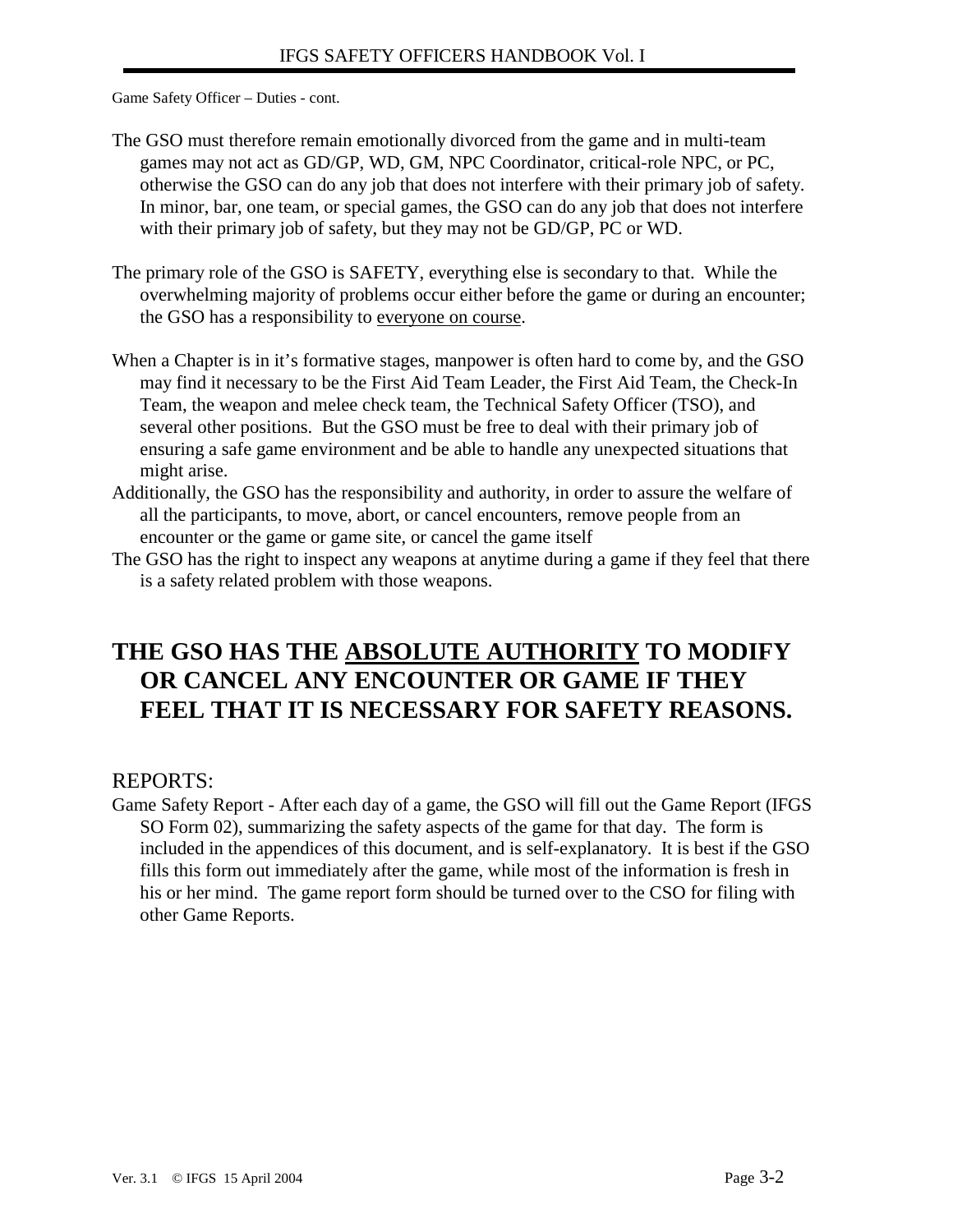Game Safety Officer – reports - cont.

- Game Injury Reports (IFGS SO Form 03) are to be filled out at the time of injury if possible or as soon as possible after. A separate report is required for each injury. The injury report is attached to the Game Report.
- What is a recordable accident/incident? (as recorded on IFGS SO Form 03)

Any injury requiring off-site treatment.

 Any injury that the FAT or GSO feels requires a limit on the activity or actions of the injured person during the remainder of the game.

- Any heat based (heat stress/stroke or heat exhaustion) or cold based (frostbite, or hyperthermia).
- Any injury resulting in loss of consciousness or loss of control or feeling to a limb.

 Any serious abrasion or puncture wound (including cactus). Minor ones are to be noted on the game report SO Form 02.

#### General Notes

Although this paper work may seem somewhat tedious and unnecessary, it is important to the Chapter and the IFGS as a whole to maintain these records. With a little experience, it should take you very few minutes to fill out the required paperwork. For insurance and other purposes, the time, location, and details of any injuries need to be recorded. In some cases individuals could have an injury during a game which will become aggravated at a later date, and these records will prove invaluable. Note, however, that each individual in an IFGS game is entitled to privacy concerning medical records. Game Reports are available to any interested public members. Any reports concerning injuries should therefore be attached to the Game Report, so that the CSO can remove the injury report and file it in a protected file.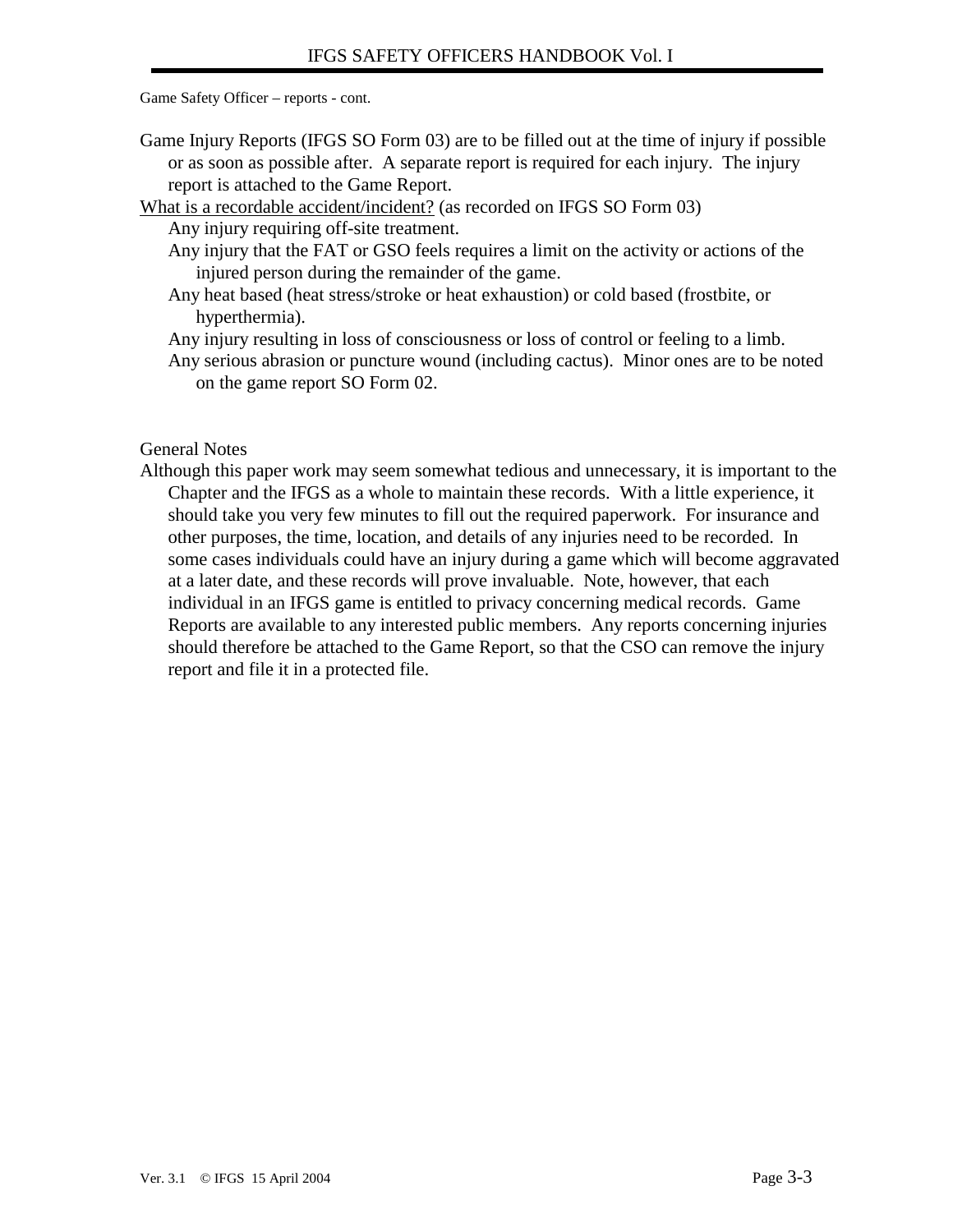### **GAME DUTIES - BEFORE GAME DAY**

- 1. Meet with the Game Production staff and Watchdog before the game and discuss the GSO's role. This should include discussion of all Technical Effects (including electrical power requirements, obstacle/rope courses, structures, or other labor intensive encounters), water, ice, equipment requirements, weather considerations, site accessibility for both logistical and emergency access, etc.
- 2. Recruit Safety Teams First Aid Teams and Leader, weapon safety team leader, and melee technique team leader, TSO and Technical Safety personnel as necessary, these may by necessity be the same person, or yourself.
- 3. Read and become familiar with the game design.
- 4. Attend the player draft and remind everyone of the "existing injuries rule" as described in Chapter 10. The GSO needs to be made aware of preexisting injures and health problems. Ensure medical information is current on all players and NPC's. Also provide copies of the recommended gear list to interested individuals and ensure the novices know how to fight safely.
- 5. Obtain a roster of PC's/NPC's, and make sure all minors will have an adult on course who will accept responsibility for the minor; notify the GD or producer of any minors who are not sponsored or do not have a waiver signed by parent or guardian. No minor will be allowed on course without a valid waiver and sponsor.
- 6. Attend walk-through of the gaming site, preferably with the First Aid Team Leader. THIS IS CRITICAL.
	- a. Refer constantly to the Hazards check list included in this handbook.
	- b. Confirm a suitable location for emergency response staging area (such as a parking lot or field).
	- c. Confirm that proposed emergency notification and communication system is adequate.
	- d. Confirm suitable emergency access to ALL encounter sites.
	- e. Confirm availability of vehicle for sole use of First Aid Team
	- f. Establish an emergency evacuation plan, in conjunction with the First Aid Team Leader (FATL). This is important in areas were weather conditions can change rapidly (blizzards, tornadoes, thunderstorms with hail), where fire danger is high (forest or grass fires), or areas that are subject to flooding or flash floods.
	- g. Confer with GD/GP regarding anything that needs to be changed before the game day.
- 7. Obtain or construct a map of the game site, showing: all encounter sites, all roads, facilities, PC's route, NPC's access routes, PC camps, NPC camps, available shelters, available water, fixed radio sites and wandering radio routes, emergency response staging area, emergency evacuation routes and assembly areas, check-in and check-out sites, parking areas, and gear dumps (as appropriate).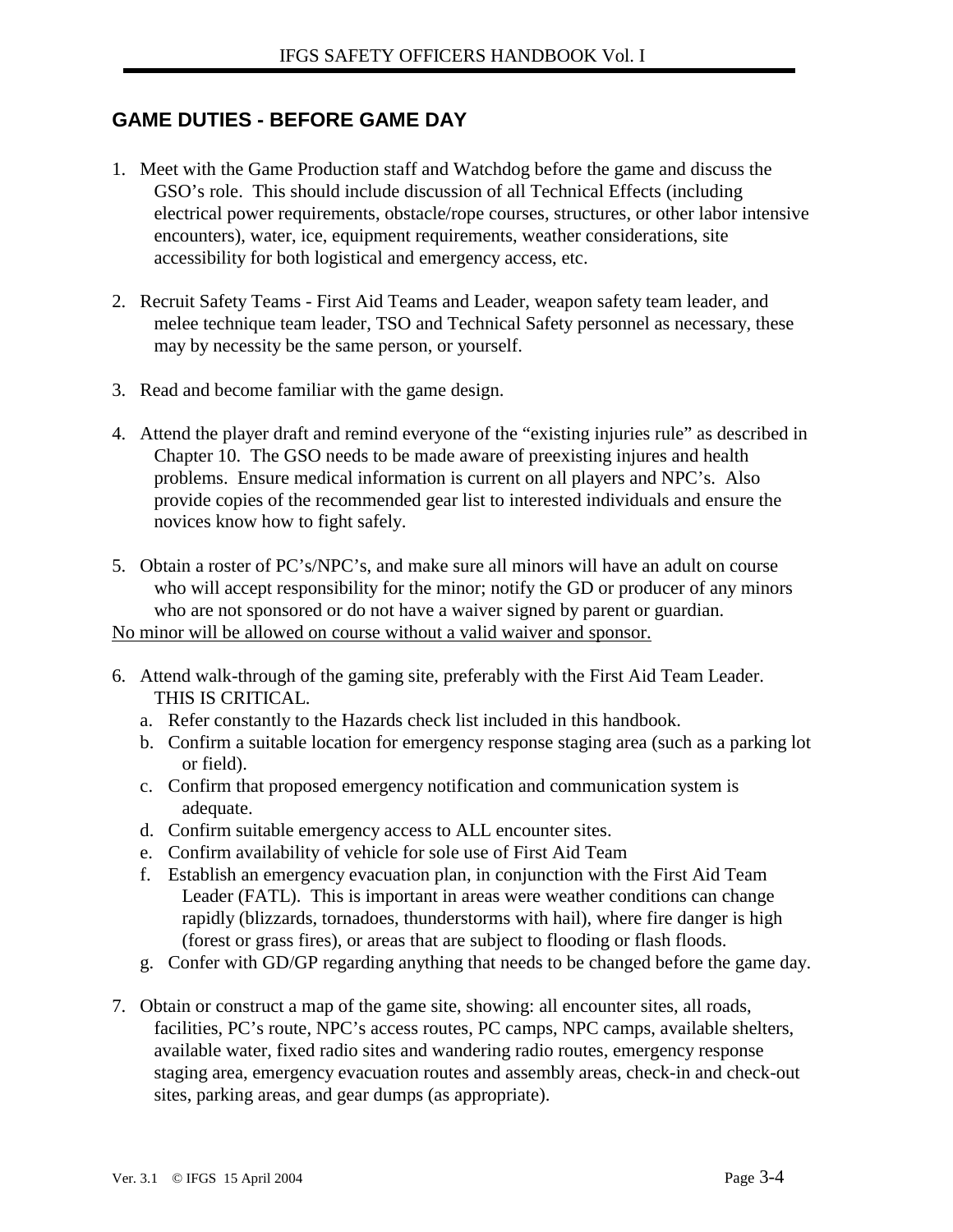Game Safety Officer – before game day - cont.

- 8. Obtain all documents, kits and equipment from the CSO. (sample forms to use are included in Appendix C).
- 9. Coordinate check-in with the Bank and Treasury Representatives.

### **GAME DUTIES - GAME DAY**

- 1. Conduct check in. Record the time ALL people arrived on course, including yourself. Use IFGS SO Form 05 for check in. You may have people who have camped out on site. For these people log them in when you set up and log yourself in.
- PLEASE NOTE: That ALL MINORS MUST HAVE A SPONSOR. The sponsor is an oncourse adult who accepts responsibility for the minor's conduct and well being at the event. This is in ADDITION to the parental permission signature on the responsibility waiver. Legally emancipated individuals under the legal age of majority need not have sponsors, but must document their status. Minor Waver and sponsor form are IFGS SO Form 08).

No minor will be allowed on course without a valid waiver and sponsor.

- 2. At check in, ensure everyone has signed a Waiver (IFGS SO Form 06), and record any medical problems/pre-existing conditions or changes.
- 3. Examine ALL game weapons for safety, including those used by players AND NPC's. In the case of new PC's or NPC's, check their melee-technique by having them spar with you and/or another person.
- 4. Conduct safety briefing. If there are special conditions or situations (animals, insects, specific plants, mud, or other natural safety concerns) prevalent, it is the responsibility of the GSO to ensure that participants are notified of the condition and how to deal with them. Also included in the briefing is the emergency evacuation routes and assembly areas if needed.
- 5. Coordinate with First Aid Team Leader on EMS set-up, including the location of the staging area, vehicle for emergency use, and how injuries will be communicated (especially important if there are no radios), and emergency evacuation plan..
- 6. Confirm that any shelters are up and ready for use.
- 7. Confirm that any lights for night time encounters are ready for use and operational.
- 8. Make sure enough drinking water is placed on course. (particularly critical in dry and hot climates) This is a VERY important concern and should be coordinated with the Game Producer in advance of the game starting.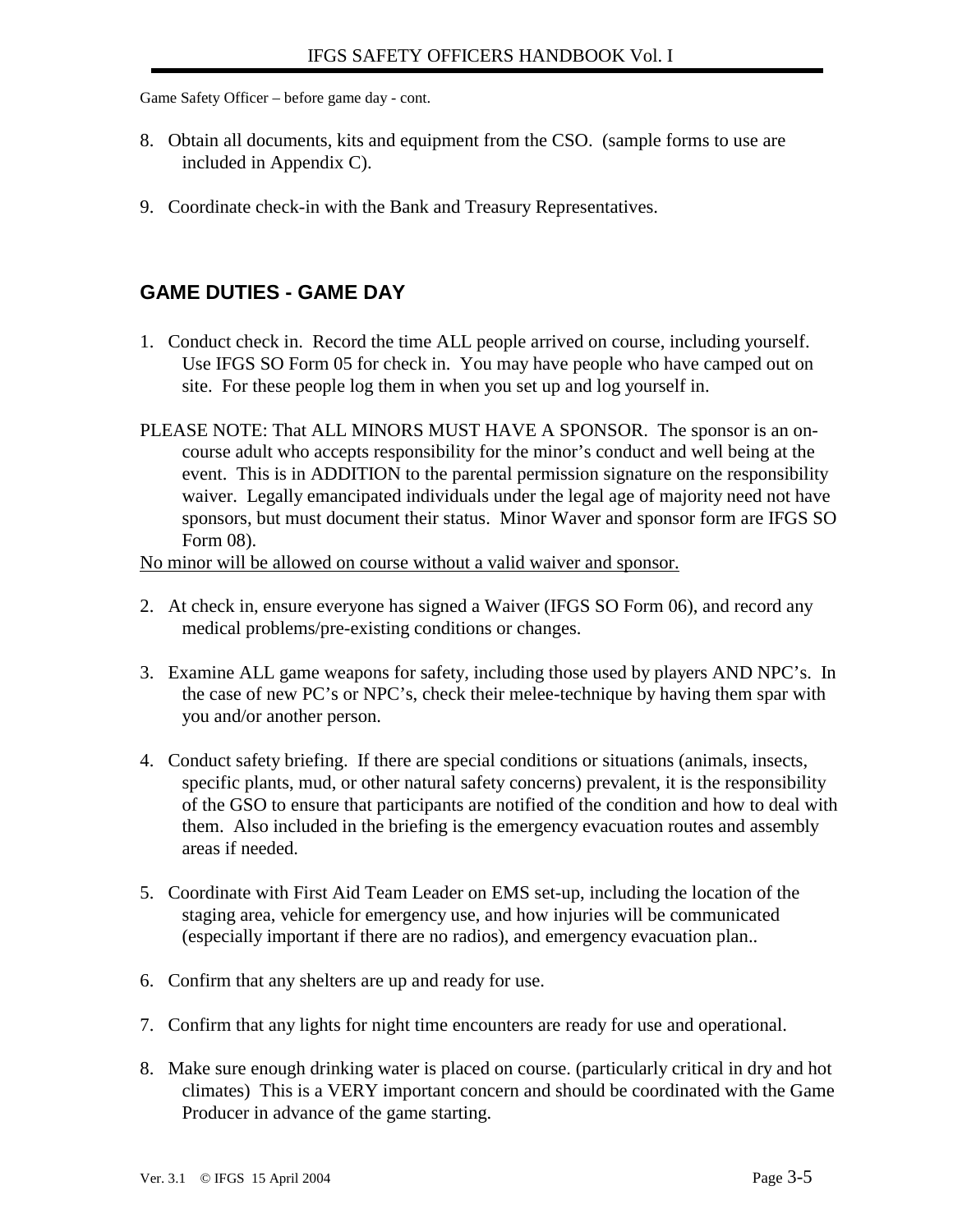Game Safety Officer – cont.

#### After the Game

A. Conduct check out, including what time every individual left the game site. You should be the last to leave. Direct a sweep of the game site if any participants are not accounted for. Contact local authorities for professional Search and Rescue if the sweep is inconclusive, and it is believed that the missing person(s) are still on game site and there is no evidence that the missing person(s) have left the game-site.

 There may be individuals who will camp-out on-site after the game. For these individuals, log them out as the leave the game site for their camp-site. Once these people check out, they are no longer your responsibility.

### **GAME DUTIES - AFTER GAME DAY**

- 1. Fill out the Game Safety Report (IFGS SO Form #02) and forward it to the CSO. Note that any reported injuries will also need to be described on the Injury Report (IFGS SO Form #03) and appended to the Game Safety Report.
- 2. Inspect and clean all equipment and note deficiencies, wear or damage on Equipment Log (IFGS SO Form #04). Return all chapter materials and equipment to the CSO.
- 3. Work with the GD/GP and CSO to correct any deficiencies before the next running of a/the game.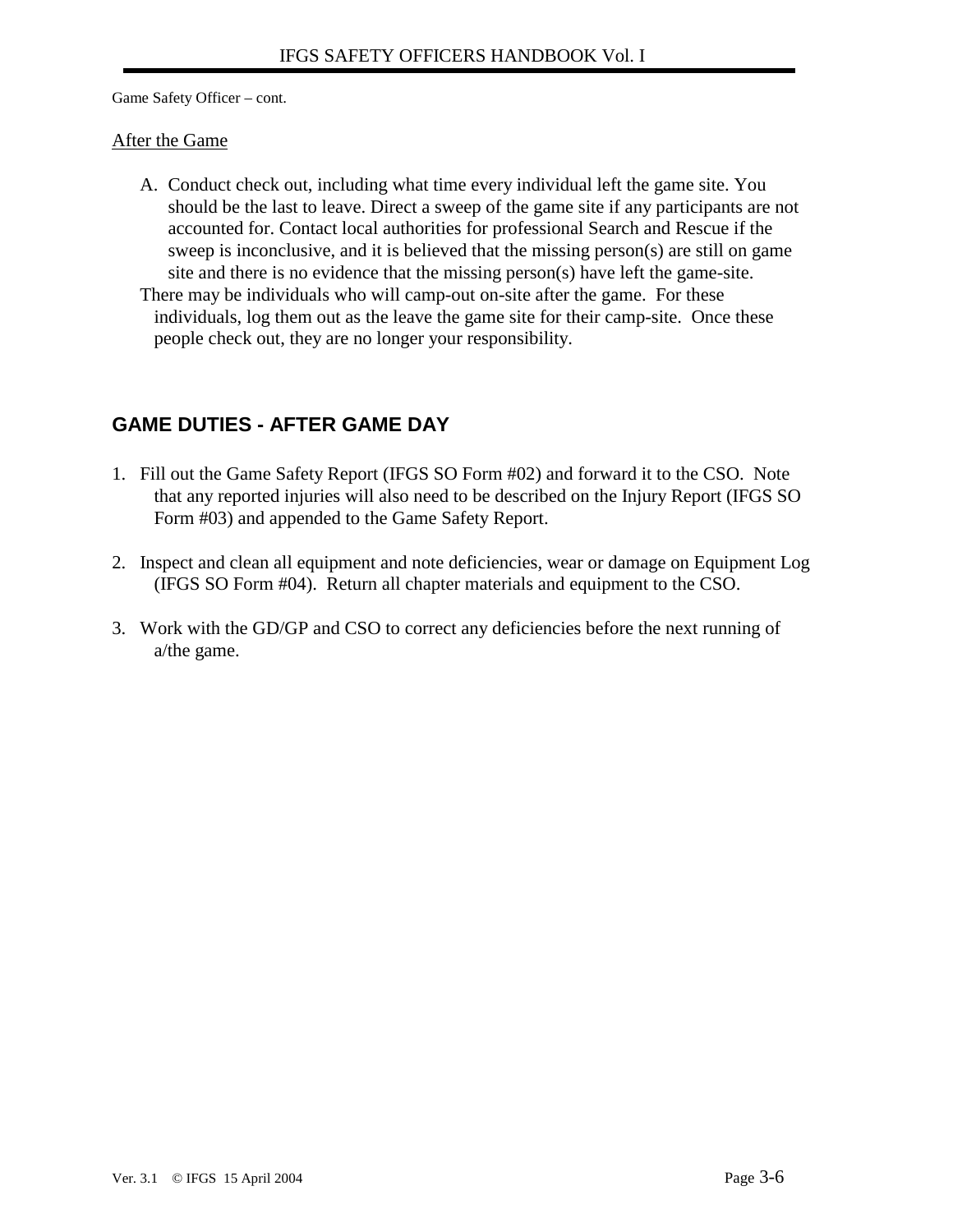# **Chapter 4 – First Aid Teams (FAT) and Team Leaders (FATL)**

#### MISSION STATEMENT:

The First Aid Team Leader (FATL) is the lead medical person on course during a game. The FATL will lead/direct the First Aid Team (FAT) personnel in their response to a medical event/emergency.

#### QUALIFICATIONS:

FATL and FAT members should be trained / knowledgeable in First aid and Advanced First aid.

#### **DUTIES**

- The First aid team should be the first to respond to a medical event/emergency, and will under the guidance of the FATL or GSO to make decisions as to the level of care of the injured individual.
- The FATL will be the individual (or designate the individual) to accompany any injured personnel to medical treatment facilities.
- The FATL will coordinate with the GSO on emergency evacuation procedures, routes and assembly areas, EMS setup, staging areas, access and vehicles.
- The FATL will verify pre-existing medical conditions of personnel on course and verify that they have their proper medications if needed.
- The FAT personnel can do any job/position in a game/event that does not interfere with their primary job of First Aid response.

## **The FATL or GSO have the Absolute Authority to restrict or limit the activities of anyone on course during a game due to medical concerns.**

#### TRAINING:

See Chapter 10 'Medical Concerns, Training, and Kits.'

- See Chapter 11 'Communications, Radios, and Procedures'.
- See Chapter 12 'Helicopter Operations and Safety.'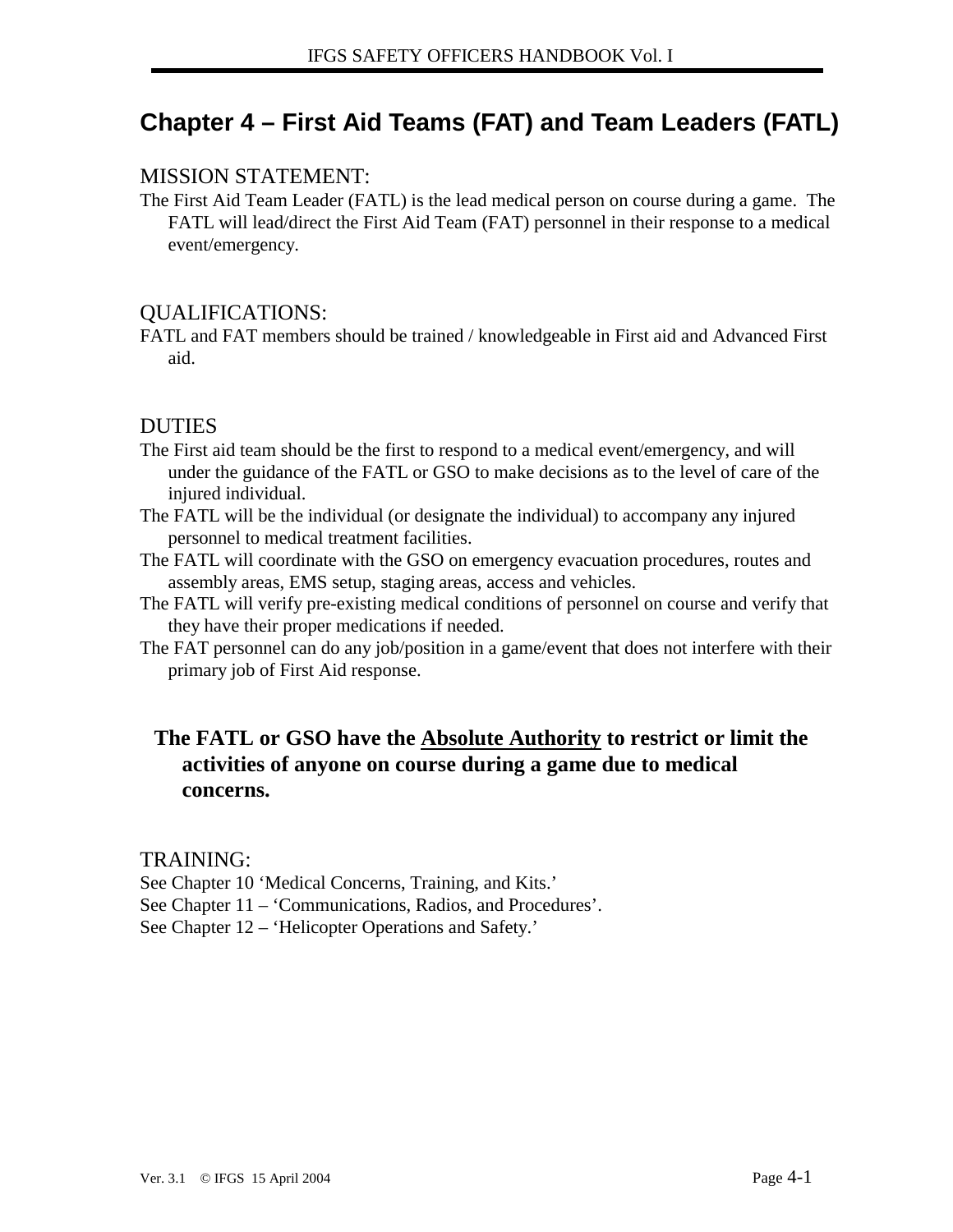This page deliberately blank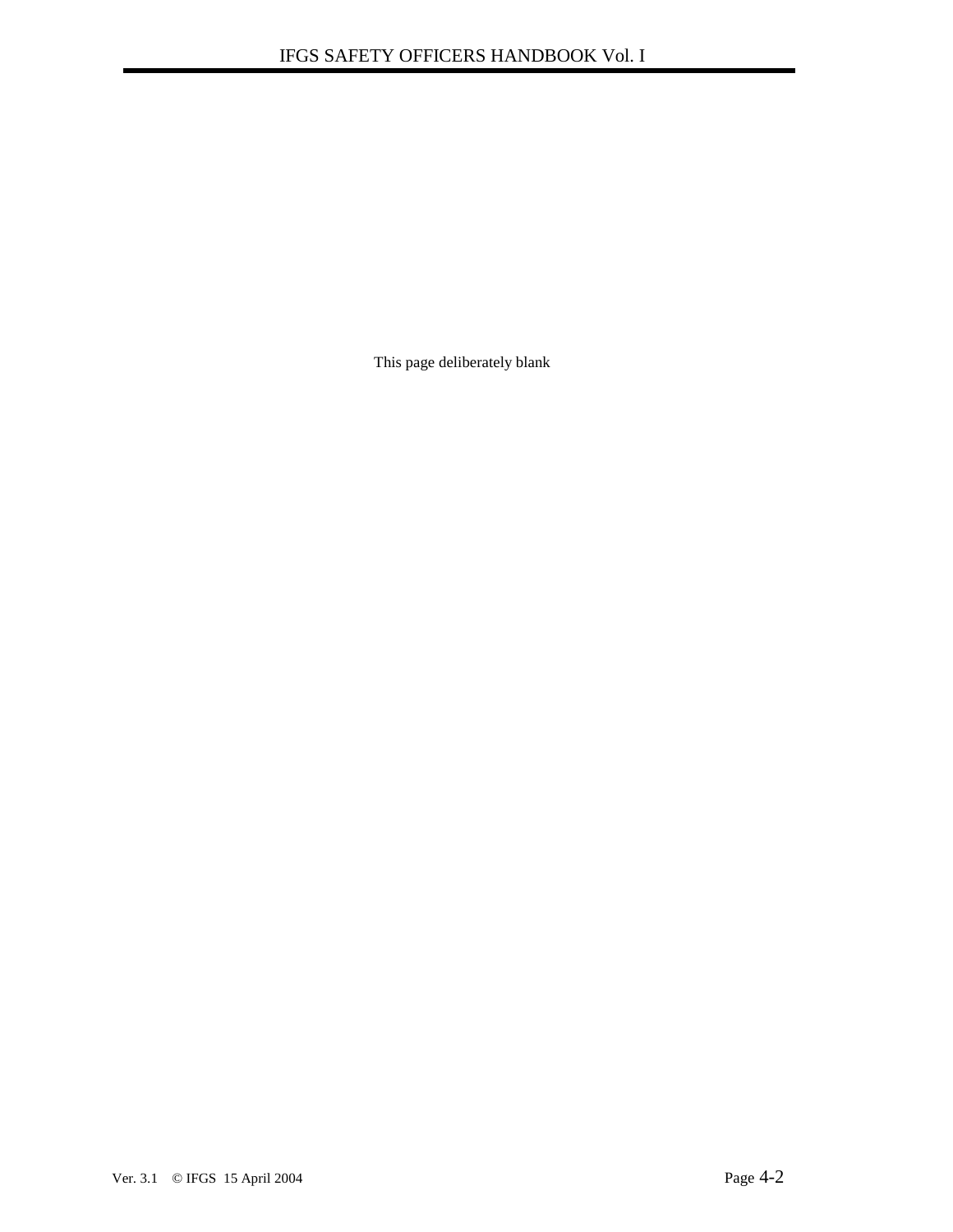# **Chapter 5 – Requirements for Provisional Chapters**

#### MISSION STATEMENT:

- To ensure that provisional chapters are fully aware of the safety requirements, and train the necessary safety personnel to be able to safely run IFGS games and activities in accordance to IFGS regulations.
- The following conditions should be met before a Chapter receives advancement or full Chapter status. This list is intended to give Provisional Chapters an idea of what they need to accomplish for Chapter advancement.

#### To achieve Provisional I:

- 1. The provisional chapter will appointed a Chapter Safety Officer. Who will:
	- a.. Become familiar with all documents obtained from the Society Safety Officer (SSO).
	- b. Consult with the SSO regarding implementation of Society and Chapter policies;
	- c. Will understudy and act as an ASO under a GSO in at least one game, or provide to the sponsoring SSO documentation of such activity while a member of another Chapter;
	- d. Recruit and begin training of SO personnel.

### To achieve Provisional II:

The CSO will:

- 1. Complete training of at least 2 GSO's, and 5 other SO's.
- 2. Act as GSO in at least one game, with a newly-trained GSO as understudy;
- 3. Prepare and submit to the Chapter Board a budget, and abide by it;
- 4. Demonstrate to EC & SSO that safety files (including game reports) are maintained.

#### To achieve Provisional III:

The CSO will:

- 1. Document that at least five GSOs have complete training;
- 2. Review with SSO the performance of a GSO & understudy in an event in which the CSO did not act as GSO;
- 3. File with the SSO the Annual Report (IFGS SO Form 01) on all activities to date, and continue to do so.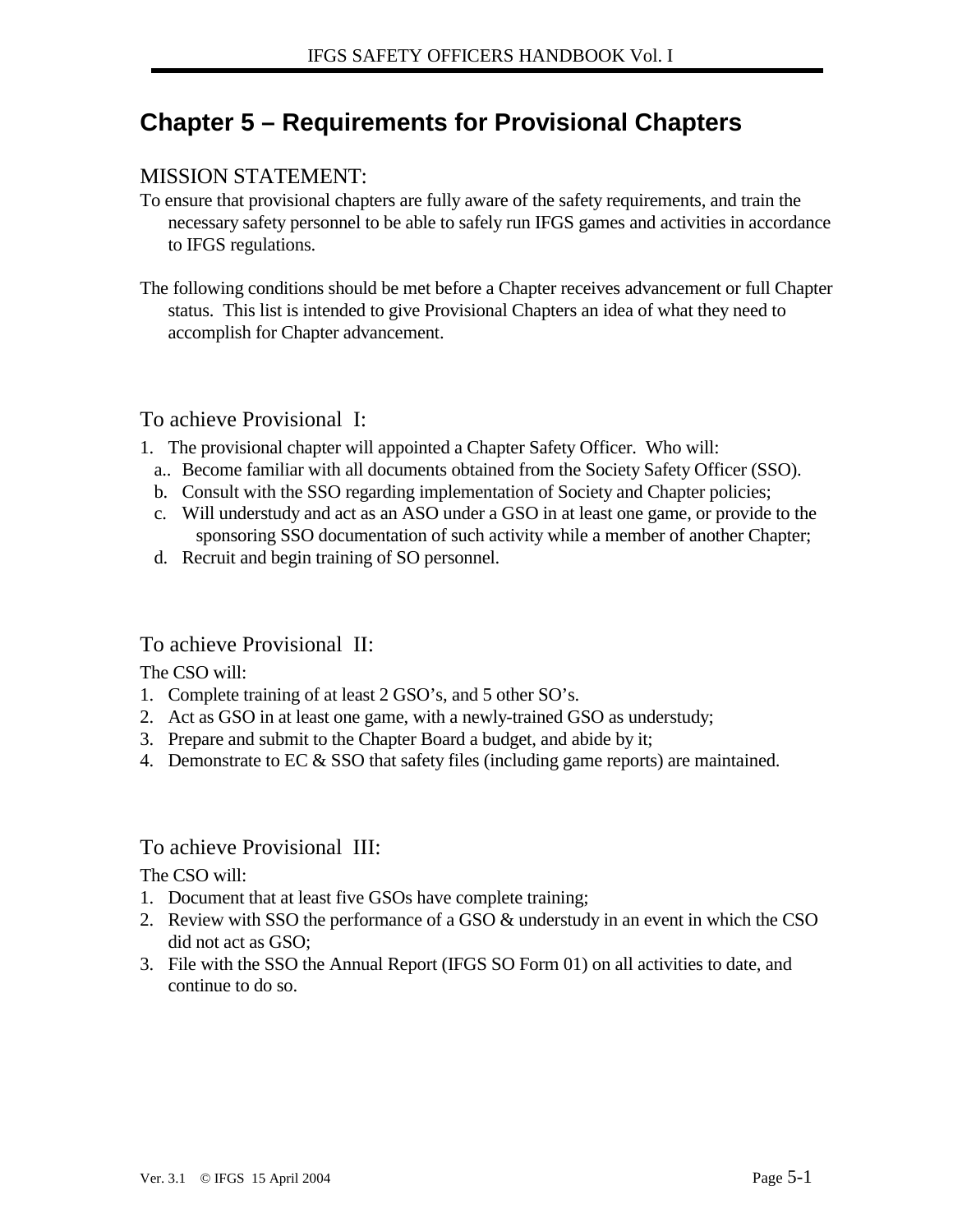Requirements for Provisional Chapters – cont.

### To achieve Full Chapter Status:

The CSO will continue to train SO personnel, maintain files and submit required reports.

Additionally, at every stage the in-game compliance with Society's safety standards will be evaluated. Even if the CSO has accomplished all of the goals listed above, if the Provisional Chapters participants fail to abide by Society's standards in regards site selection, weapon construction, melee techniques, and other safety issues, then the Chapter as a whole is not ready to advance to the next stage. The SSO will arrange for periodic neutral evaluation.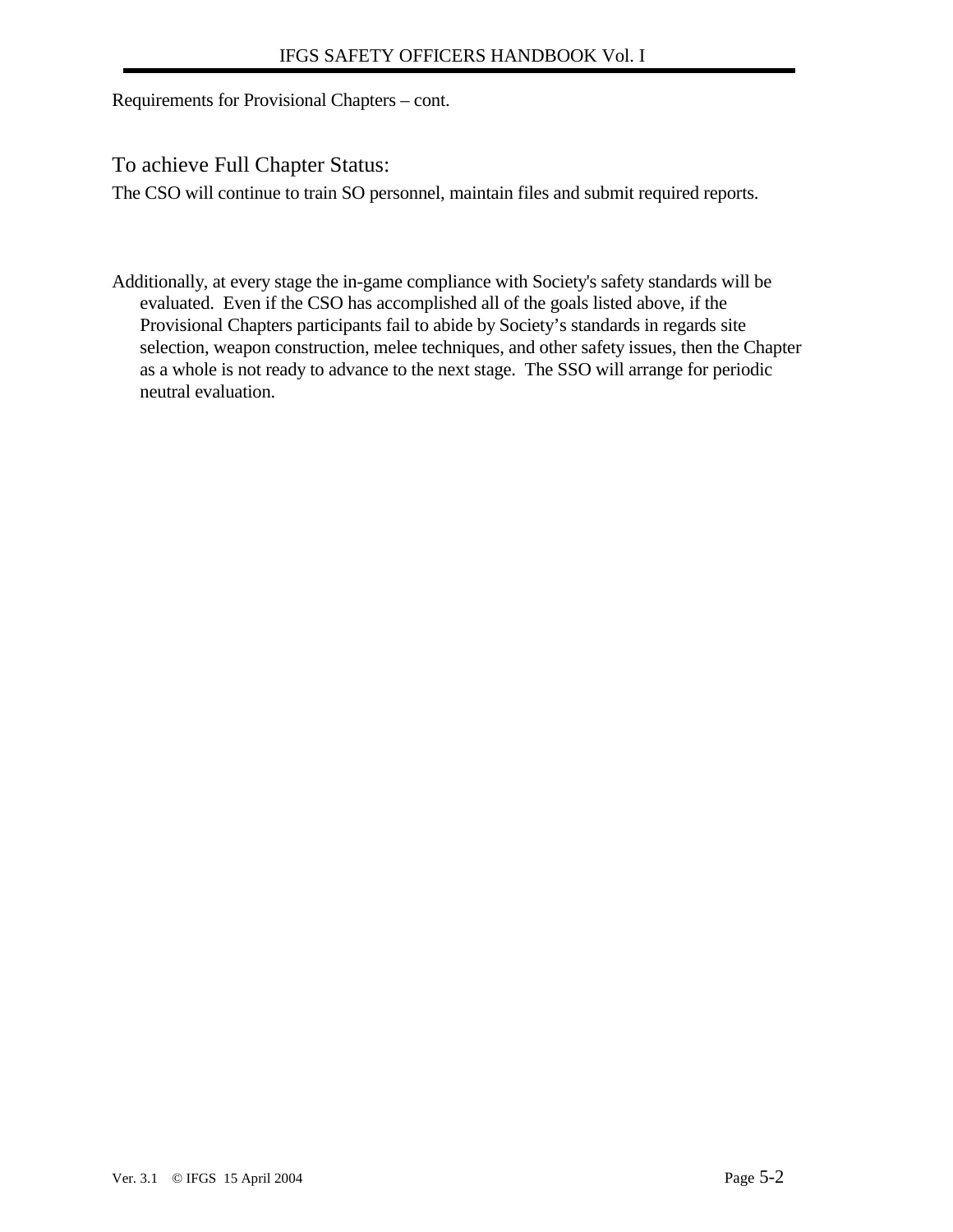# **Chapter 6 – Insurance**

- The IFGS has two insurance policies with which you, as Chapter Safety Officer, should be familiar.
- The "Commercial General Liability" policy covers damage to property that is used for IFGS games. It is good for up to \$1,000,000 each occurrence, but only \$50,000 for fire damage. Unlike previous years, insurance companies are not issuing general "proof of insurance" forms. Instead, if a landowner requires a proof of insurance for a Chapter to run a game, contact the Clerk with the property owner's name and address and a "Certificate of Liability Insurance" will be sent directly to the landowner. It can be faxed to them if that is more convenient. The change in procedure is a result of a federal policy that the insurance company must be able to notify anyone with a copy of the insurance policy, in case it is cancelled.
- The "Activities Accident" policy covers injuries that happen during games. The Clerk has to sign each claim sent in, to "verify" it. So call the Clerk immediately if there is a claim. The claim forms cannot be reproduced, so an original will have to be sent to the injured party. There is a section that the GSO (or the GSO and the Clerk, over the phone) has to fill out about the injury, a section for the patient to fill out, and a third for the attending physician. All of this has to be done and the claim filed within 90 days to be valid. The first \$500 of each claim is paid by our insurance, then if the patient has their own insurance (and the bill is over \$500), it will kick over to that. If they have no insurance, or their insurance is exhausted, this policy will cover them in entirety. Accidents should also be reported to the Society Safety Officer, as a matter of courtesy, so they are aware of safety-related matters around the country.

Society Clerk can be contacted at:

#### Clerk@IFGS.org

- Or 303-443-1012
- Or IFGS Attn: Clerk PO Box 3577 Boulder, CO 80307-3577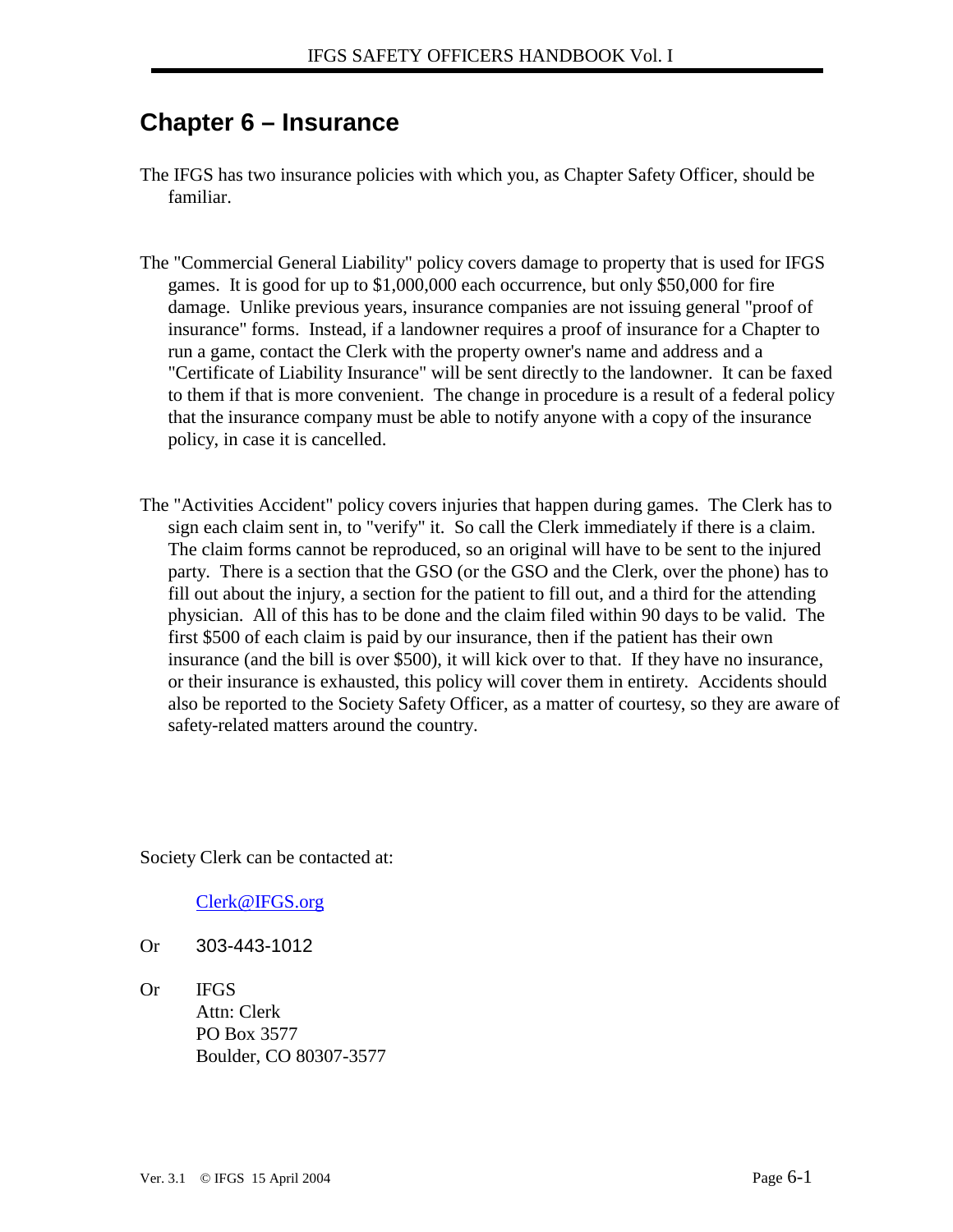This page deliberately blank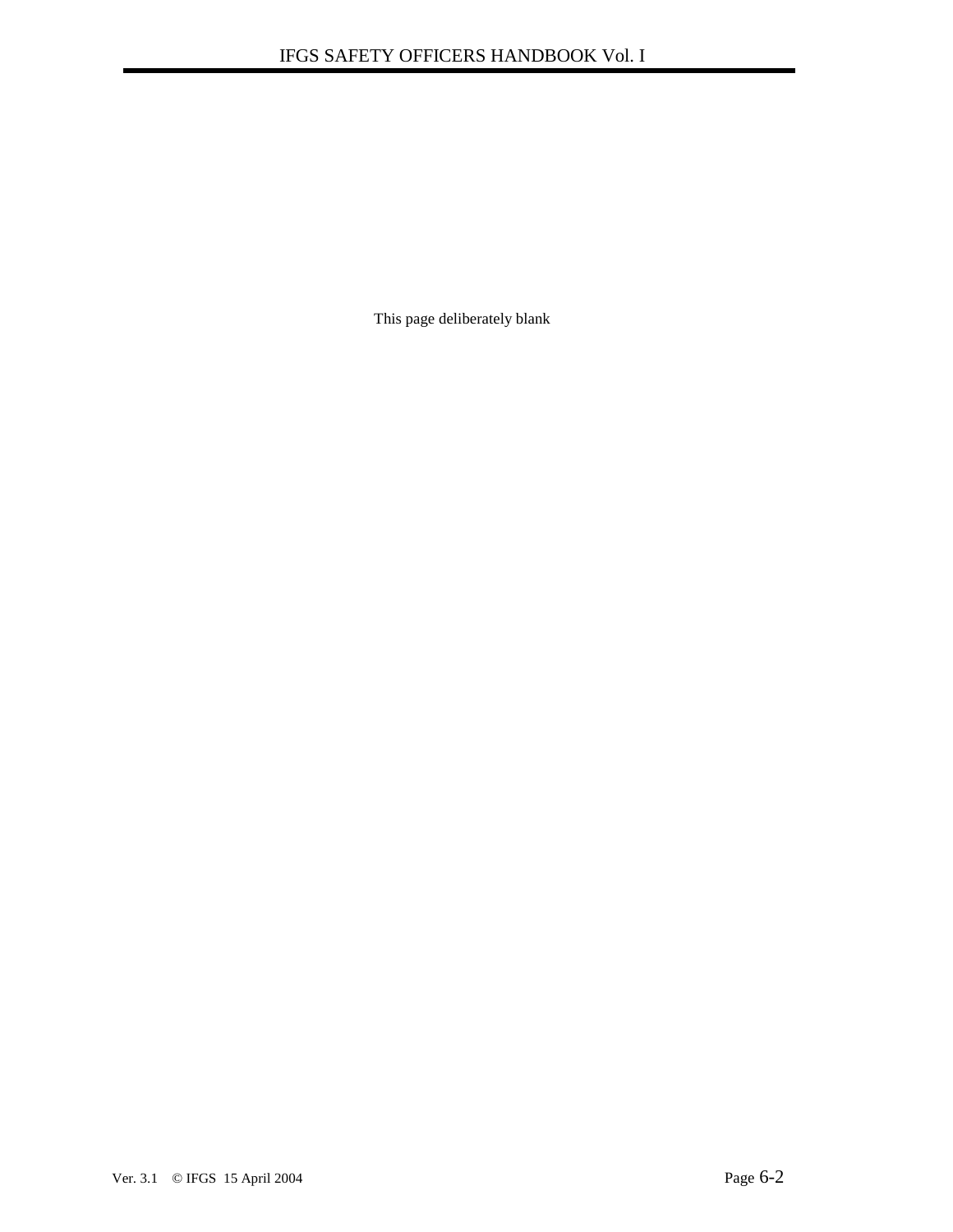# **Chapter 7 – Complaints and Safety Suspension Policy**

- Safety Suspension Policy: In the instance that a person continually violates safety procedures then the following steps shall be carried out. It is important to note that this is a last resort and needs to be fully documented and forwarded to the SSO. Remember that a flagrant violation can be cause for immediate removal from game site.
- Most safety infractions requiring this policy to be placed into use involve fighting techniques, excessive physical contact, threatening physical actions vs. another participant or improper actions around a minor.
- A. If a person is involved in any violation of safety procedures they will first be given a warning by the GSO and the reason explained along with what needs to be done to correct the problem. They will be informed that continued violations will result in temporary or permanent suspension. This needs to be documented in the Game Safely report.
- B. If the same or similar problem happens again ,the person shall be removed from the encounter site and counseled regarding the problem. They shall not be allowed beck into the game in any capacity until a conference between the WD, GSO and GD/GP resolves the matter. They will not be placed back into the same encounter site if a NPC. This needs to be documented in the Game Safety report.
- C. If the same or similar problem happens again ,the person shall be removed from the encounter site, counseled regarding the problem then suspended from the current game. This needs to be documented in the Game Safety report. They will need to undergo a review of the problem outside of the game with the CSO, involved GSO, and preferably members of the local board. If it is decided that additional training can take care of the problem then this must be conducted, documented and forwarded to the SSO PRIOR to their participation in any other IFGS event.
- D. If the same or similar problem happens again ,the person shall be removed from the encounter site, counseled regarding the problem then suspended from participating INDEFINITELY. The suspension will be forwarded to the SSO and all CSO's. They will need to undergo a review of the problem outside of the game with the CSO, involved GSO, and all members of the local board and the SSO. They will not be allowed to participate in any IFGS event in any chapter until the suspension is lifted and this can only be lifted by the SS0. The SSO will review all incident reports, conduct interviews with the involved parties, and local board members prior to lifting of this suspension. In any case this suspension shall be in effect for a minimum of 3 months.
- E. The GSO has ABSOLUTE AUTHORITY to remove a person from an encounter or Game or Game Site.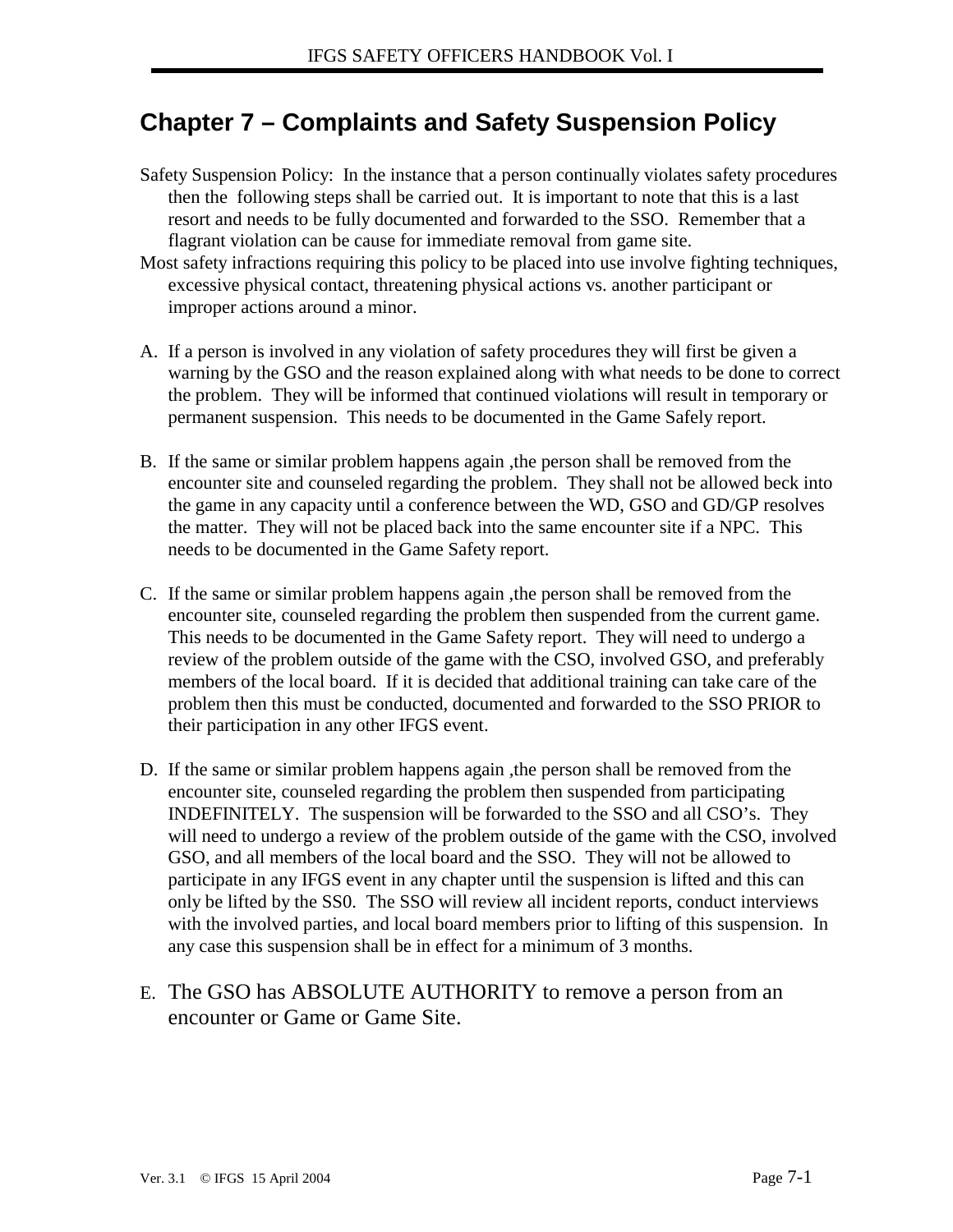This page deliberately blank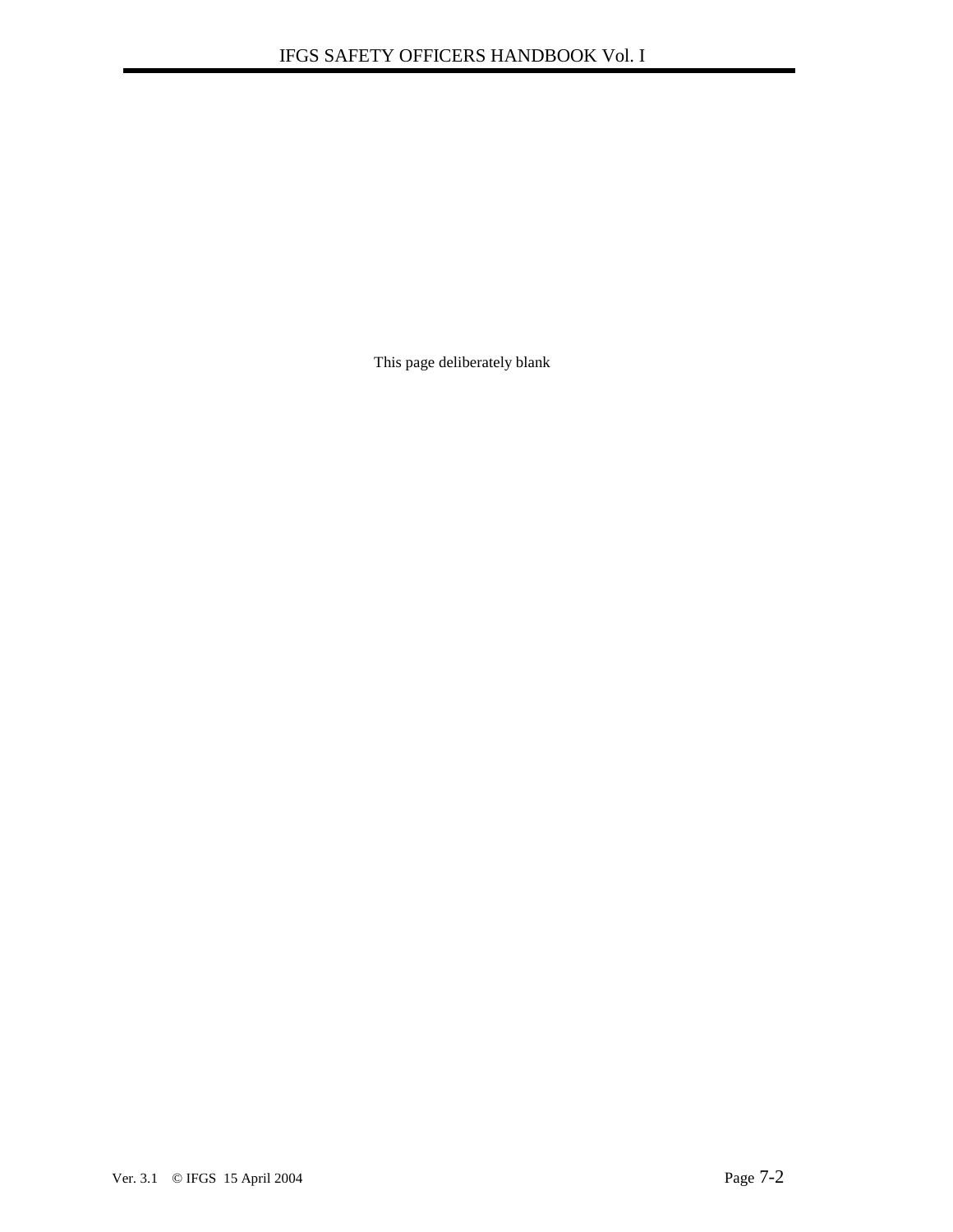# **Chapter 8 – Society Policies**

- The policies below were developed by Society Safety Officer and have been approved and are enforced by the Society Board. These are policies that may not otherwise listed elsewhere in this document.
- ~~~~~~~~~~~~~~~~~~~~~~~~~~~~~~~~~~~~~~~~~~~~~~~~~~~~~~~~~~~~~~~~~~~~~ 1. The Game Safety Officer is authorized to disallow or abort any site, encounter, or game, in the interests of safety, and can restrict or bar any individuals participation in the interest of safety. (This rule does not contradict #6)
- 2. In the event that the designated Game Safety Officer does not appear at the game site, any approved and fully-qualified GSO of any Chapter may act as GSO (If approval is obtained from the CSO of the sanctioning Chapter before the event is begun).
- 3. In the event that no approved Safety Officer is at the site of a sanctioned IFGS activity, then that activity shall be postponed or canceled.
- 4. No agent of the Safety organization may receive remuneration for his/her services. All fees required of other participants, such as membership, insurance, land-use, etc. must be paid.
- 5. All Technical Effects (especially pyrotechnic displays) at IFGS events must be reviewed and pronounced safe and legal by a Technical Safety Officer (TSO). All such effects are considered dangerous and are prohibited, except when approved by said TSO. See Vol. II Technical Effects for further explanations.
- 6. The use of physical Technical Effects (such as obstacle and ropes courses, and structures) are permitted by game designers as long as "alternative methods" (i.e. a bypass) are allowed for participants who are not able to perform them or who do not wish to attempt them are available.
- 7. Outdoor events that take place in extreme conditions or terrains MUST be pre-approved by the CSO, and supervised by a GSO/TSO expert or specially-qualified in the conditions or terrain. Additionally ALL participants MUST be informed that this is an extreme environment game due to the fact that there may not be an alternate path to bypass the encounter. (i.e The player must do the course) Also the game flier and game briefing MUST indicate the out-of-norm environments or conditions that may be encountered in the game.
- 8. No alcohol is permitted on-course. "in game" down-time is NOT exempted. Any intoxicated person shall not be permitted on course, at a convention an intoxicated person will not be allow to participate.
	- I.E. Once a game has started no alcohol use is permitted by participants until they are out of game for the day. In the case of overnight events once game has "gone down" for the night these restrictions are relaxed.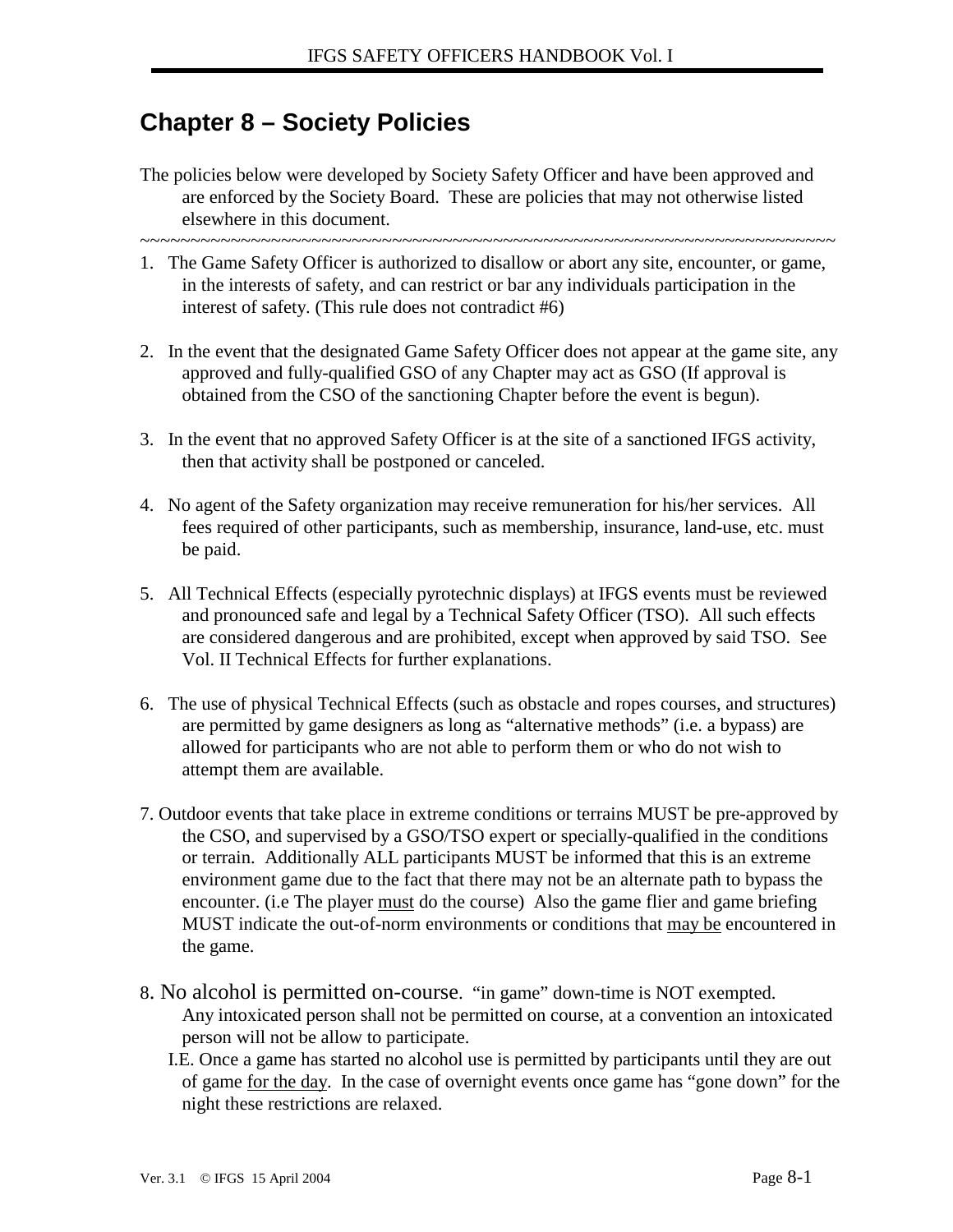Society Safety Policies – cont.

- 9. Each participant in an IFGS outdoor event is required to have on his or her person a whistle, to be used for summoning attention to emergencies while on course.
- 10. Combat after dark must be supervised by a "fresh" SO. As combat in darkness, near darkness, or under limited light conditions is dangerous, a GD/GP must take extra care when planning such encounters. Games running long, or that are designed to run combats in these conditions are subject to direct supervision of an SO. Fresh relates to the total number of hours an SO has been on duty. SO's should not supervise night/dark combats after a continual period on duty of 8 hours. SO's may perform other duties after this 8 hour shift but they may not supervise night/dark combats. In the event that a game is running a little overtime and afresh SO can not be found the WD and GSO must confer and find a solution. A "combat supervisor" who is not a SO may be used if they are approved by the GSO, WD, and GD/GP and meet the 8 hour limitation. Extremely rigid site inspections and requirements are required for night combat encounters.

#### 11. Weapons:

 All real and realistic weapons are prohibited for PCs and NPCs. This includes firearms and replica firearms that can fire a projectile.

- Real knives are only allowed to be carried by PCs and NPC's in a bag or backpack. Real bows are allowed only in games that are specifically designed for the use of real archery equipment.
- Articulated weapons such as flails, nun-chuks, chains, morning stars, etc. are not allowed in IFGS games due to the inability to produce a safe, usable version.

### The Game Safety Officers decision is Final concerning ALL weapons to be permitted on course.

- 12. The NO PHYSICAL CONTACT rule refers to violent contact and not casual physical interaction. I.E.. you can not hit, tackle, trip, throw, or violently grab a person. You can still touch someone in a non offensive manner in the course of role-playing. This can be modified by game design if ALL participants are warned in advance and agree.
- 13. Emotional Security: If a person is uncomfortable being around another person then it is their responsibility to bring it up with the producer or NPC Coordinator, not you. They may choose to ask for another assignment or they may choose not to participate. This is not a safety issue unless a person PHYSICALLY THREATENS another. In this case they will fall under the Safety Suspension Policy.
- 14. In multi-day games there MUST be a mid-day break for rest and food of at least one half hour, and a evening break of at least one hour especially if there will be night encounters, on the second and following days.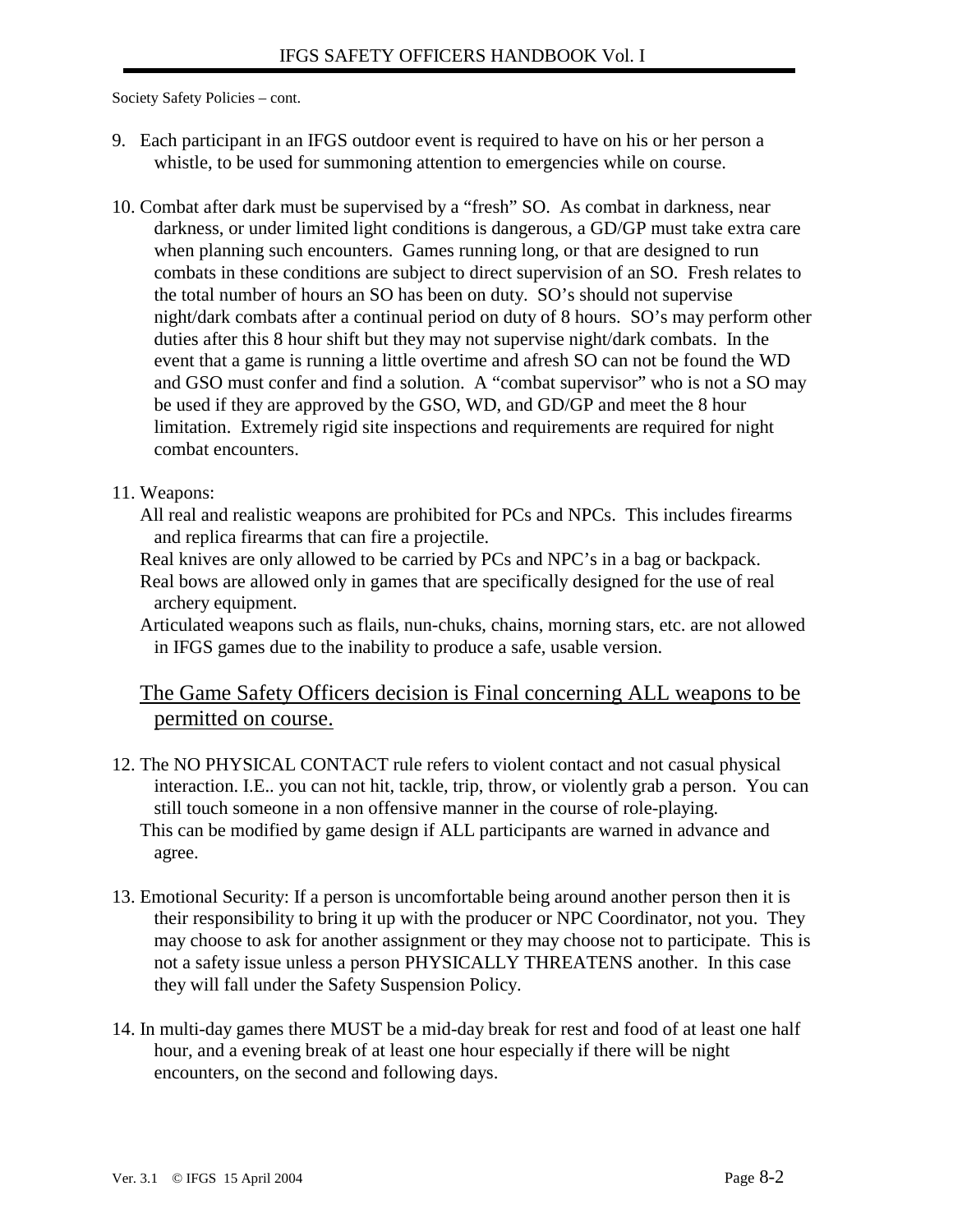# **Chapter 9 – Hazard Checklist**

#### **ENVIRONMENTAL CONCERNS:**

#### Weather:

Sun – Intensity, shade. Sunburn.

Wind – effects on encounters/structures, dust, dehydration, chilling (hypothermia).

Temperature – heat injuries, cold injuries, dehydration, effects on equipment.

 Rain/Snow – change in footing, loads on structures, effects on equipment, freestanding water (creating mud), running water (washouts), snow obscuring ground conditions.

#### Animal Interference:

 Animals may respond to games in various ways. They may ignore us, attack us, just get in the way (indifferent or be curious).

Insects – bees, mosquitoes, flies, other insects.

Livestock – cows, horses, sheep, goats, other types of livestock.

 Wild animals – Most are territorial. Can run from an annoyed squirrel to skunks or snakes to bears. Animals can also be rabid. In some areas prairie dog and rabbit holes can be a problem.

#### Terrain Safety:

Total Course:

 Paths / routes to encounters – steepness, sandy (cause undue tiring), rocky, overgrown by plants, marshy/bog (cause undue tiring and wet feet), streams, other conditions that could injure or excessively tire PC's / NPC's.

Melee Encounter Sites:

 Too enclosed, too many obstacles, not level, drop-off on one or more edges, structures solid enough to hold up under contact by players.

 Obstacles, including plants, deadfall, rocks, insects? Entrance/exit paths sufficiently wide and level?

Non-Combat Encounter Sites –

 Non-Combat Encounter Sites causing exhaustion (primarily PCs getting to site), isolation (primarily NPCs). Factors that can affect - altitude, night, adverse weather, lack of shade, wind, dust.

 Ropes or Obstacle Courses will have an alternate means to bypass the encounter for those who will not/cannot negotiate the encounter. Ensure that fall areas under the course are free of obstacles that could cause injury. That the course itself is secure and stable. Clear of obstructions, ropes in good condition, obstacles in good condition with no nails or sharp/ragged edges?

#### Site Logistics.

Access by PC's, NPC's, Staff.

Emergency Access and extraction routes.

Accessibility to staging areas, shelter sites, water and rest areas .

 Site map with encounters, material and personnel staging areas, shelter water and rest break areas, evacuation routes, communication points and routes.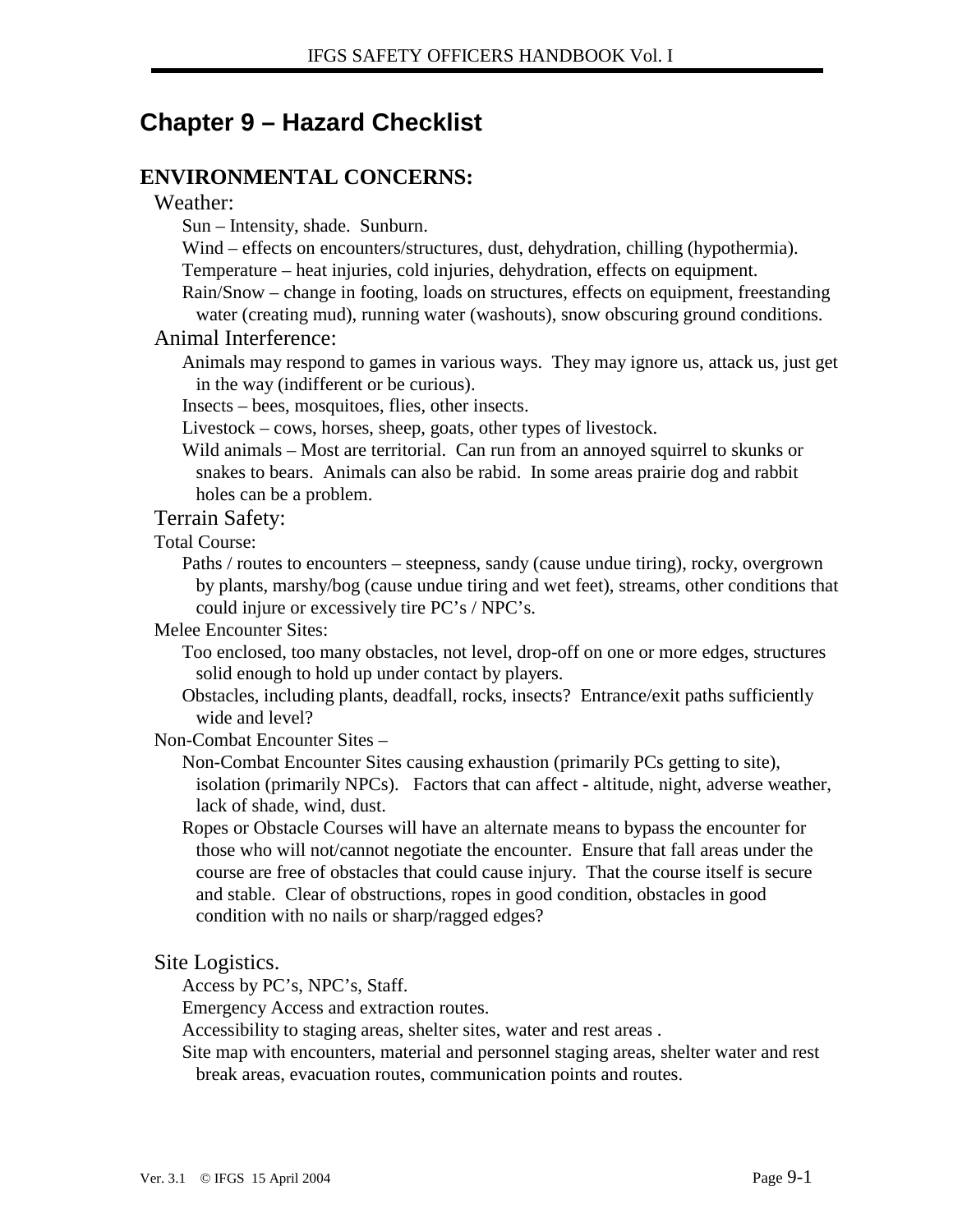#### Hazard Checklist – cont.

#### Communications:

 Check for null points – areas where there is no reception. Check on frequencies to be used. Check on cell phone reception and service availability. If hard wired systems are used ensure continuity for use. Determine location of nearest public phones.

#### Temporal factors.

 Time away from Gear/Camp/Shelter/Restrooms, for both PC's and NPC's. Breaks. Both rest, water and food. Meals. Both snacks and full/hot meals. Sleep and rest time. Set up and Strike/Break-down vs. Dusk/Dark or weather.

#### Check-in facility

 Time arrived/departed and forms. Equipment and equipment forms. Minors and sponsors with proper forms. Medical and medical form check. Gear Check, to include water, whistle, and sunscreen/insect repellant. Weapons check and Melee technique check.

#### EMS (Emergency Medical Services) Factors

Emergency evacuation assembly area.

Centralized Staging point for emergency response and medical equipment storage.

Proximity of staging area to First Aid Team members.

Accessibility of encounter sites to EMS vehicle.

Determine extraction routes from each encounter site.

 Contact point for in-coming Up-line EMS responders (Police, Fire-Rescue, or Paramedic).

Staging point for ambulance.

LZ for helicopters operations - if needed. (See Helicopter operations – Chapter 12) Nearest medical facility. Including map and travel time in normal conditions. CSO should have site packets for commonly used sites.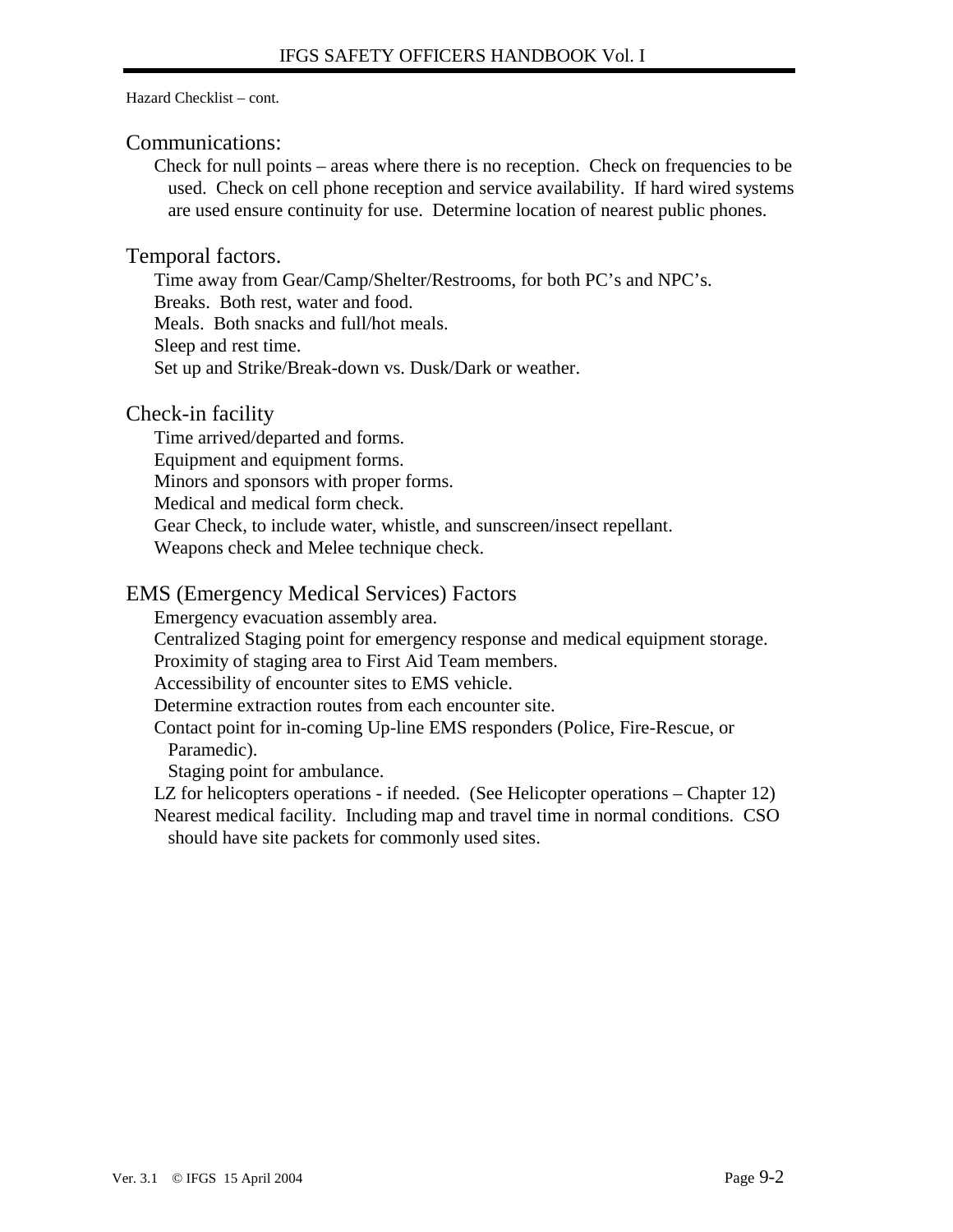# **Chapter 10 – Medical Concerns, Training, and Kits.**

## *MISSION STATEMENT.*

This chapter is designed to give Safety Personnel the guidelines to conduct effective and legal medical response to and at IFGS safety related activities and operations.

# *Training.*

All SO personnel must have ARC basic first aid and CPR training or equivalent.

 First aid team members and leaders should have at a minimum ARC advanced first aid or First Responder training or its equivalent.

Areas of training to be emphasized are:

 Hyperthermia - Heat Stress, Heat Stroke, Heat Exhaustion, dehydration – symptoms and treatment.

Hypothermia – Hypothermia Stage I & II, frostbite, - symptoms and treatment.

Sprains and strains vs broken – symptoms and treatment.

 Recognition and initial/emergency treatment of anaphylactic shock (bee sting or food allergy, etc)

 Recognition and initial/emergency treatment for Hyper and Hypo glycemia (Diabetic shock and hypoglycemic Shock).

Wound treatment – primarily abrasions or minor puncture wounds.

Universal precautions / Body Substance Isolation – see following page.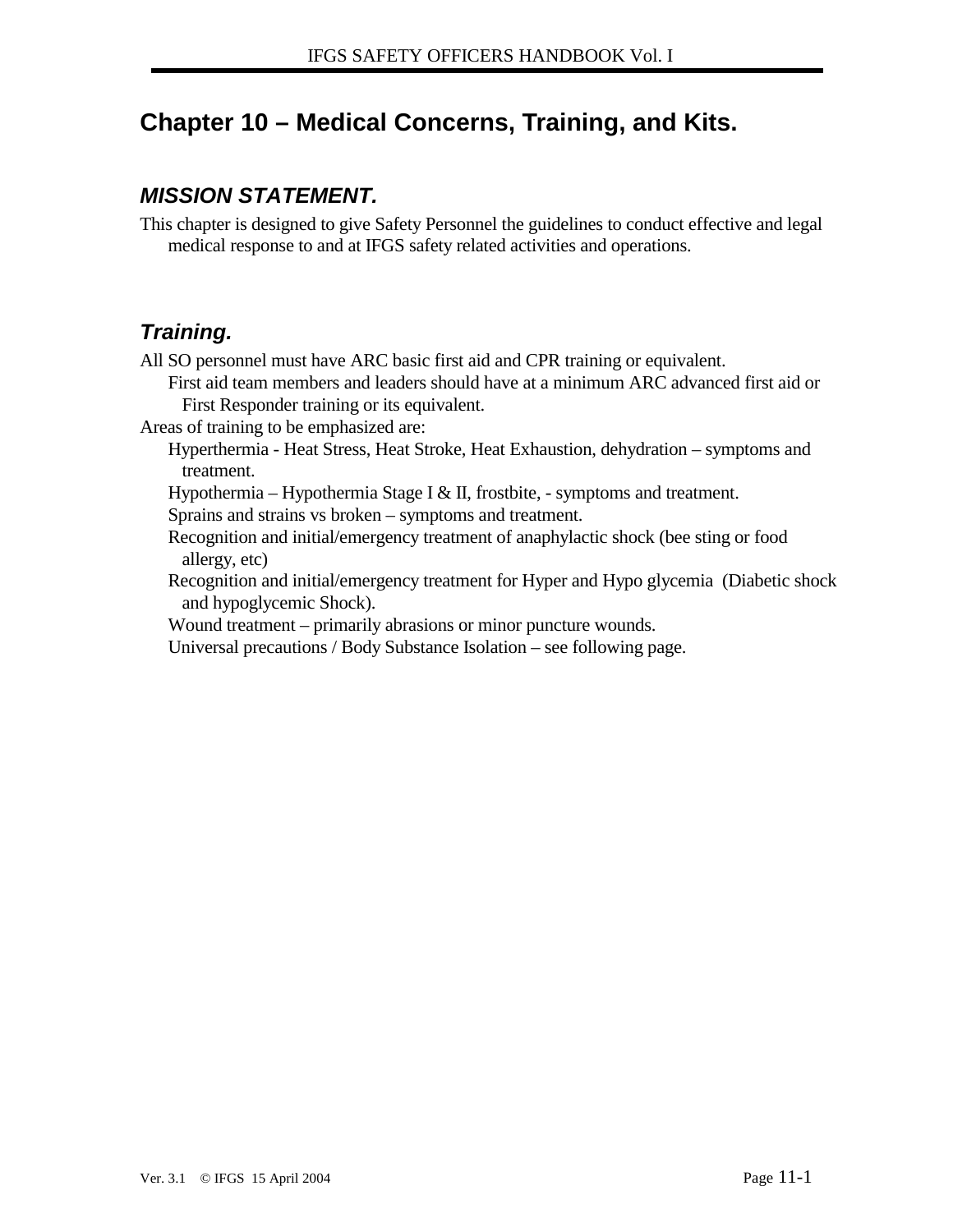# *Existing Injury Rule.*

- The Game Safety Officer is responsible for the enforcement of the "Existing injury Rule". This rule states the following: "Any individual with a medical condition that is either under the care of a health-care professional, or which may affect their ability to perform activities associated with IFGS events, must either:
- A. Before the next event, present a note from a recognized health-care professional, slating either that the activities planned will not exacerbate the condition, nor will the condition effect the individual's ability to perform those activities; or that only specific activities are permissible; or
- B. At least ten days in advance of the scheduled date of the event arrange to confer, prior to the event, with the GSO, who shall then determine the levels of activity that shall be permissible.
- If the illness or injury had an origin at a previous IFGS event, or the individual sought attention for the condition at a previous IFGS event, and a recognized health-care professional was subsequently consulted regarding it's condition, then only option #A is acceptable. Basically, anyone injured or ill at game-time is a liability that IFGS declines to accept. The individual must demonstrate that he or she is cognizant of his/her limitations, and that the decision to participate is an informed decision. People with static conditions such as amputations, prostheses, non-correctable visual impairment, etc. need only go through the process once.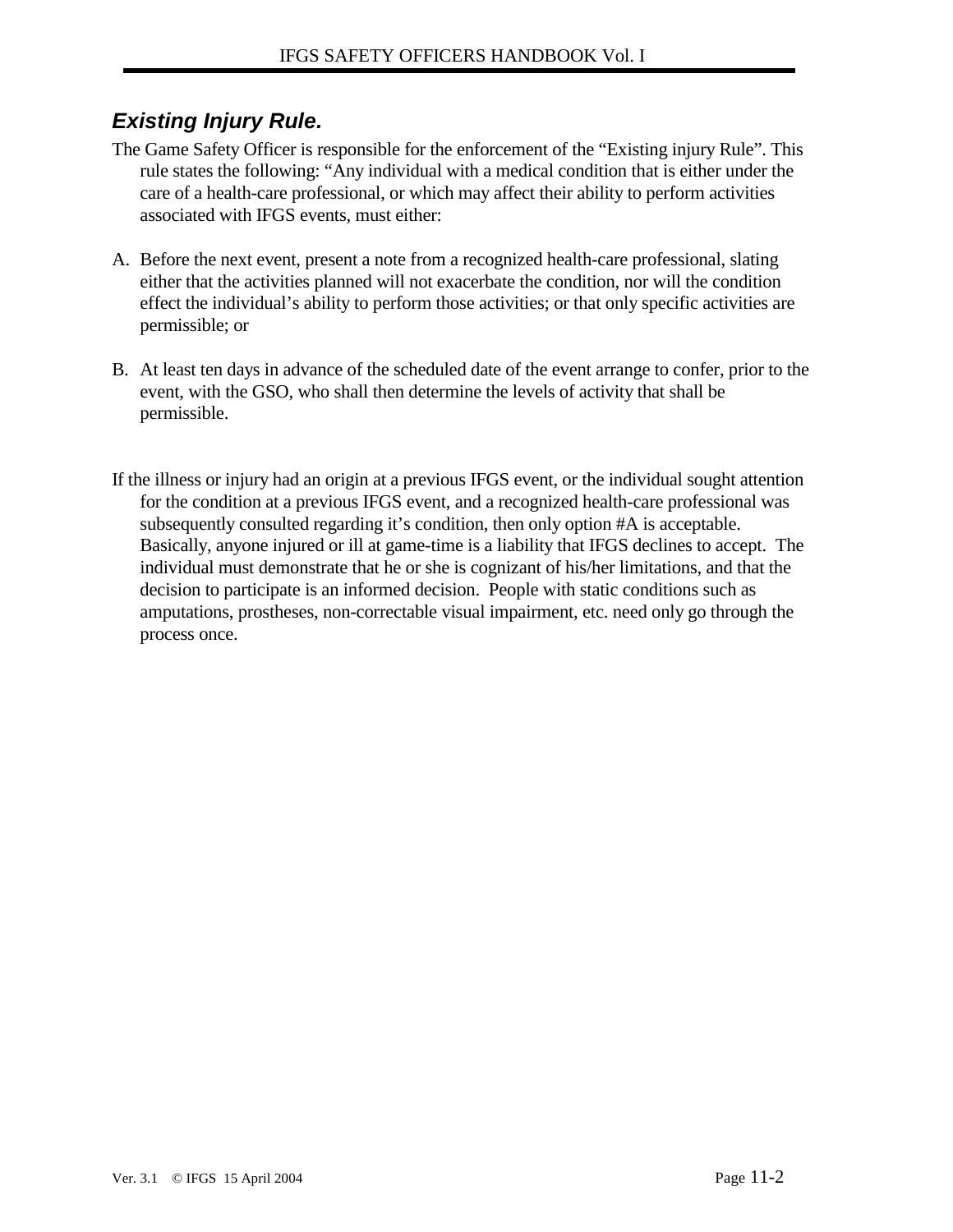Medical - cont

# *Medical Kits:*

- First Aid kits will vary from chapter to chapter. There are two types of first aid kits needed. One for the GMs to carry for limited problems and one for the GSO or FAT to utilize in more serious emergencies.
- This list will include many common required items and recommended. Also general supplies are covered here which might be useful on site depending on the conditions. I realize many of our chapters are reluctant to have medications however if you have them and someone needs them you can offer it without recommending it. Let the person decide if they want to take it.
- The list might need to be tweaked a little, based upon your local areas needs and state regulations. State laws regarding EMS and rescue equipment vary from state to state. Many things designated EMS or Rescue equipment may require you to be affiliated with a Fire, Rescue, EMS or Public Safety service.

Recommended GM kits: usually installed in a fanny pack.

 Band-Aids, assorted. 2" & 3" Ace Bandage. Space Blanket. Tweezers or hemostats (especially for cactus-rich environments :) Duct tape. 1" medical tape. Extra whistle. Cold Pack. Hot Pack. Radio and spare good batteries. Small flashlight w/ spare good batteries.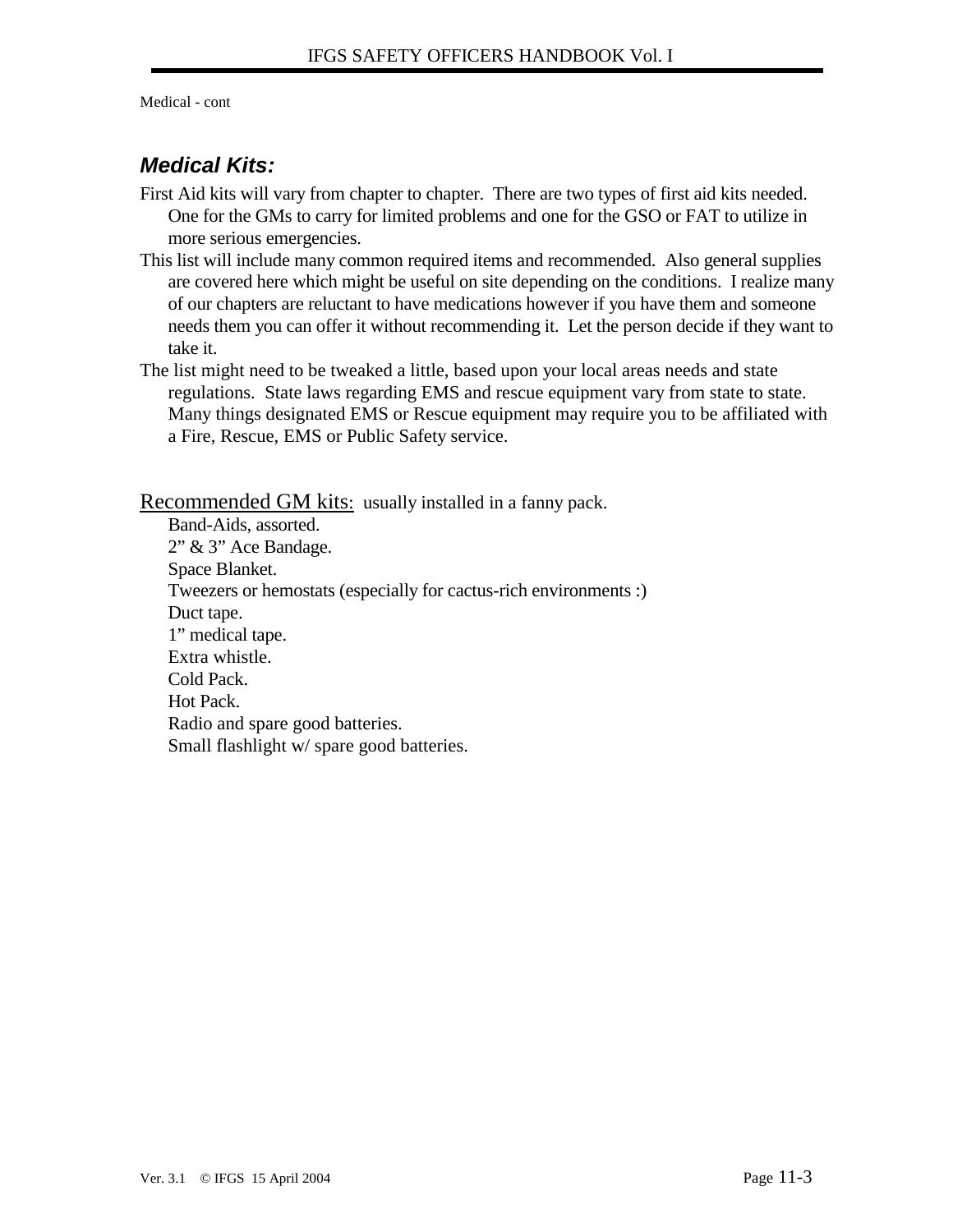Medical - Medical Kit – FAT kit - cont

### FAT KITS

#### Immobilization items:

 Ace bandages. Various sizes. At least 2 of each size. Arm sling, 1-2.

- # Splints Boars splints, or if the chapter can afford them frac packs. No need for half splints. Whole arms and legs would be better. You may also need sizes to fit adults and children. Airsplints are no longer recommended.
- # Spine Boards: OSHA regulations have mandated a move away from wooden boards to plastic. This might be a bit of a hit for the fiscally poorer chapters. Also, it is very important that the FAT know how to use this equipment. Someone who truly has a spinal cord injury can sustain further injury, if a spine board is not properly applied.
- # Hard Cervical collars Small, Medium, Large, 1 ea. Also children's size. This is another item that requires proper training.

 Stretcher: folding or litter type. If you already have a spinal board in your kit, it can double as a stretcher or litter. An "E" style stretcher can double as a spine board.

### Medications: (dated items)

Ensure that items are within expiration date. Try to rotate items so that oldest is used first. Keep a list of meds to include date acquired, date opened, expiration date, and date disposed of.

.I realize many of our chapters are reluctant to have medications however if you have them and someone needs them you can offer it without recommending it. Let the person decide if they want to take it.

Glucose tablets.

Aspirin, Tylenol, Ibuprofen.

Aspercream.

- # Benadryl or equivalent for severe allergic reactions.
- # Antihistamine both oral and topical. Antibiotic cream , triple antibiotic ointment. Saline solution & 2% Peroxide solution. Burn/anesthetic cream or spray.
- # An over the counter bronchial inhaler. The epinephrine in these in inhalers combined with antihistamine may give a person who is in the middle of an anaphylactic reaction enough time to reach definitive care.

# Indicated items that REQUIRE extra training for proper use.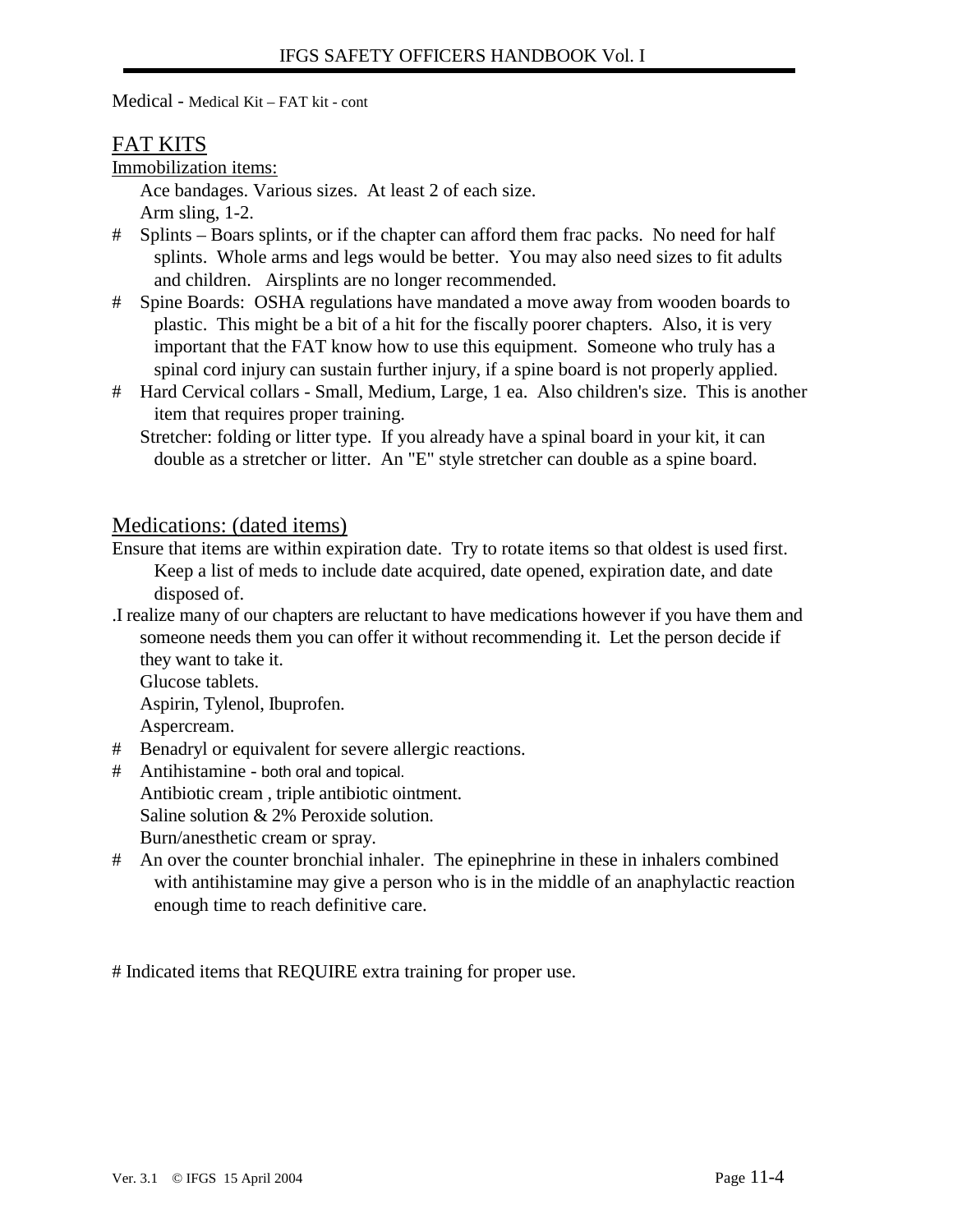#### Medical - Medical Kit - cont

#### Wound Treatment:

 Eye injury kit. Including Eye Wash Kit, eye patch, . Band-Aids / Adhesive bandages, various sizes. Peroxide. Always mix 50-50 with saline for use. Tweezers or hemostats (especially for cactus-rich environments :) or even duct tape. Sterile 2x2 & 4x4 dressings. Sterile surgical dressing. Roller bandages 3". Tape – cloth, paper or durapore 1". Bandage scissors.

#### Misc Medical Items

- # AED Automatic Electronic Defibulator. This can be a considerable financial hit for a chapter but prices and availability are getting better. This is a recommended item for those chapters with older players.
	- Gloves. (Nitrile or Vinyl) With the rise of latex allergies, it is best to use these to protect the care giver and the patient.
	- Alcohol gel or disinfecting wipes to clean your hands before and after patient care. Wet wipes to help remove any dirt from small areas that might need treatment, especially in those areas where water might be scarce.

Cold Packs.

Hot Packs.

Penlight / Flashlight. With GOOD spare batteries.

Moleskin or Nu-Skin for blisters and scrapes.

Blankets, wool and thermal emergency.

sterile non-sting cleaning wipes.

Sunblock and Insect repellent.

Whistles – extras to sell to persons without.

Disposable rain ponchos. (to sell to those without).

- Insect bite / snakebite kit. Snake bite kits are one of those things that remain controversial in and out of a hospital setting. They are available every where, in multiple variations and the evidence as to whether or not they work effectively is contradictory and sparse. Best treatment is to apply something to constrict the area if it is a limb and transport. As for insect bites, these kits can work.
- Compass. Used for determining wind/smoke direction, and determining direction for other needs.

Resuscitation masks.

Small plastic waste bags (3-5 gal)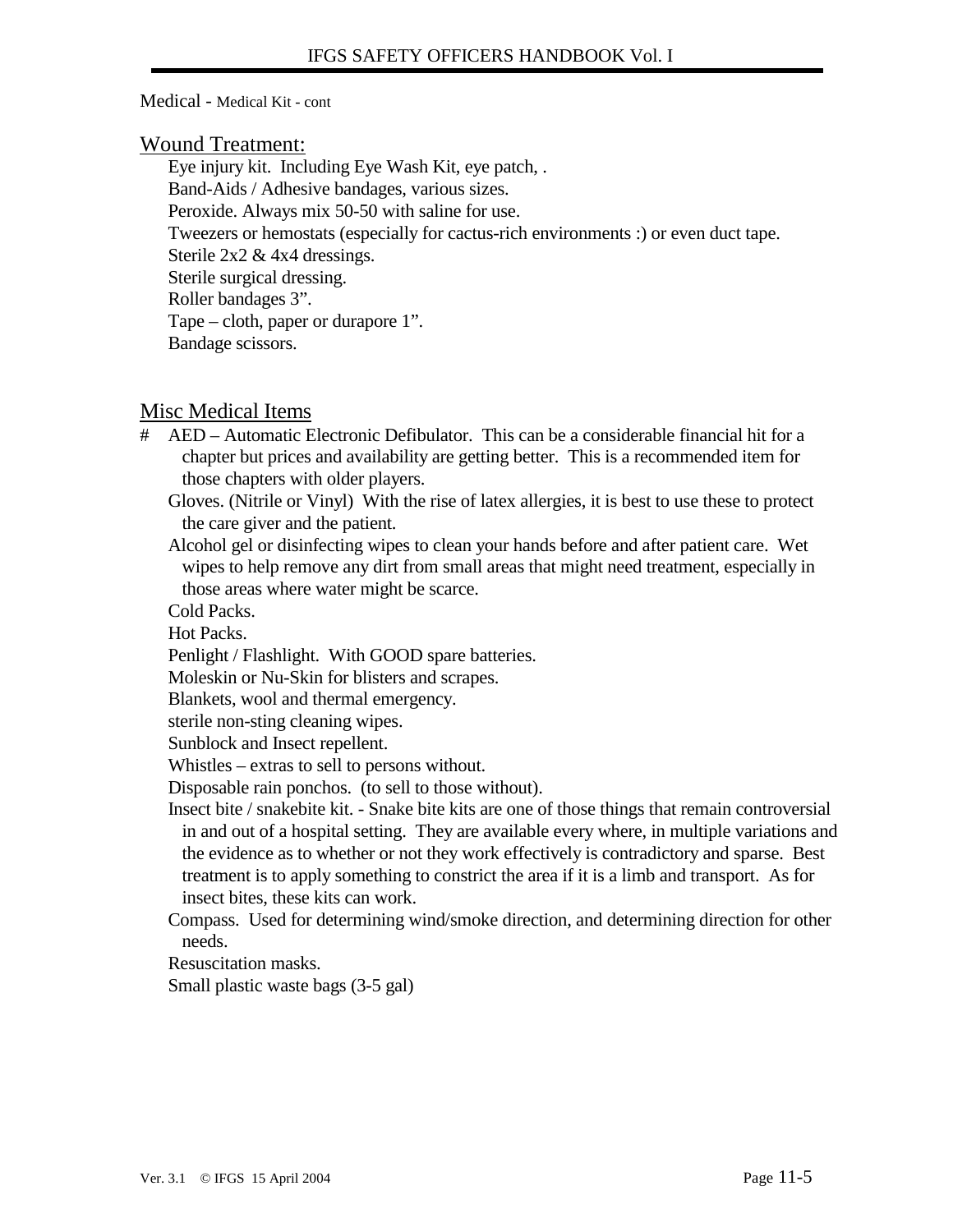# Universal Precautions / Body Substance Isolation (BSI)

- For IFGS: All SO personnel will observe universal precautions when dealing with any injury that may require it.
- Definition of Universal Precautions --The concept of universal precautions implies that all victims should be treated as though they have a communicable disease. This philosophy recommends that all body substances (oral and body secretions, blood, feces, urine, tissues, vomitus, wound or other drainage) are to be treated as a potential source of infection regardless of whether or not the victim is diagnosed as having a disease.
- The Risk of Exposure Infectious diseases exists in many forms in the community. Although vaccines and increased public awareness of cause and treatment in infectious disease have drastically reduced rates of transmission and incidence of infection for many communicable diseases, cases continue to be reported. Blood borne diseases such as AIDS and hepatitis B infections in particular are being reported in ever increasing numbers, and both are associated with high mortality rates. Emergency personnel frequently are called upon to provide assistance during disasters or at accident scenes where many may be bleeding or require artificial respiration under less than ideal clinical situations. The very nature of this work requires emergency personnel to have a very good understanding of the personal risk involved in rendering assistance and to be well educated in means to assure their safety.
- Understanding how communicable disease is transmitted is an important step in the implementation and management of infection control. First an infectious agent must exist. These agents may include bacteria, viruses, as well as a variety of microbial, plant, and parasitic sources. Second, the infectious agent must have a reservoir within which it can live and multiply in such a manner that it cam be transmitted to a host, namely you. Finally, what is needed for infection to occur is a mode of transmission and a susceptible host. Mechanisms of transmission vary, but may include:
- A. *Direct contact* between persons, (as by sexual intercourse, touching, or biting), contact with contaminated soil or exposure to contaminated dust.
- B. *Indirect contact* when an infectious agent is introduced into a host via food, water, blood products, medical equipment, dressings, or anything that serves as an intermediate source.
- C. *Vector-borne* transmission when an infectious agent is passed from an insect to a person, i.e. mosquitoes, fleas, or ticks.
- D. *Airborne* transmission by entry of microbials carried thru the air by droplets into the respiratory tract of a host.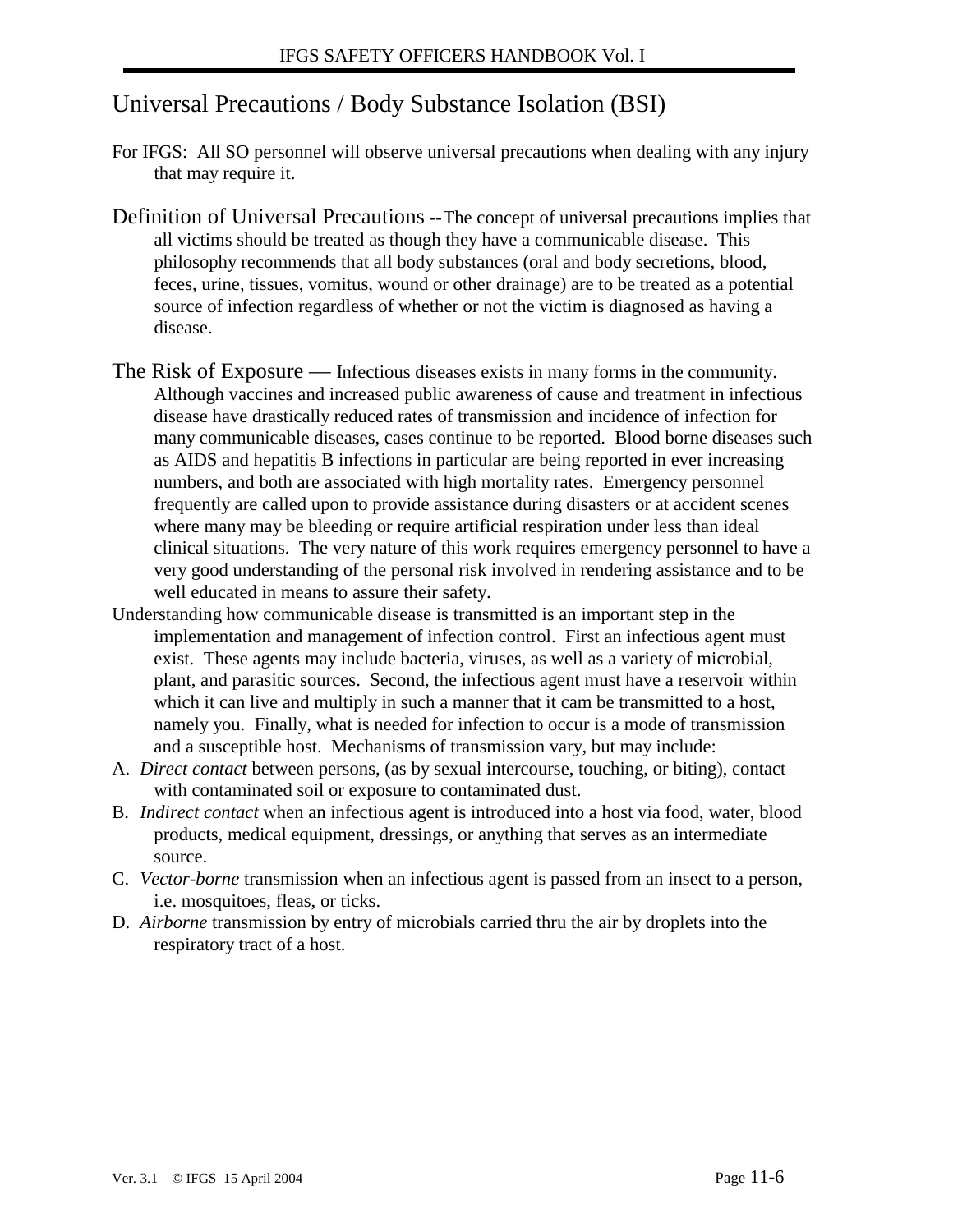Universal Precautions – cont.

Methods to Safeguard Against Infection —

- A. Limit exposure to essential personnel required to accomplish the task.
- B. Wear protective equipment such as gloves, gowns, masks, eye protection.
- C. Immediately after contact with blood or body fluids all contaminated skin surfaces should be washed completely.
- D. Personal inspection for and removal of insects such as ticks after operation in wooded areas.
- E. Disinfect all equipment thoroughly with soap and water, approved disinfectants, or a solution of household bleach diluted with 1 part bleach to 10 parts of water.
- F. Discard contaminated articles in plastic bags within plastic bags.
- Member Education The safety officers of IFGS recommend that all members receive education in the risk of exposure to disease and methods to limit same. This education may be acquired by attending safety training meetings as presented by appropriately trained safety officers or medical personnel and documented in the CSO's training files. In addition, any member must report exposure incidents to body fluids or potential infection carrying agents to the GSO or CSO immediately for review and should seek treatment by their chosen medical provider or workman's comp provider.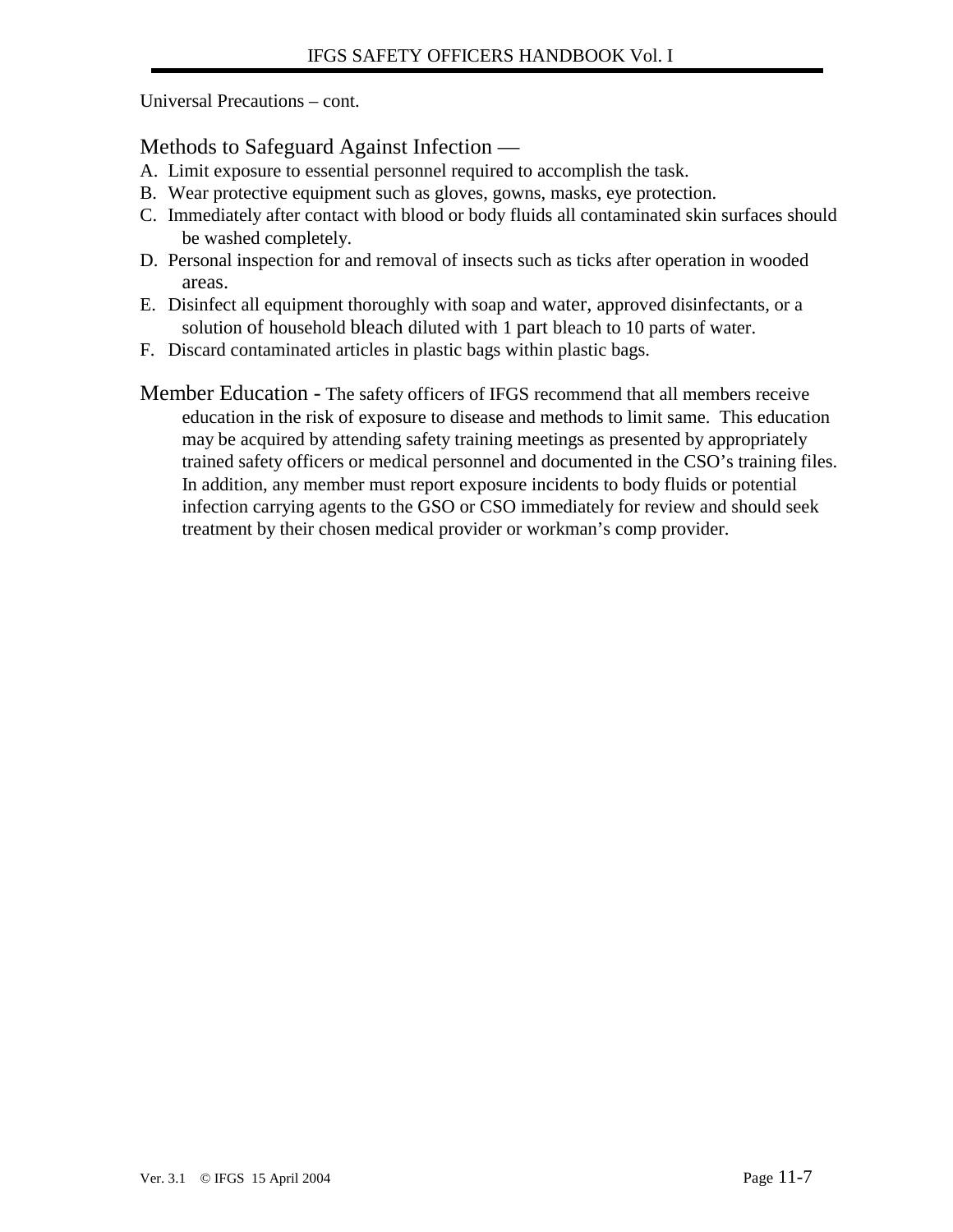This page deliberately blank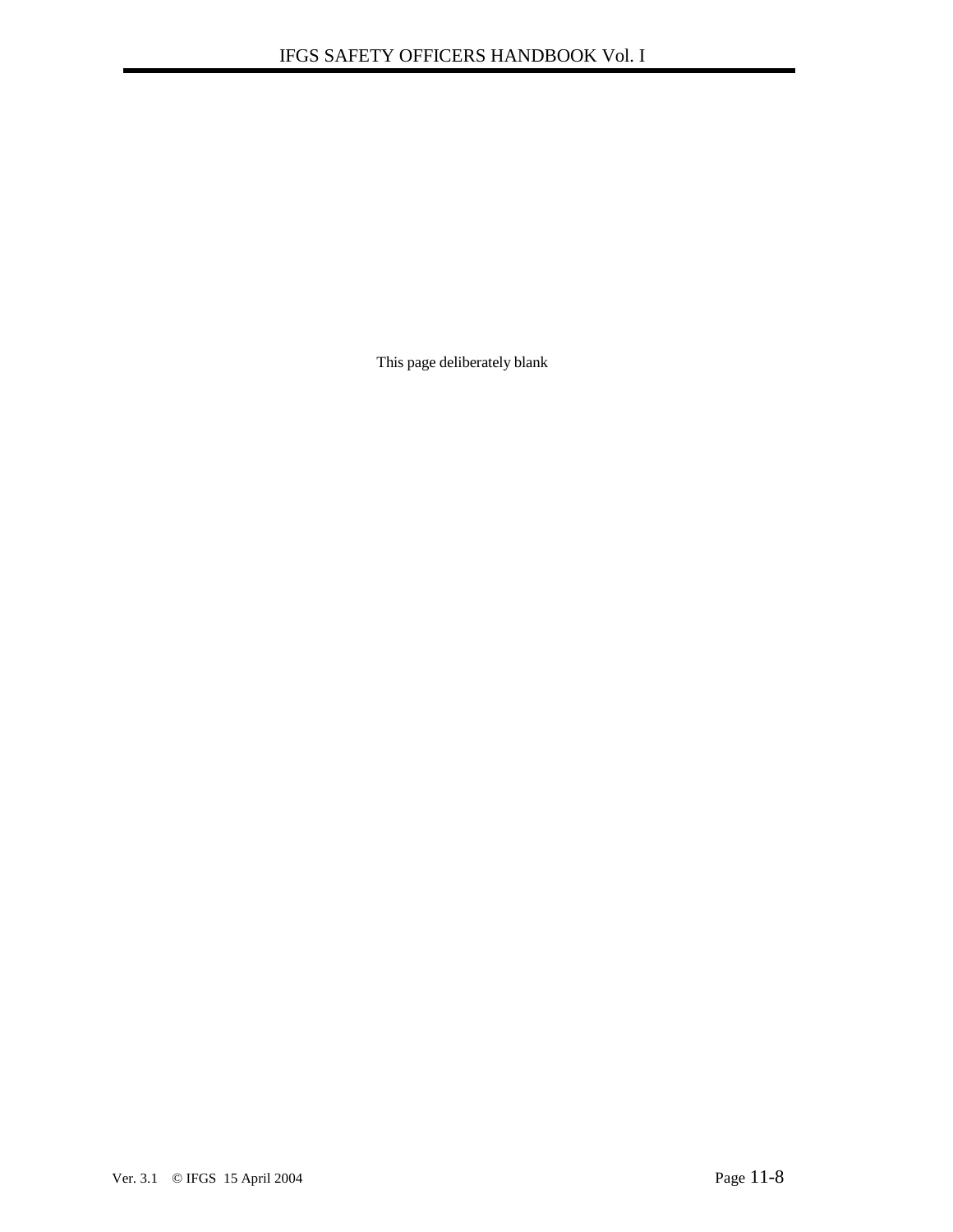# **Chapter 11 – Communications, Radios, and Procedures**

#### MISSION STATEMENT:

This chapter is designed to give Safety Personnel the information to conduct effective and legal radio operation in support of IFGS safety related activities and operations.

#### INTRODUCTION

Radios and communications nets are deployed to satisfy safety requirements. Primary use is for contact to and with the FAT. Use of the radios by the production crew IS secondary.

## CHAPTER COMMUNICATION EQUIPMENT:

- Chapter Safety Officers are responsible for the purchase, maintenance, repair and issue of radios within the chapter. CSO's will keep an issue log (Equipment log - IFGS SO Form #04) to determine who has a radio and when they were issued and returned, as well as being able to determine usage levels as well as usage patterns.
- Chapter Safety Officers will issue an operating instructions guide for chapter specific equipment such as radios. These instructions will include but not be limited to: Inserting or changing batteries, setting frequencies, setting volume and squelch, attaching antenna or other external components, and any requirements specific to their operating area.

#### GAME DUTIES - BEFORE GAME DAY

- 1. GSO will obtain or construct a map of the game site, showing all fixed radio sites and wandering radio routes, and determine who will be issued a radio.
- 2. GSO will ensure all communication equipment is charged or has fresh batteries, is tested, and all components are together ready to issue.

#### GAME DUTIES - GAME DAY

- 1. GSO will check and issue radios and support equipment and log on IFGS SO Form 04. .
- 2. GSO will check on equipment during the day for problems or failures. Carry spare batteries since that is the usual problem that occurs.
- 3. GSO will ensure that all radio equipment has been returned by checking IFGS SO Form 04 to verify all issued items have been returned. .

#### GAME DUTIES - AFTER GAME DAY

1. Inspect and clean all equipment and note deficiencies or damage on equipment log ( IFGS SO Form #04 ). Return all chapter materials and equipment, with the log, to the CSO.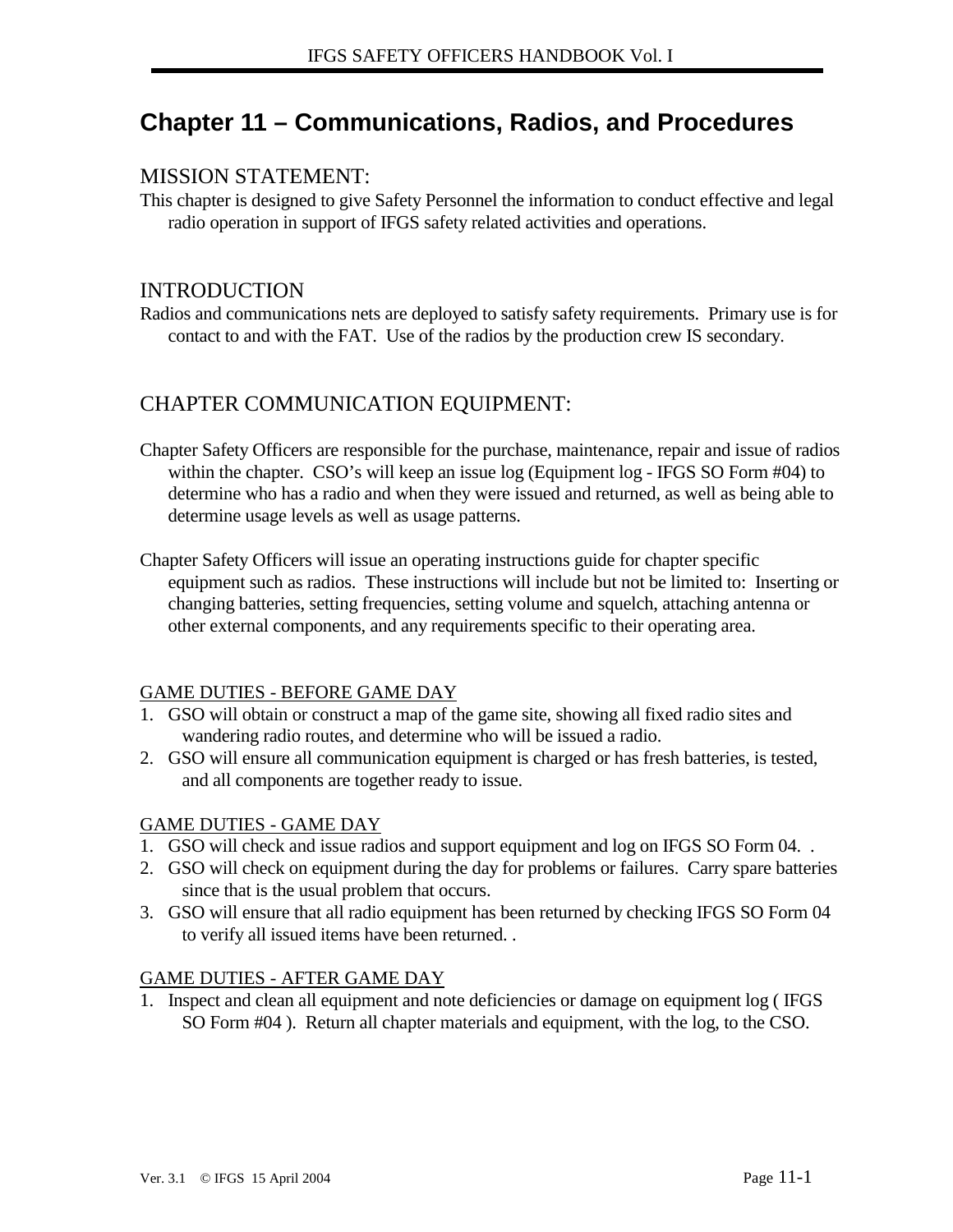Communications – cont.

#### TERMINOLOGY:

AM – Amplitude Modulation. Mode of radio transmission/reception.

Ham – A nickname used for radio hobbyists.

FM – Frequency Modulation. Mode of radio transmission/reception.

 FRS type radios – FRS (Family Radio System) is a set of frequencies that do not require a license to use. Radios are designed to use up to 22 channels available in this

system. Range is line of sight, usually up to 1 mile.

Squelch – Squelch controls reception sensitivity.

Volume – is the output, whether to a speaker or earpiece/headset.

### CONVENTIONS and PROTOCOLS of USE:

| Report of Signal Explanation: |                                                                       |
|-------------------------------|-----------------------------------------------------------------------|
| Loud                          | Your signal is very good.                                             |
| Good                          | Your signal strength is good.                                         |
| Weak                          | Your signal strength is weak.                                         |
| Very Weak                     | Your signal strength is very weak.                                    |
| Fading                        | At times your signal strength fades to such an extent that continuous |
|                               | reception cannot be relied on.                                        |

#### Report of Readability Explanation:

| Clear             | The quality of your transmission is excellent.                      |
|-------------------|---------------------------------------------------------------------|
| Readable          | The quality of your transmission is satisfactory.                   |
| Unreadable        | The quality of your transmission is so bad that I cannot understand |
|                   | you.                                                                |
| Distorted         | Having trouble understanding you because your signal is distorted.  |
| With Interference | Having trouble understanding you because you due to interference.   |
| Intermittent      | Having trouble understanding you because your signal is             |
|                   | intermittent.                                                       |
|                   |                                                                     |

### ALL GAME-PRODUCTION TRANSMISSIONS CEASE WHEN A TRUE EMERGENCY IS IN PROGRESS, AND UNITS NOT INVOLVED THE EMERGENCY WILL REMAIN **SILENT** UNTIL THE GAME SAFETY OFFICER ANNOUNCES THAT PRODUCTION-RELATED TRAFFIC MAY RESUME.

Identification:

EXCEPT IN TRUE EMERGENCIES, DO NOT BROADCAST NAMES! Use "GD", GM team-one, coordinator, encounter three, Tree encounter, blue MU, team one, etc.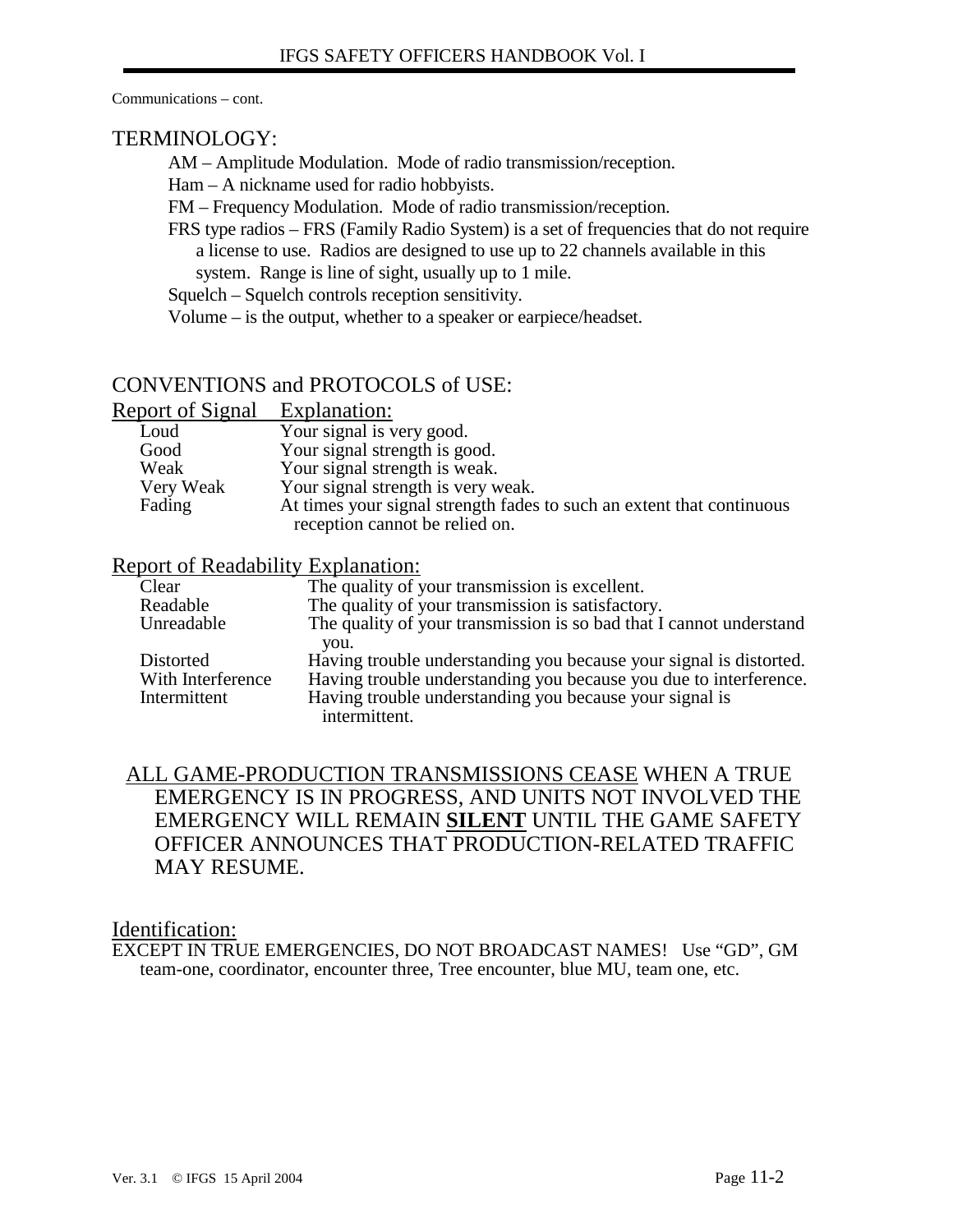Communications – cont.

| Proword             | Explanation                                                                                                                                                                                                          |
|---------------------|----------------------------------------------------------------------------------------------------------------------------------------------------------------------------------------------------------------------|
| Affirmative         | You are correct, What you have transmitted is correct, Yes.                                                                                                                                                          |
| <b>CODE BLACK</b>   | (dead)                                                                                                                                                                                                               |
| <b>CODE RED</b>     | (Life-threatening illness or injury: head/chest/belly)                                                                                                                                                               |
| <b>CODE YELLOW</b>  | (urgent, but not Life-threatening: fractures, etc.)                                                                                                                                                                  |
| <b>CODE GREEN</b>   | (not urgent, patient ambulatory: cactus, abrasions, etc.)                                                                                                                                                            |
| <b>CODE WHITE</b>   | (no problem or problem resolved - no further/immediate action required)                                                                                                                                              |
| Correct             | You are correct, That is correct.                                                                                                                                                                                    |
| Correction          | An error has been made in this transmission. Will transmit correct<br>message. Is used during a transmission. If you have completed you<br>message and other have communicated since, you will use a new<br>message. |
| Negative            | Not received, No.                                                                                                                                                                                                    |
| Out                 | Means I am done talking and am not expecting a reply.                                                                                                                                                                |
| Over                | Means I am done talking and am waiting for a reply.                                                                                                                                                                  |
| Say Again           | Repeat the portions of your last transmission I am indicating.                                                                                                                                                       |
| <b>Speak Slower</b> | Your transmission is too fast. Reduce speed.                                                                                                                                                                         |
| This is             | This transmission is from the station whose call sign immediately<br>follows.                                                                                                                                        |

#### PROWORDS or other Conventions in use:

Other terms that may be used:

ETA – Estimated Time of Arrival.

En route, in contact with, unable to copy, transmission broken, two units, multiple units.

#### **Transmitting:**

#### 1. BEFORE transmitting:

- a. Think. Arrange your material in concise, logical order.
- b. Visualize the person you are contacting. If you worry about ALL the people that receive you, you'll mumble or go blank. Since no one pays attention to transmissions that do not concern him/her, UNLESS the transmitting parties call attention to themselves by floundering, you really are talking to just one person.
- c. Listen to ongoing traffic. Do not step" on other transmissions by transmitting when there is ongoing traffic - *nobody's* transmission is clearly received. If you have a True Emergency, wait for a momentary break, key your mic, & say "Break for emergency transmission', release the key, & listen to make sure channel is clear. If you hear that, cease transmitting immediately.

#### 2. DURING transmission;

- a. Keep your transmissions short  $\&$  concise. If your contact wants more info, he'll ask for it. This saves batteries & makes it sound as though you know what you are doing.
- b. Give your contact a chance to reply. If your transmission is longer than 15 sec, at about that point say Break!, release the key, & listen for reply/questions/other users. If there is no interruption after 3-5 sec, key the mic again, say  $\le$ your designation $>$ continuing", and proceed with your message.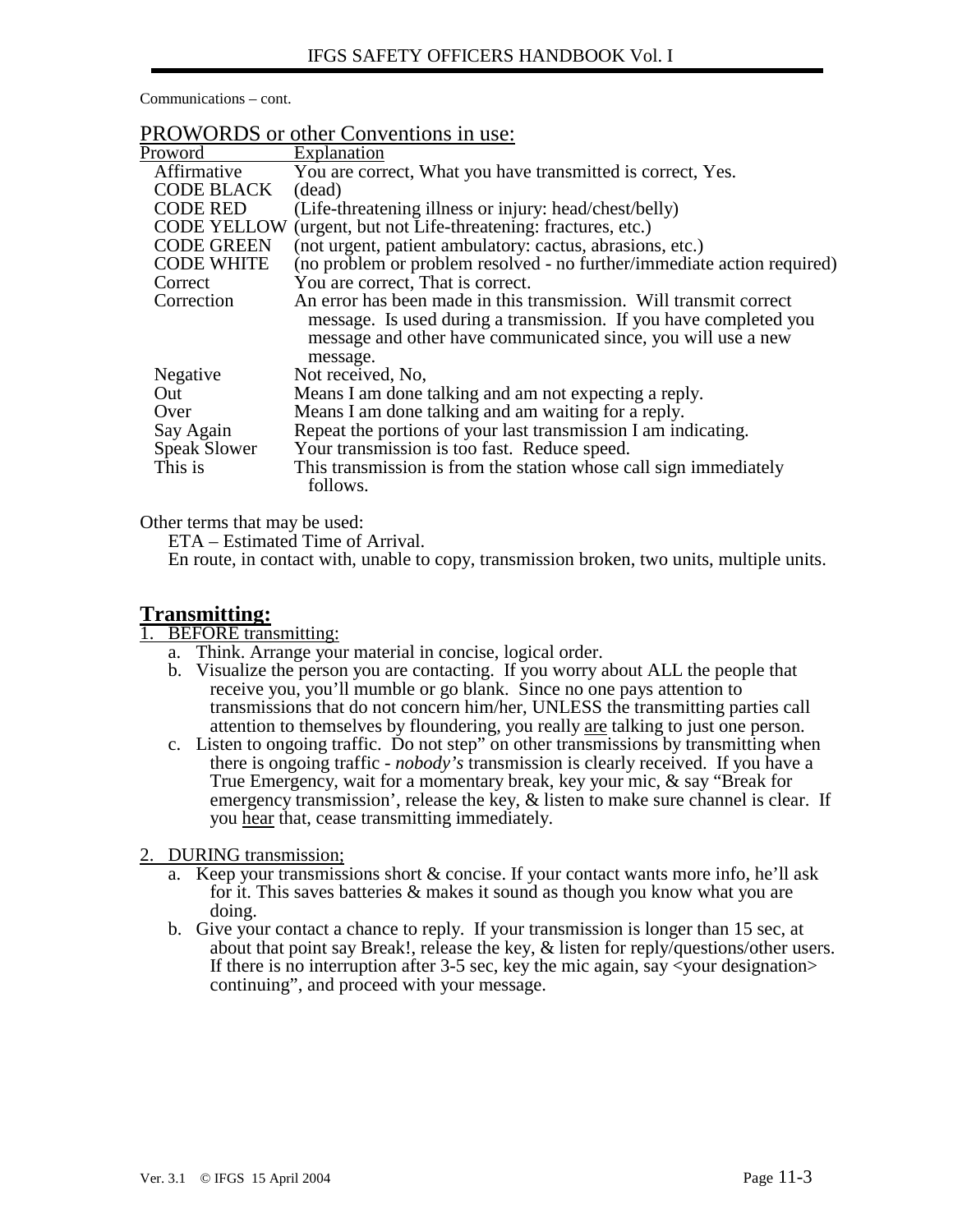Communications - cont.

- 3. DO NOT USE
	- a. Profanity or threats our license could be yanked, & your privilege to use the radio certainly **will be.**
	- b. Words or phrases that, when overheard by other licensees on our channel, could be construed as relating to a True Emergency or a crime. Try to avoid words such as 'died', killed', their euphemisms, 'injured', 'picked a lock', 'stole', 'thief', 'combat', etc. If you cannot avoid such, be sure that you clearly state that the situation is a SIMULATION ONLY!
	- c. Real names, addresses, or phone numbers, except in a True Emergency.
- 4. When Finished with Use.
	- A. When you turn off or leave your radio, notify other units that you'll be off the air. Notify them when you come back on.

#### **Reception:**

- 1 Visualize transmitting individual. This will help you decipher partially-garbled transmissions, and will help you keep your thoughts organized for a concise reply.
- 2 Keep your volume as low as practicable. High volume merely overmodulates the speaker elements, making hash out of even un-garbled transmissions. It also detracts from game atmosphere.
- 3 If you could not decipher who was calling, or could not tell who the transmission was intended for, wait  $\&$  listen a moment, then key the mic  $\&$  say 'Unit calling, say again you were broken., release the key, and wait for a reply. If you cannot copy the 2nd time, say "Unit calling, you are still broken. Change location & try again.' Change *your* location by a few feet, too.
- 4 If you hear a conversation as above, and are receiving both units clearly, relay.
- 5 If you hear 2 units transmit at the same time, garbling each other, let 'em know. Wait a moment, key the mic, say 'Two units covered each other. Repeat.', release key. If they cover each other again, sort it out for them.

## **CONTROLS**

#### Squelch (sometimes shown as SQ)

- a Squelch Control wheel adjusts reception sensitivity.
- b When sensitivity is very high, ambient static will be audible *even* if *there is NO incoming* signal.
- c Best reception is obtained at point where static is first eliminated.
- d Speaker volume & reception sensitivity can be checked by rotating SQ until static is audible, after which SQ must be backed-off until static is again eliminated.
- e If, over a period of time, SQ must be repeatedly adjusted to eliminate static, then the battery Is low & requires re-charging or replacing.
- f Any time that there is no incoming signal, but static cannot be eliminated, then the battery is too weak to operate the unit, and it must be immediately re-charged or replaced.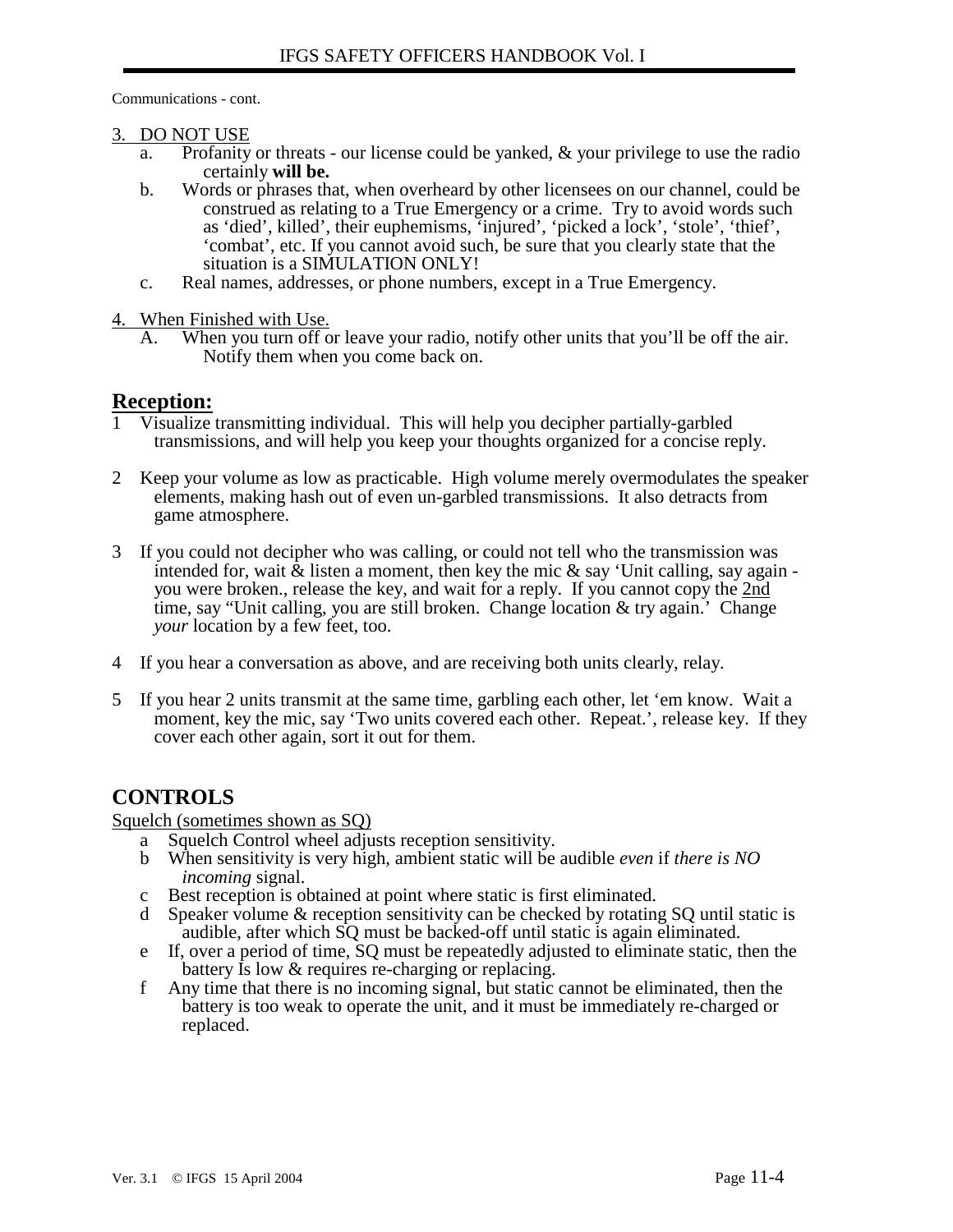# **Chapter 12 – Helicopter Operations and Safety.**

#### Mission Statement:

- This chapter is intended for the use of safety personnel to prepare for the use of a helicopter to transport a critically injured or ill person for immediate medical treatment when conventional transportation is not usable, acceptable or available.
- NOTE: This chapter is designed to keep the GSO thinking about emergency procedures concerning patient emergency transport.
- The decision to call a helicopter is usually made by the emergency medical responders but may end up being your decision. It provides specific operating rules, and restrictions applicable to helicopter operations. This chapter does not replace applicable Federal Aviation Regulations (FARs) or individual state aviation directives.

# **Helicopter operations are inherently dangerous and should use the absolute minimum number of people to safely perform the operation.**

General Operating Rules:

 When helicopter operations are anticipated, the GSO will brief all personnel needed on helicopter hazards.

- Only mission essential ground personnel familiarized with the hazards of helicopter ground operations will be allowed to assist around operating helicopters.
- Unauthorized and nonessential personnel should be kept away from flight operations. All personnel should stay at least 100 feet from the rotor tip path on small helicopters (2 or 3 place models) and 200 feet from larger models.
	- Proper clothing is essential in case of an accident. Eye protection will be worn when working around operating helicopters Helmets and fire-retardant clothing should be worn when available. (for IFGS this is usually not available)
	- Whenever possible have a person experienced in helicopter operations in charge of the LZ.

No smoking in the vicinity of, or in the LZ, or around the helicopter.

The actual loading of the patient on the helicopter will be done the flight crew of the helicopter.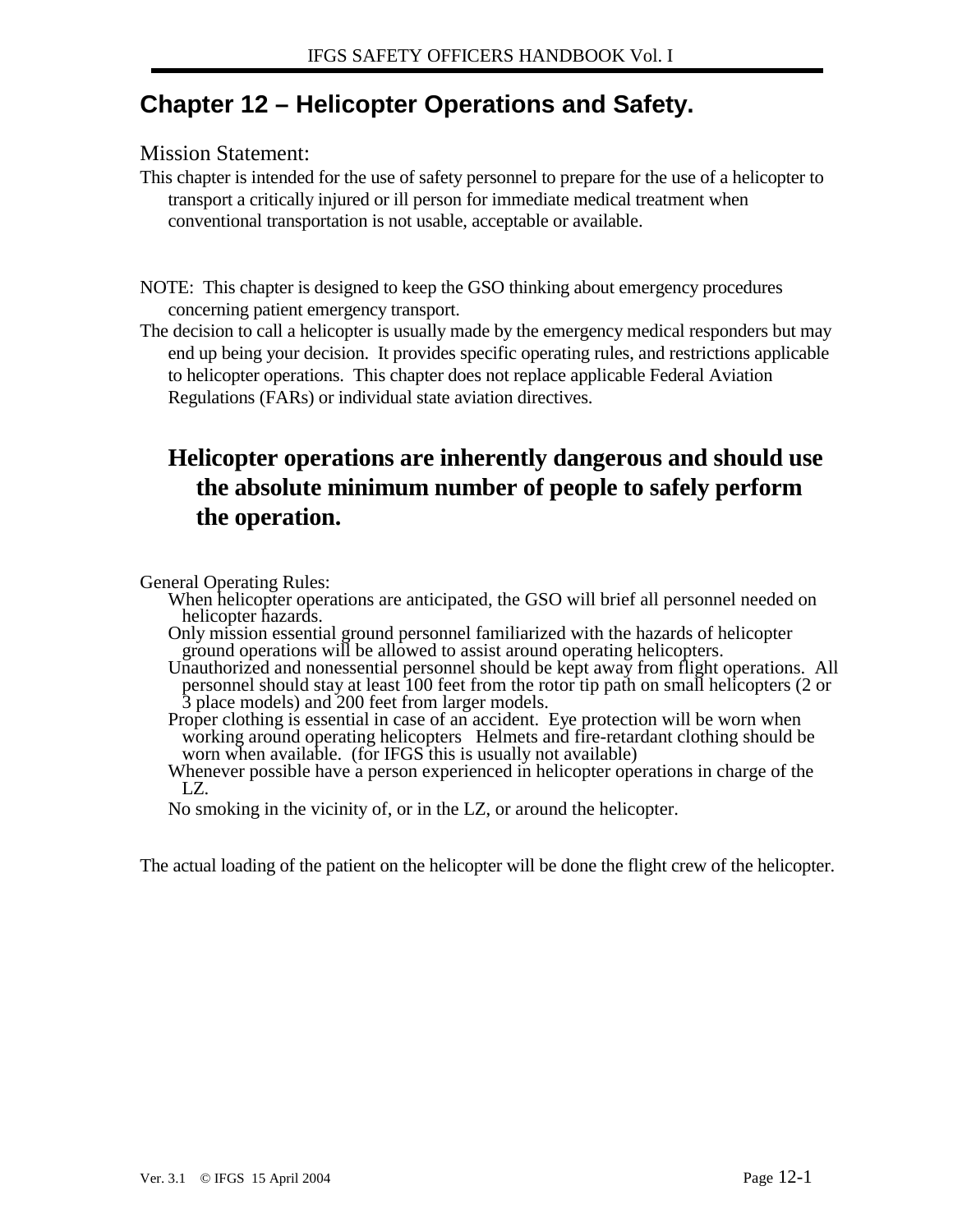## Helicopter Terminology:

It is important that anyone working with helicopters be familiar with the following terms and conditions.

- a. Rotor disc area The area swept by the rotor blades.
- b. Ground effect A beneficial gain in lifting power when operating near the surface, caused by air being compressed beneath the helicopter.
- c. Tip-path plane The plane in which the rotor blade tips travel when rotating. On some Helicopters this can get to within 2 feet of the ground on a level surface.
- d. Translational lift Lift that is obtained when translating from a hover to forward flight. This is developed by the additional volume of air passing through the rotor system as the helicopter moves forward.
- e. Tail Rotor is usually at the rear of the helicopter and controls the stability of the helicopter.
- f. LZ Landing Zone. The location that the helicopter will land at.
- g. FOD Foreign Object Damage any object (such as clothing, hats, lose items, etc) that can be picked up by the winds produced by a helicopter and ingested by an engine thereby causing damage or failure to that engine.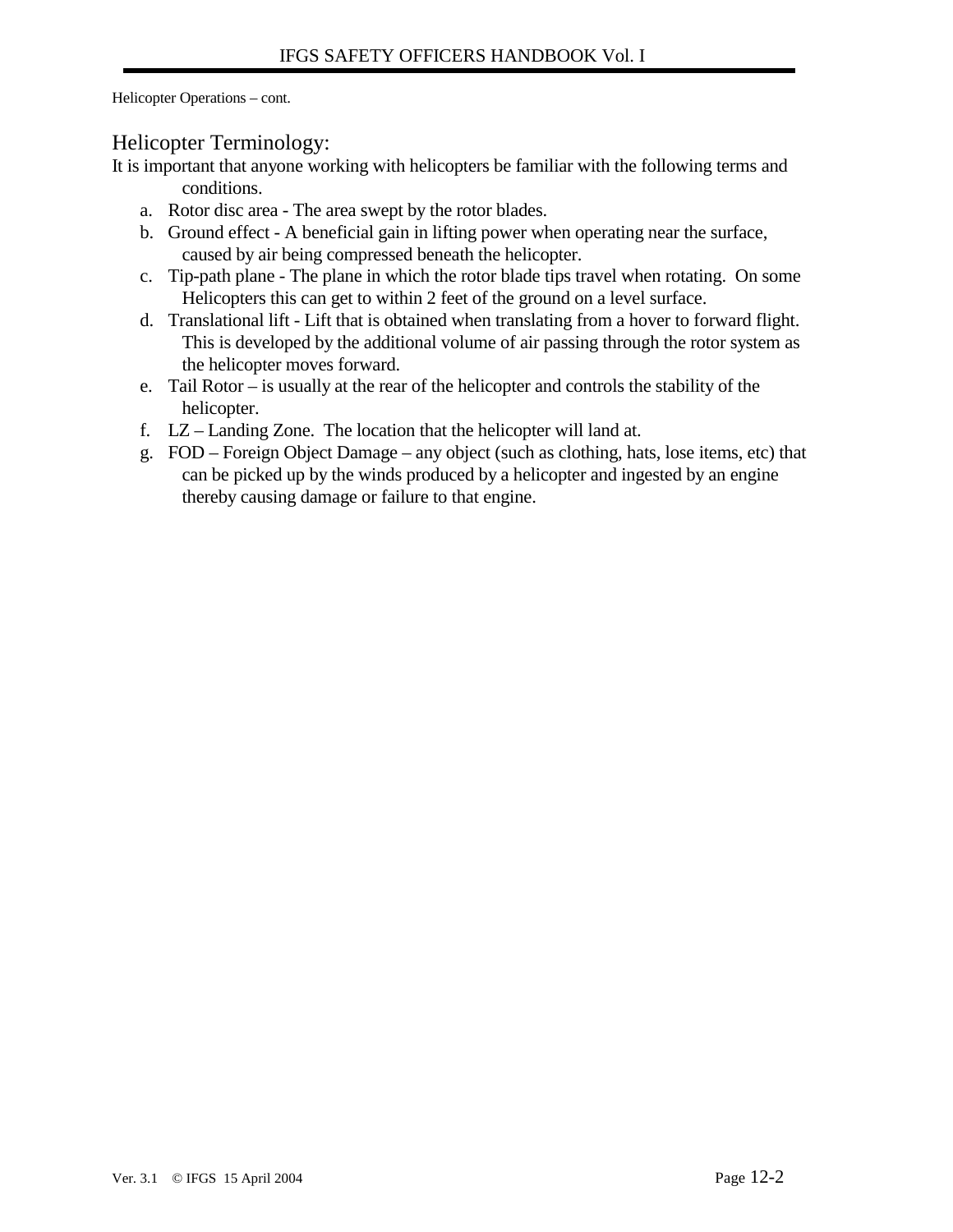#### PREPARING A LANDING ZONE (LZ)

# **HELICOPTER LANDING AREA SELECTION 1.** Wind. Note the wind direction at the LZ site.

Wind. Note the wind direction at the LZ site. Helicopters usually take off and land into the wind. Check for obstructions that might affect their ability to make into the wind maneuvers (wires, poles, buildings, trees, etc.). Wind direction and velocity in relation to the long axis of the landing zone must be considered when selecting a helicopter landing area. Select an open area with the wind blowing parallel to the long axis, or as nearly parallel as possible. Always have a means of determining the wind direction, a streamer, wind sock or smoke.



*(Figure 1) Landing Zone*

- 2. **Landing Zone.** Contrary to popular belief, lengthy, vertical descents or assents are unsafe helicopter maneuvers. Select an LZ based on the size of the chopper. Most Medi-Vac choppers are Bell Long Rangers. You'll need a clear area of approximately 75 feet per side for day landings and at least 125 feet sides for night landings. Takeoff and landing approach angles must be considered when selecting a landing zone. As a rule of thumb, approach and takeoff angles will not exceed 20 degrees from the horizontal. The 20-degree angle must be clear of all obstacles by at least ten feet. The higher the barriers around the landing zone the steeper the approach angle may be and the longer the landing zone should be. (see figure 1)
	- Landing areas must not contain loose brush or other debris. These areas should also be free of hazards such as rocks, poles, logs, or the like that will damage the helicopter on landing. Snow, loose dirt, and other fine particles may cause a "white-out" condition where the pilot may lose all outside flight references. Dry grass may be a fire hazard. Ice may cause the helicopter to spread its skids, or slide after power is reduced.
	- Mark the LZ in a way that's easily visible from the air. Tape or flags are great during daylight.
	- If using old roads or parking lots, beware of power or telephone lines. Always choose a landing zone with sufficient room for the rotor blades, to include the space to turn the helicopter around if needed.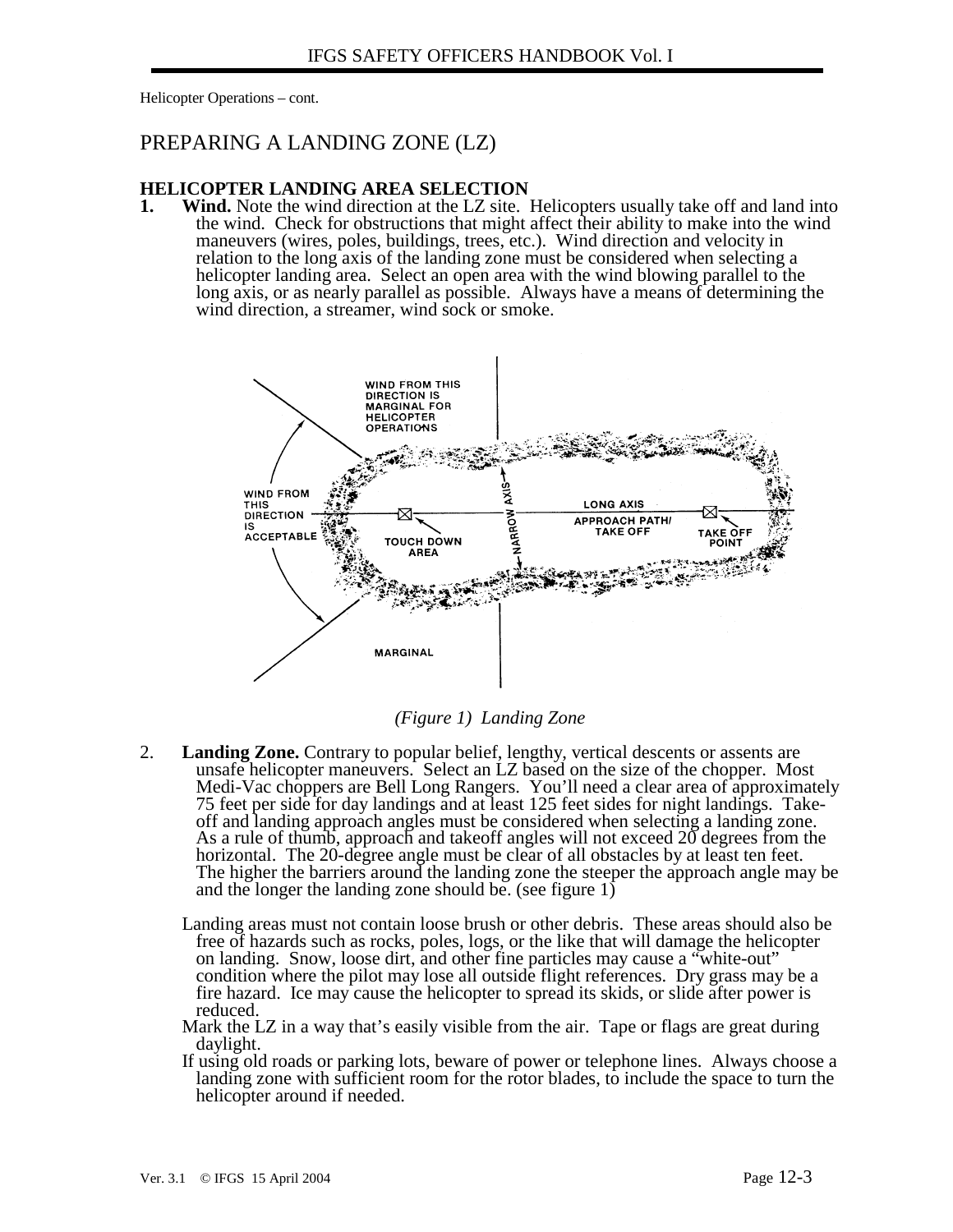- 3. **Night Landing Sites**. In case of an emergency requirement to make a night helicopter landing in an area without lights, figure 2 is provided to show placement of automobile/truck light placement to assist the helicopter pilot to see the landing area without being blinded. Park vehicles with low beams on approximately 40 to 50 feet from helicopter landing area, offset from helicopter approach route, aimed towards the center of the pad.
	- Lights are very helpful at night. Don't use any bright lights that will shine up into the pilot's eyes, you'll blind the pilot. Flares will work as long as there's no danger that something will *ignite*.
	- Other lights in the area that could confuse the pilot should be doused prior to the arrival of the chopper.
	- Add another light to designate wind direction if possible. Put it on the upwind side of the LZ right along the invisible line that forms that side of the square.



*Figure 2 Night LZ Lighting* 

#### Other LZ Notes:

 Your LZ should be no closer than 50 yards from the primary scene so that rotor wash won't affect the scene or the rescuers.

- All loose articles on or near the LZ must be removed prior to the helicopter's approach. This includes hats, loose papers, trash, and crash debris that may have found it's way into the area. A FOD (Foreign Object Damage) Walkdown should be performed before the helicopters arrival. This consists of a line of people walking across the LZ picking anything that is loose, that could be lifted by the helicopters downdraft.
- Assign one person who knows the proper hand signals for chopper guidance to the LZ for pilot guidance. This should be a former or current military person or emergency response personnel trained in helicopter operations.
- Spectators, news media, etc. need to be kept at least 200 feet away from your LZ. Rescuers not directly involved in the landing crew need to be kept at least 100 feet away. Station personnel around the LZ to keep spectators clear.
- Included in this chapter are some general guidelines for site selection and a few "do's" and don'ts in selecting a LZ.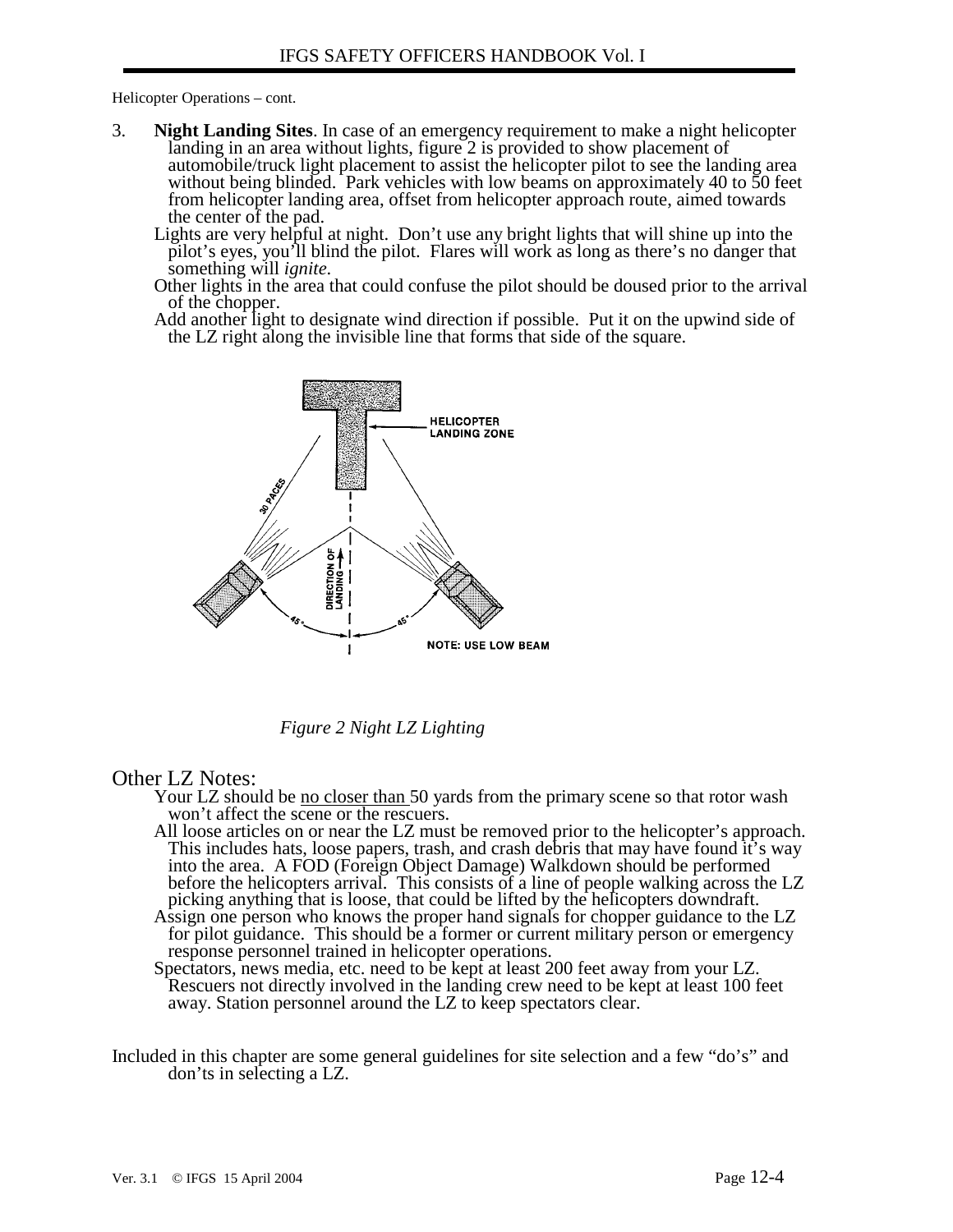#### **SUMMARY OF SOME "DOs" AND "DON'TS" IN SELECTING HELICOPTER LANDING** AREAS

- **1.** The landing zone must be large enough to allow for the helicopters approach, landing and turning around.
- **2.** Attempt to find a large area that will permit a 15-degree approach angle and a 15-degree takeoff angle.
- 3. Remember, the higher the barriers, the longer the landing zone must be.
- 4. Attempt to find a landing zone that is oriented with the long axis generally into the wind.
- *5.* Remember that wires are extremely difficult for the pilot to see when approaching the landing zone.
- 6. The touchdown zone must be free of obstacles that might damage the bottom of the helicopter, that is, tree stumps, large rocks, etc.
- 7. Remove all loose brush and debris from areas that the helicopter may be landing in, hovering around, or taking-off from.
- 8. Mark landing zones, if needed! Indicate wind direction via streamers, smoke, etc.
- 9. Keep unauthorized and unnecessary personnel away!

#### SAFETY CONSIDERATIONS WHEN BOARDING OR EXITING HELICOPTERS

- Do not board or exit from a helicopter without the permission of the pilot. If waiting to board, wait outside the rotor blade operating area in front where the pilot can see you. The pilot must give a thumbs-up signal to indicate it is okay for boarding or exiting. If getting into the cockpit, do not touch any flight controls.
- All personnel on board a helicopter will occupy a seat position and wear a seat belt during all operations when the engine is running.
- Safe approach zones differ from helicopter to helicopter. For some the front is safe, for others the sides, and still others the rear. The flight crewman will direct you as to where to approach from. Approach or leave the helicopter from the hatchway and move in the direction indicated by the crewman. Always wait for pilot permission.

Hats and other loose items should be secured to protect against rotor winds.

Keep long-handled tools, litters, radio antenna, and similar items away from rotor blades.

- Keep your head down and body low at all times. The slower the rotor blades are turning, the lower they will dip towards the ground.
- Never approach or leave a helicopter from any side where the ground is higher than where the helicopter is standing, you may walk into a rotor blade.
- Equipment, supplies, or personnel will not be on-loaded or off-loaded from a helicopter that has begun shutting down until the rotor blades have come to a complete stop. All loose equipment will be fastened down or secured.

 $\Leftrightarrow$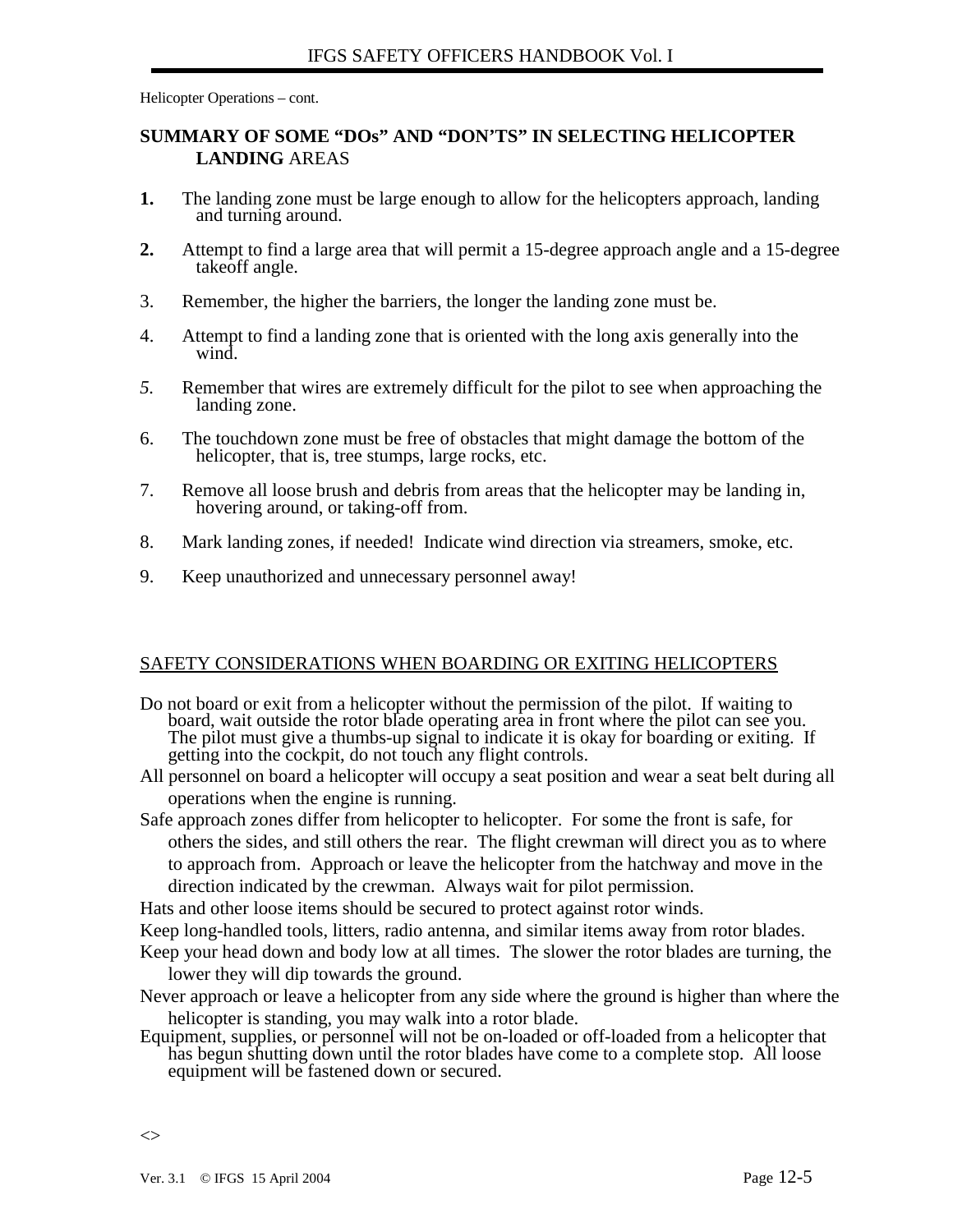General Helicopter Operation Safety Notes:

- Do not allow anyone to approach the aircraft, whether running or not, from any direction other than those shown as safe. The tail rotor area is especially dangerous because the spinning rotor is invisible.
- Always approach the aircraft in a low crouch. Wind gusts can cause the top rotor to dip to as little as 2 feet off the ground.
- Anyone needing to move from one side of the aircraft to the other must do so by going around the front. Never allow yourself or anyone else (other than the flight crew) to shortcut under the body, boom, or tail of the aircraft.
- Do not allow anyone to smoke near the aircraft. In general, smoking on any scene is considered unsafe until all conditions are known. Don't be fooled by firefighters with cigarettes. Just because they're smoking doesn't mean it's safe.
- Do not allow anyone near the aircraft during loading unless the aircrew specifically requests their assistance. People get excited when helicopters are around and will try to get involved just to be close to the action. Try to keep the number of people in the LZ to a bare minimum.
- Re-check wind direction just before take-off. The pilot will do the same. Move your upwind indicator light/marker if necessary.
- Prior to take-off, clear the LZ completely except for your markers and guidance person. The helicopter will likely turn and rock during take-off and people in the way are likely to be hurt by flying debris or by the helicopter itself.
- Be alert for obstacles during landing, including small branches and bushes that flatten with rotor wash, which could spring back into the rotor blades.

Consider down slope takeoff when wind and obstacles permit.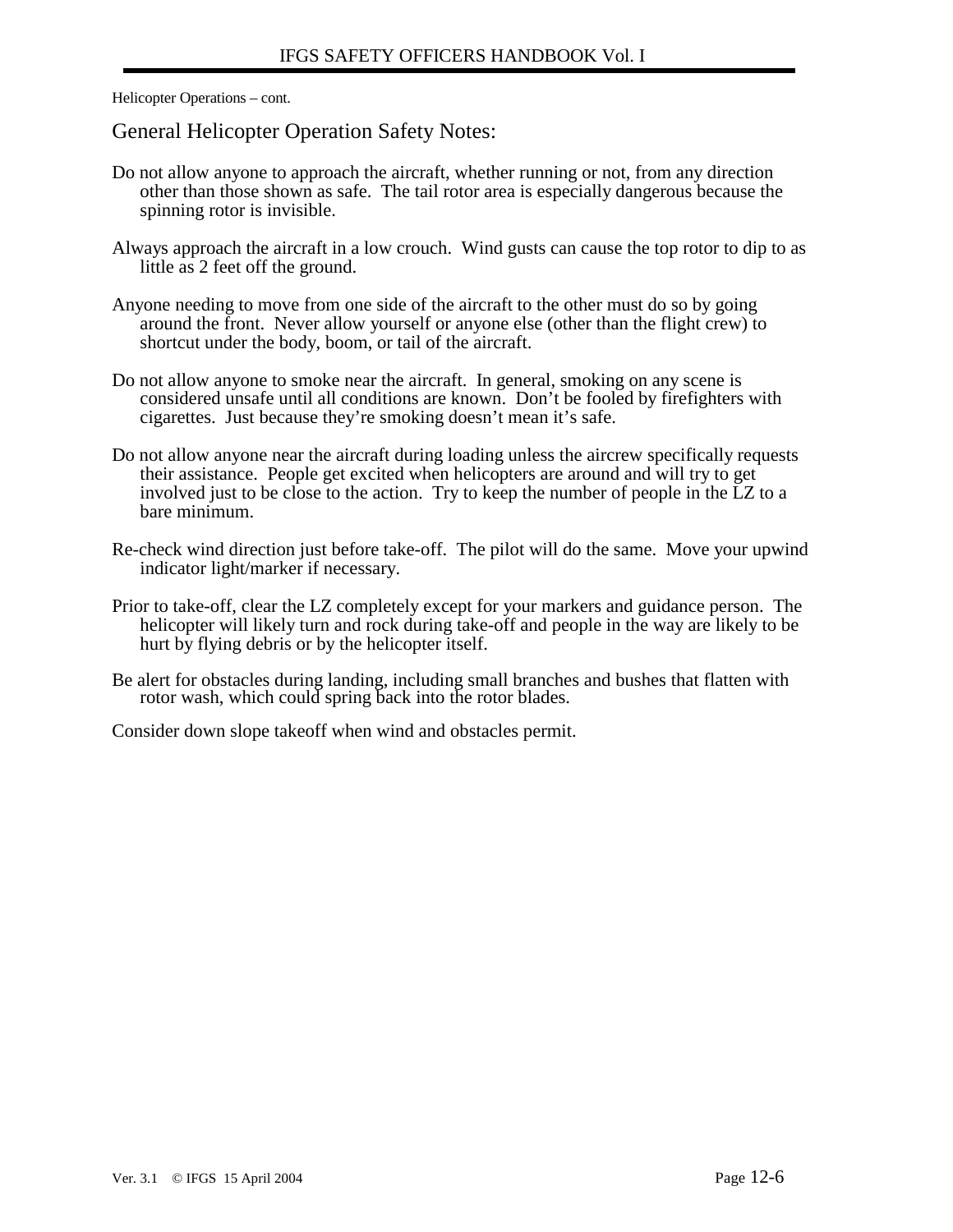# **Twelve Standard Aviation Questions That Could Save Your Life**

These are from the pilots point of view, but should be thought of prior to the activity.

- 1. Is this flight necessary?
- 2. Who is in charge?
- 3. Are all hazards identified and have you made them known?
- 4. Should you stop the operation or flight due to:
- Communications? Weather? Turbulence? A lack of personnel or training?
- 5. Is there a better way to do it?
- 6. Are you driven by an overwhelming sense of urgency?
- 7. Can you justify your actions?
- 8. Are there other aircraft in the area?
- 9. Do you have an escape route?
- 10. Are any rules being broken?
- 11. Are communications getting tense?
- 12. Are you deviating from the assigned operation or flight?

# WHEN IN **DOUBT- DON'T!**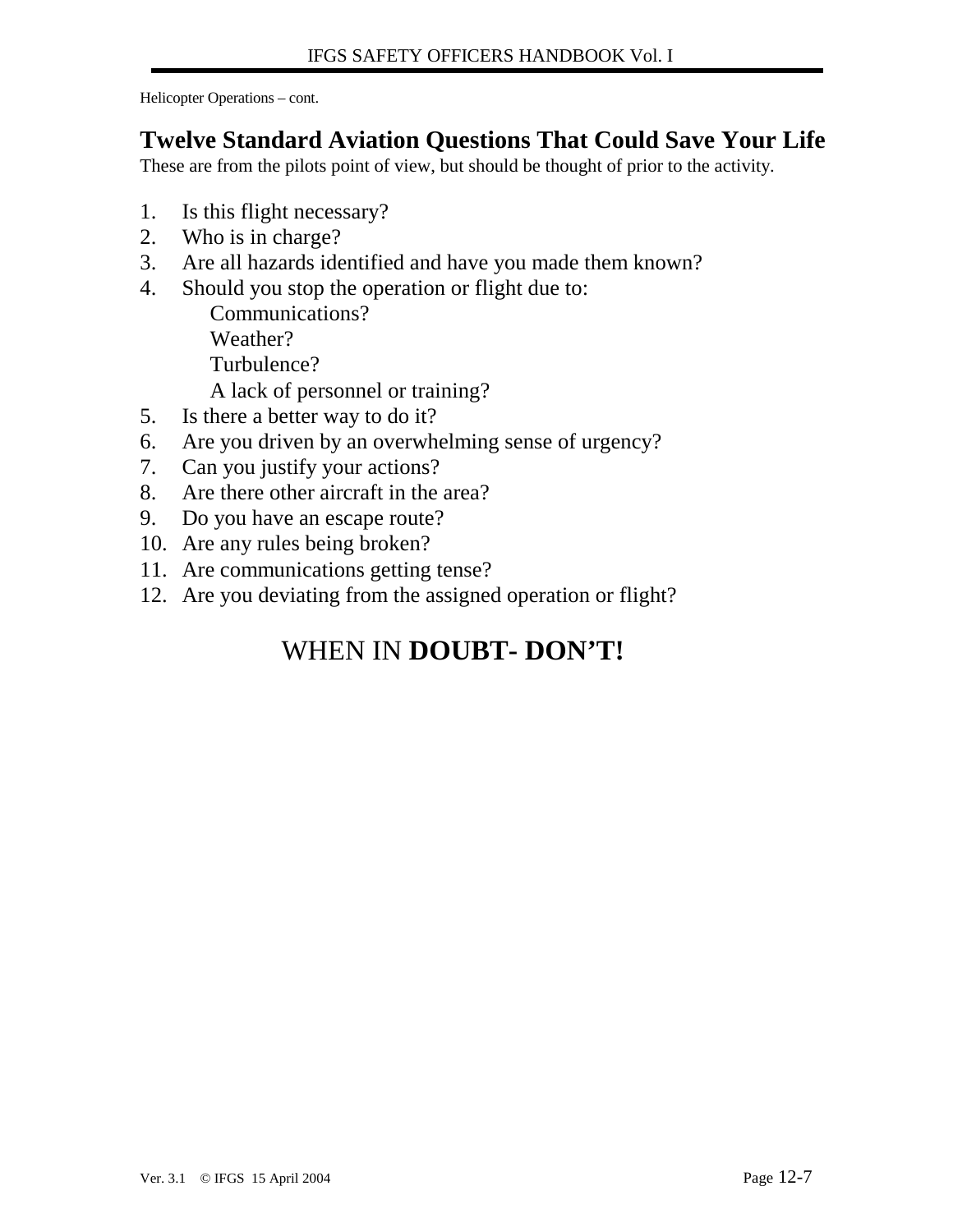This page deliberately blank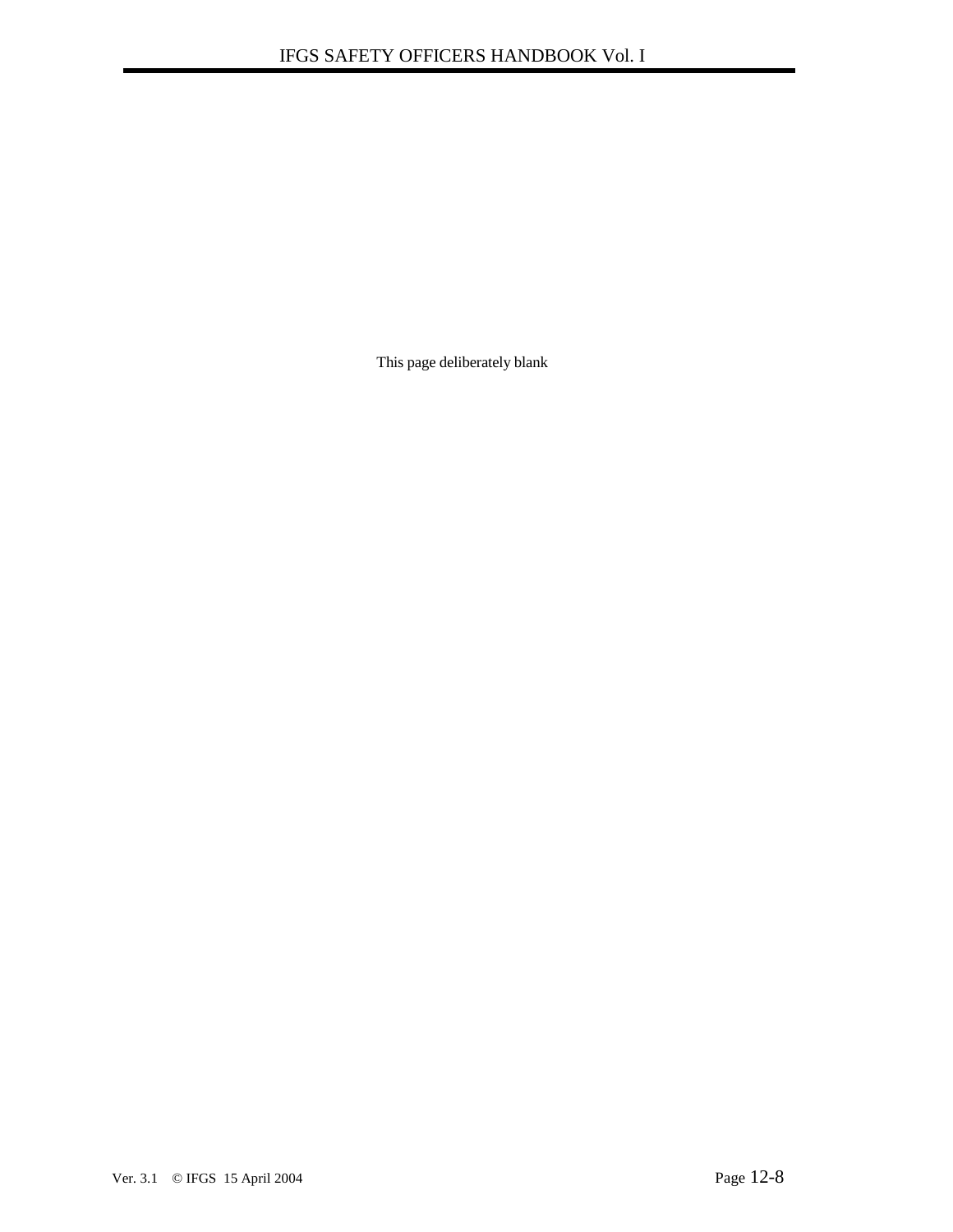| There are many acronyms, abbreviations and terms that are used in the IFGS Gaming system  |
|-------------------------------------------------------------------------------------------|
| and Safety applications. It is important that everyone understand the difference between  |
| these terms. This appendix is an attempt to clarify and standardize these terms. Most of  |
| these definitions can be found in the IFGS Fantasy Rules or are from the safety reference |
| materials, and are only included here for the convenience of those new to IFGS or the     |
| safety field Information between brackets [] is the source or use of the term.            |

- AHJ Authority Having Jurisdiction. [Legal] The authorities (police, fire, forest rangers, etc.) having jurisdiction over an area or activities within an area.
- ARC American Red Cross.<br>BR: Bank Representative
- Bank Representative [IFGS]: The BR is the individual who passes out gold piece representations and collects all evaluation forms for the game.
- CAP Character Applicable Points [IFGS]: Points that are earned that can be applied to characters. (existing or new)
- CFR Code of Federal Regulations. [Federal Law]

Competent Person – [OSHA Definition] – "One who is capable of identifying existing and predictable hazards in the surroundings or working conditions, which are unsanitary, hazardous to employees, and who has authorization to take prompt corrective measures to eliminate them."

- Cryogenics any solid or liquid under -25°C. Includes Dry Ice, liquid nitrogen (LN), or related supercooled gases.
- CSO Chapter Safety Officer. [IFGS]: The CSO is the individual responsible for safety within a chapter. They also train safety officers, and keep safety. records of all sanctioned events in the Chapter.
- DOD Department of Defense. [US Government]. Reference.
- DOT Department of Transportation. [U.S. Government]. Regulations.
- E&O Errors & Omissions. [insurance policy].
- EC: Encounter Coordinator [IFGS]: The Encounter Coordinator is the individual assigned by the GD/GP to coordinate the people and events of a particular encounter in a game.
- Encounter Area The area surrounding and including the encounter site where PC's/NPC's can
- enter.<br>FAT First Aid Team [IFGS] are the first aid personnel who will respond within a game to an injury.
- FATL First Aid Team Leader [IFGS] is responsible for managing the events first aid team, medical supplies, medical emergencies and transportation of injured participants.
- FCC Federal Communications Commission. [U.S. Government]. Regulations.
- Fx Special Effects: (see Technical Effects)
- Fx Encounter Any encounter where Technical Effects are a part of the encounter.
- GA: Game Aids [IFGS]: In order for a game to run successfully the GD must rely on the assistance of many people, called Game Aides (GA). GAs have a variety of roles in a game, from helping the GD write and design to helping with production on the actual day of the game.
- GD Game Designer. [IFGS]: The Game Designer (GD) is the brave individual who puts together an adventure. A GD actually writes and may produce the game.
- GM Gamemasters [IFGS]: GMs are an essential part of every team. GMs are the judges who accompany each party of adventurers, and they score role playing and other things which are an indication of the team's performance.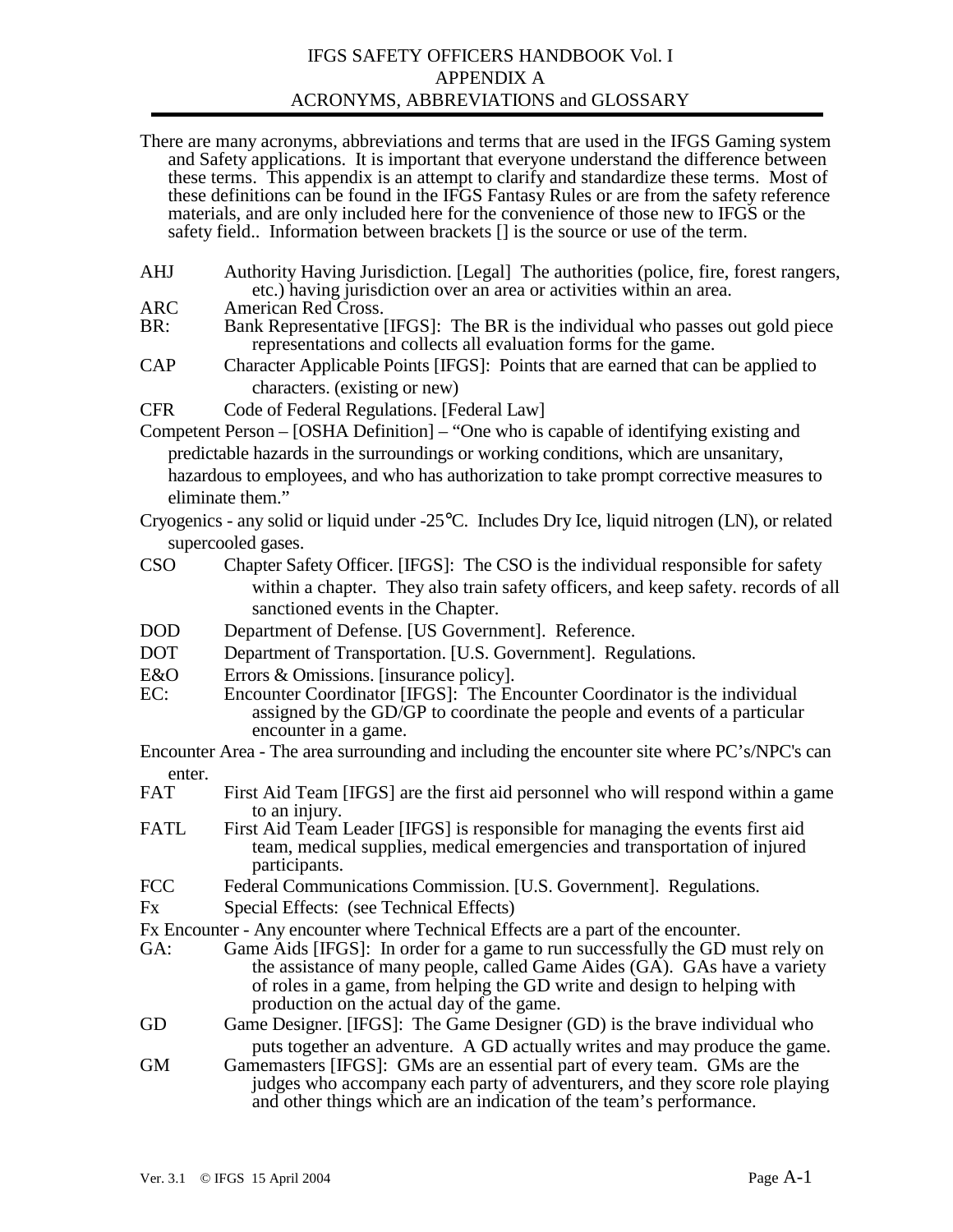#### IFGS SAFETY OFFICERS HANDBOOK Vol. I APPENDIX A ACRONYMS, ABBREVIATIONS and GLOSSARY

| GP         | Game Producer. [IFGS]: The Game Producer is an individual that does not write<br>the adventure but produces what someone else has written.                                                                                            |
|------------|---------------------------------------------------------------------------------------------------------------------------------------------------------------------------------------------------------------------------------------|
| GSO        | Game Safety Officer. [IFGS]: The Game Safety Officer (GSO) is the individual<br>who is responsible for safety in the production of an individual game. This<br>person is responsible for game check-in/check-out, for safety checking |
| GW         | weapons, and for directing response to any medical emergencies.<br>Game Writer [IFGS]: The Game Writer is an individual who writes an adventure<br>but does not produce the game itself.                                              |
| LM:        | Loremaster [IFGS]: The Loremaster is an individual that has been challenged by<br>the GD/GP to lead and/or assemble a team of adventurers and play in the                                                                             |
|            | game.<br>May – represents an option to do the indicated action/requirement.                                                                                                                                                           |
|            | Must – Represents official IFGS policy that must be followed in order for the activity to<br>continue or take place.                                                                                                                  |
| NEC        | National Electric Code. [codes]                                                                                                                                                                                                       |
| NFPA       | National Fire Protection Association. [organization] Codes.                                                                                                                                                                           |
| <b>NPC</b> | Non-Player Character. [IFGS]: Non-Player Characters (NPCs) are all of the other                                                                                                                                                       |
|            | characters and creatures that a player will meet and deal with during the game.                                                                                                                                                       |
| <b>NSC</b> | National Safety Council. [Government]. Reference material.                                                                                                                                                                            |
|            | Operator (Fx) - A qualified individual who only operates an Effects Encounter. Often a                                                                                                                                                |
|            | Technician in training.                                                                                                                                                                                                               |
| OSHA       | Occupational Health and Safety Administration. [Government] Codes.                                                                                                                                                                    |
| PC         | Player Character. [IFGS]: A Player Character (PC) is one of the adventurers                                                                                                                                                           |
|            | playing in the game.                                                                                                                                                                                                                  |
| PGI        | Pyrotechnicians Guild International. [organization] Guidelines & Certifications.                                                                                                                                                      |
|            | Pyrotechnics - Effects based on the burning of a substance to produce smoke, light, heat, or                                                                                                                                          |
| sound.     |                                                                                                                                                                                                                                       |
|            | Qualified Person - [OSHA Definition] – "One who – by possession of a recognized degree,                                                                                                                                               |
|            | certificate, or professional standing, or who by extensive knowledge, training and                                                                                                                                                    |
|            | experience – has successfully demonstrated his/her ability to solve or resolve problems                                                                                                                                               |
|            | related to the subject matter, the work, or the project."                                                                                                                                                                             |
| RFI        | Radio Frequency Interference.                                                                                                                                                                                                         |
|            |                                                                                                                                                                                                                                       |
|            | Safety Team - Is all of the safety personnel at a game/event.                                                                                                                                                                         |
|            | Shall – Represents official IFGS policy that must be followed in order for the activity to                                                                                                                                            |
|            | continue or take place.                                                                                                                                                                                                               |
|            | Should – represents a strong recommendation to follow the directives or suggestion indicated in                                                                                                                                       |
| SK         | this safety handbook.<br>Scorekeeper [IFGS] assist the GM with all of the GM's responsibilities. They are<br>responsible for scoring the actions of some players. They serve as the GM's                                              |
|            | extra eyes and ears.                                                                                                                                                                                                                  |
|            | Smoke - Airborne suspended Aerosol particles produced by pyrotechnic, supercooling, or                                                                                                                                                |
|            | heating means.                                                                                                                                                                                                                        |
| SO         | Safety Officer. [IFGS] Any safety personnel. Includes First Aid team members,                                                                                                                                                         |
|            | weapons and melee check personnel, TSO's, GSO's, and any other persons<br>working for the GSO in a game.                                                                                                                              |
| SSO        | Society Safety Officer. [IFGS] The individual who is responsible for the Safety                                                                                                                                                       |
|            | Handbook and promulgating safety information to the chapters.                                                                                                                                                                         |
|            |                                                                                                                                                                                                                                       |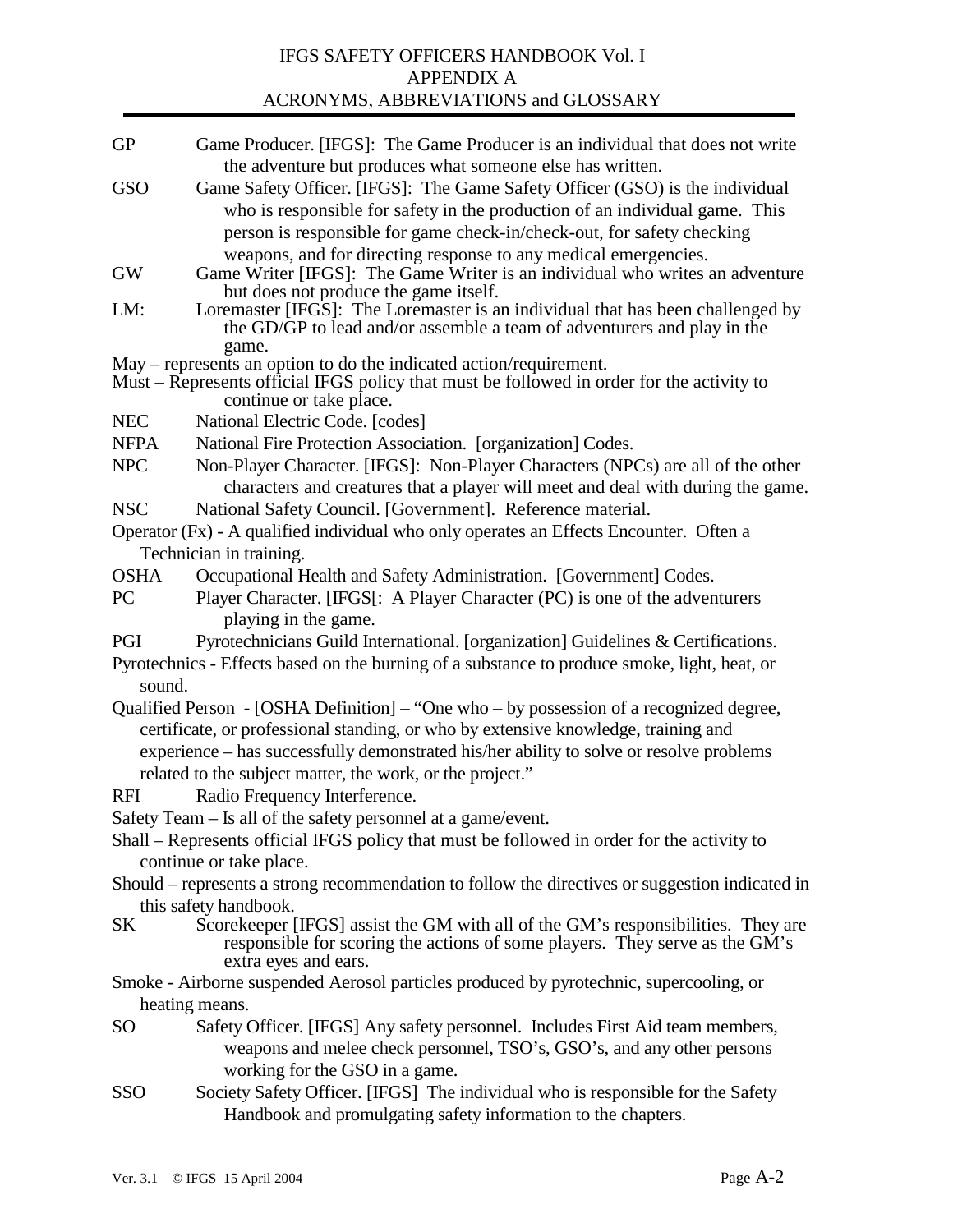- Technician A Competent or Qualified Person who will design, set up, and operate any special effects being employed by a sanctioned event. This person must have the approval of both the TSO and GSO to function in this capacity. Often is also the Encounter Coordinator.
- TR The Treasurer Representative [IFGS] for a game Is the person that is responsible for handling all real world money involved with a game. The TR's responsibilities are defined in Description of Treasurer Position for Provisional and Full Chapters, available from the Society or Chapter Treasurers.
- TSO Technical Safety Officer. [IFGS]: The Technical Safety Officer (TSO) is responsible for the safe operation of any special effects or technical props and the selection of appropriate technicians for the operation of these effects.
- UN United Nations. [Codes & Regulations]
- USC United States Code. [Federal Law]
- WD Watchdog: [IFGS] When a GD has his or her game proposal sanctioned by a governing sanctioning committee, a Watchdog (WD) is selected for the game. Before a game, the WD relays communication between the sanctioning committee and the GD. During a game the WD is responsible for seeing that the execution of the game is as it was sanctioned. The WD is also response for the approval of any changes in the game requested by the GD, or that the production staff should find necessary, after the game has been sanctioned.

 $\leftrightarrow$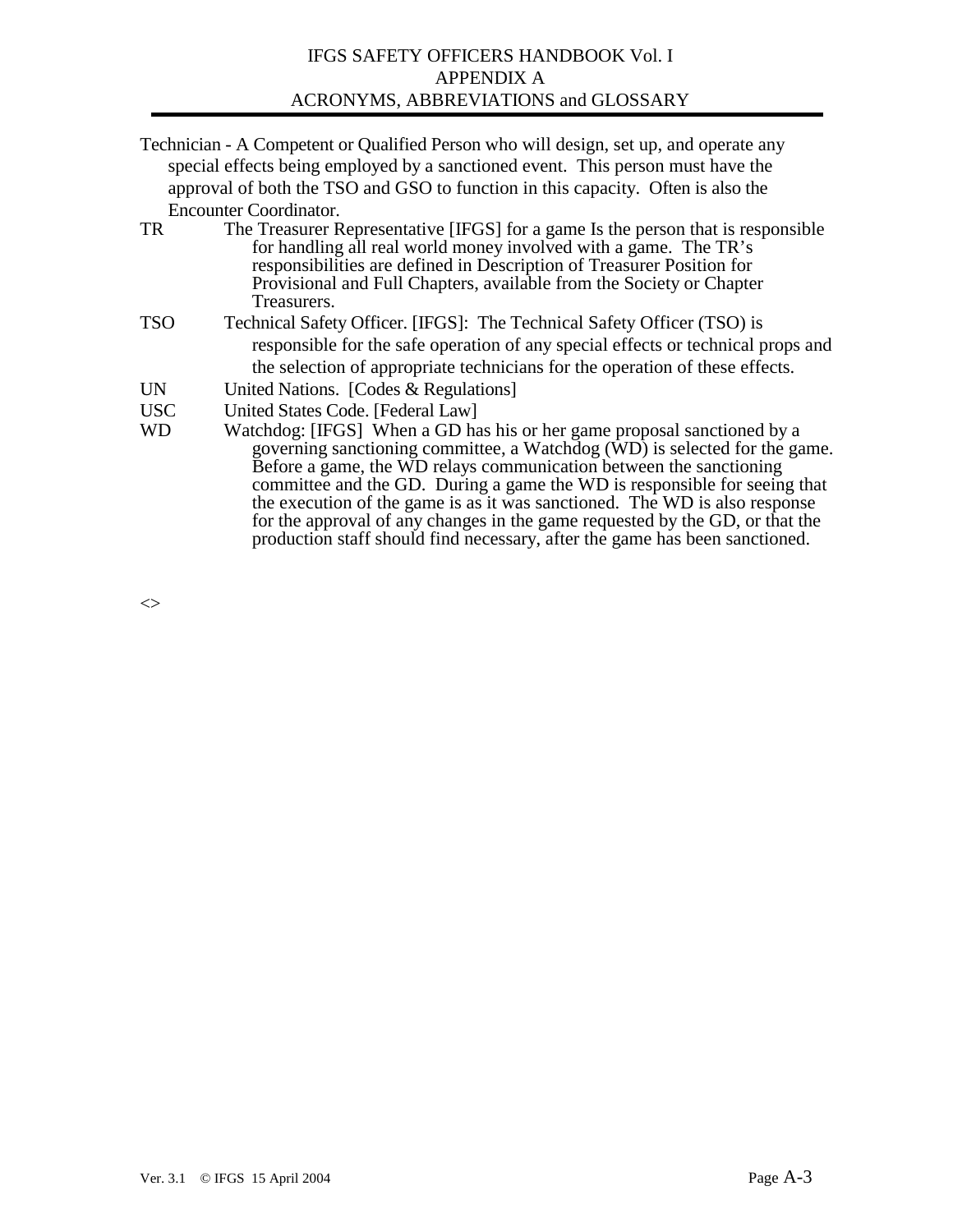This page deliberately blank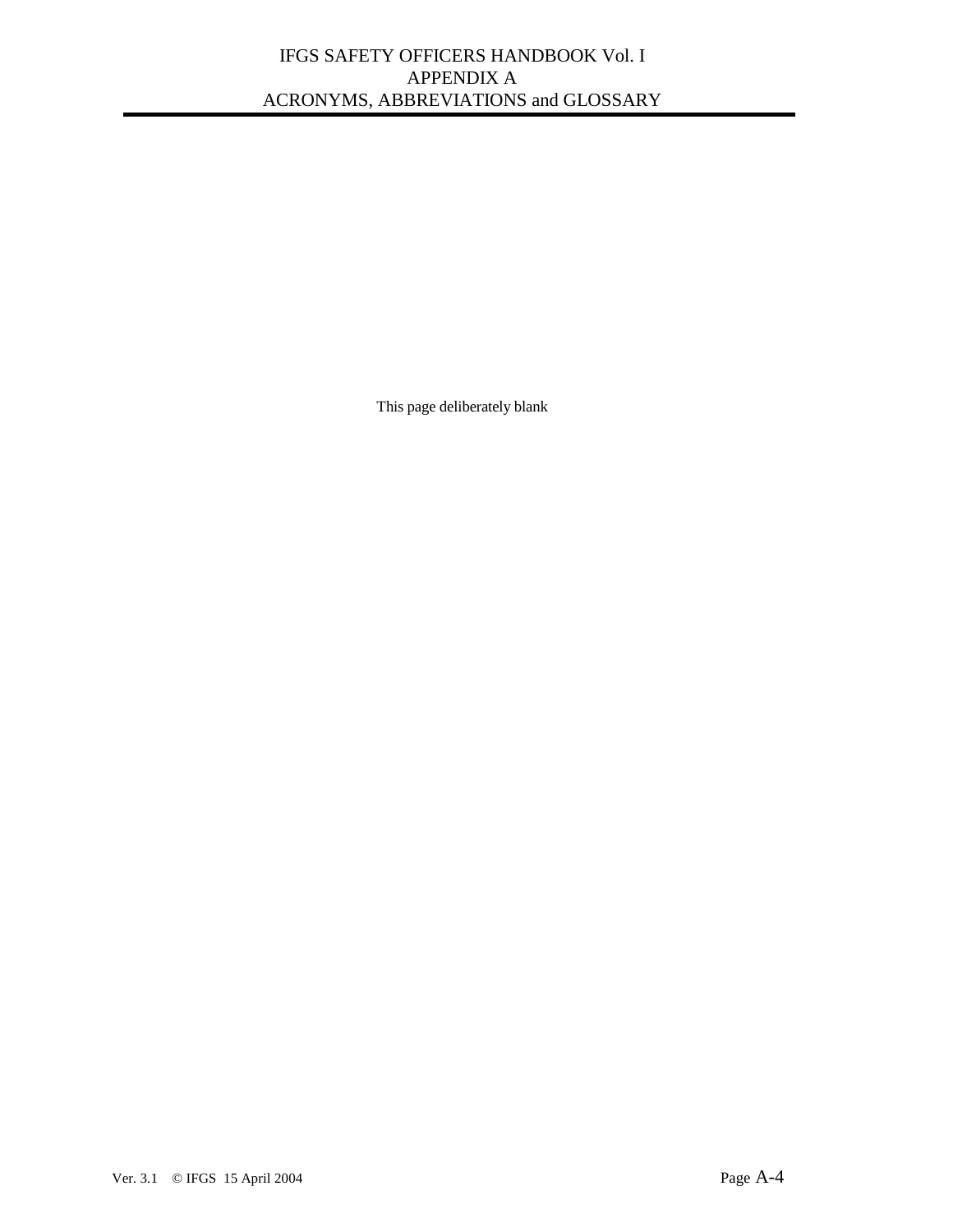- 1. NEC 2004 (National Electric Code)
- 2. NFPA (National Fire Protection Association)
- 3. PGI (Pyrotechnician Guild International) a. Display Fireworks Shooter Certification Study Guide. 1997.
- 4. OSHA.
	- A. #2201. General Industry Digest. 1995.
	- B. #2226. Excavations. 2002(R).
	- C. #3007. Ground-Fault Protection on Construction Sites. 1998(R).
	- D. #3115. Underground Construction. 2003(R).
	- E. #3120. Control of Hazardous Energy (Lockout/Tagout). 2002(R).
	- F. #3122. Principal Emergency Response and Preparedness Requirements in OSHA Standards and Guidance for safety and Health Programs. 1990(R).
	- G. #3124. Stairways and Ladders. 1997(R).
	- H. #3127. Occupational Exposure to Bloodborne Pathogens. 1996(R).
	- I. #3150. A guide to Scaffold Use in the Construction Industry. 2002(R).
	- J.
- 5. Prevention, Recognition, and Prehospital Treatment Hypothermia, Frostbite, and other Cold Injuries. James A. Wilkerson, MD. Editor.; Cameron C. Bangs, MD.; John S. Hayward, PhD. The Mountaineers Press.  $1986$ . ( $5<sup>th</sup>$  printing 1998)
- 6. DOD (Department of Defense/US Military Publications) A. TB Med 550 Food Service. B. CAPM 100-1 Communications.
- 7. NSC (National Safety Council). A. Bloodborne Pathogens. B.
- 8. J.J. Keller & Associates Inc. a. Employee's Guide to Food Safety.  $2<sup>nd</sup>$  Ed.

 $<$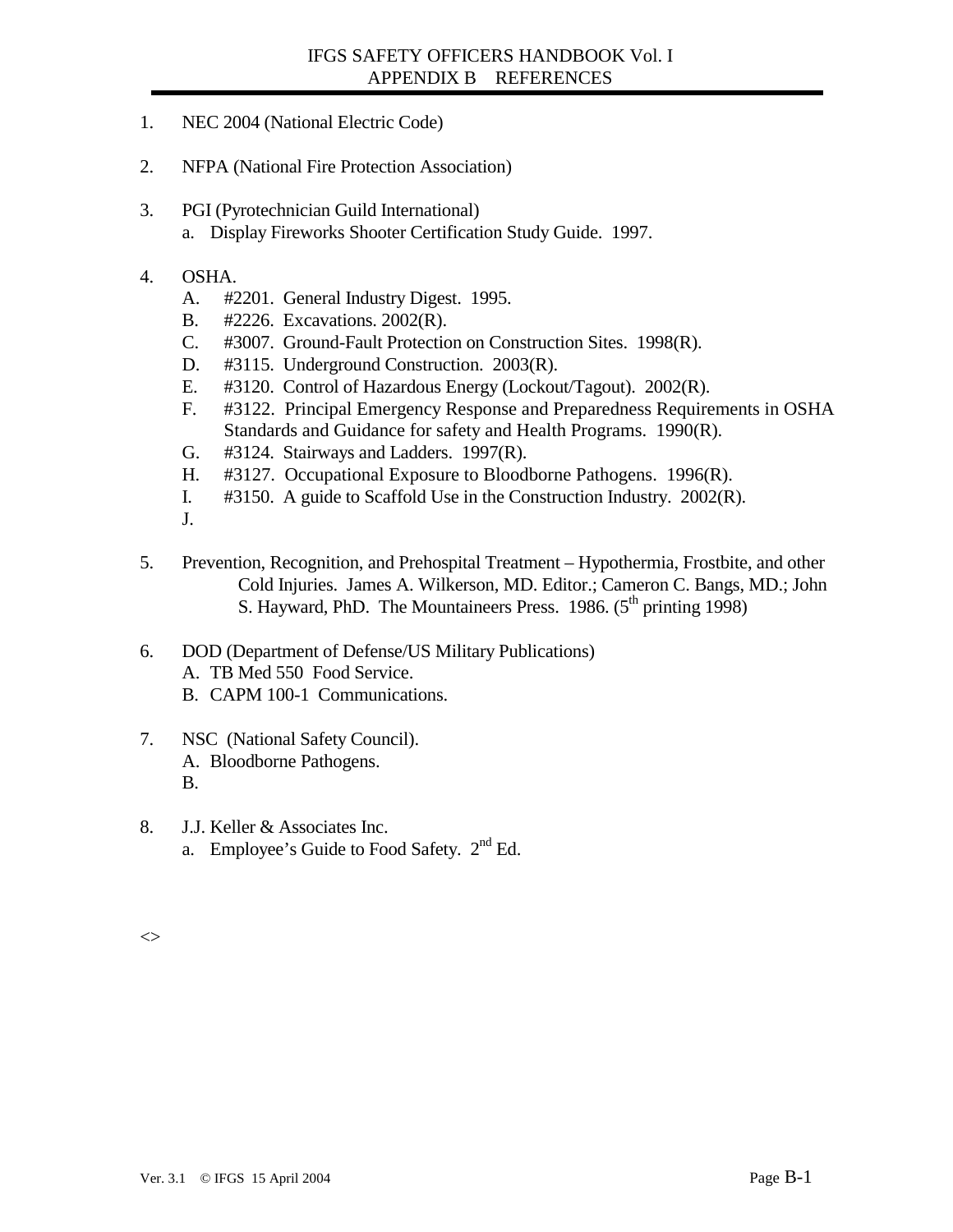This page deliberately blank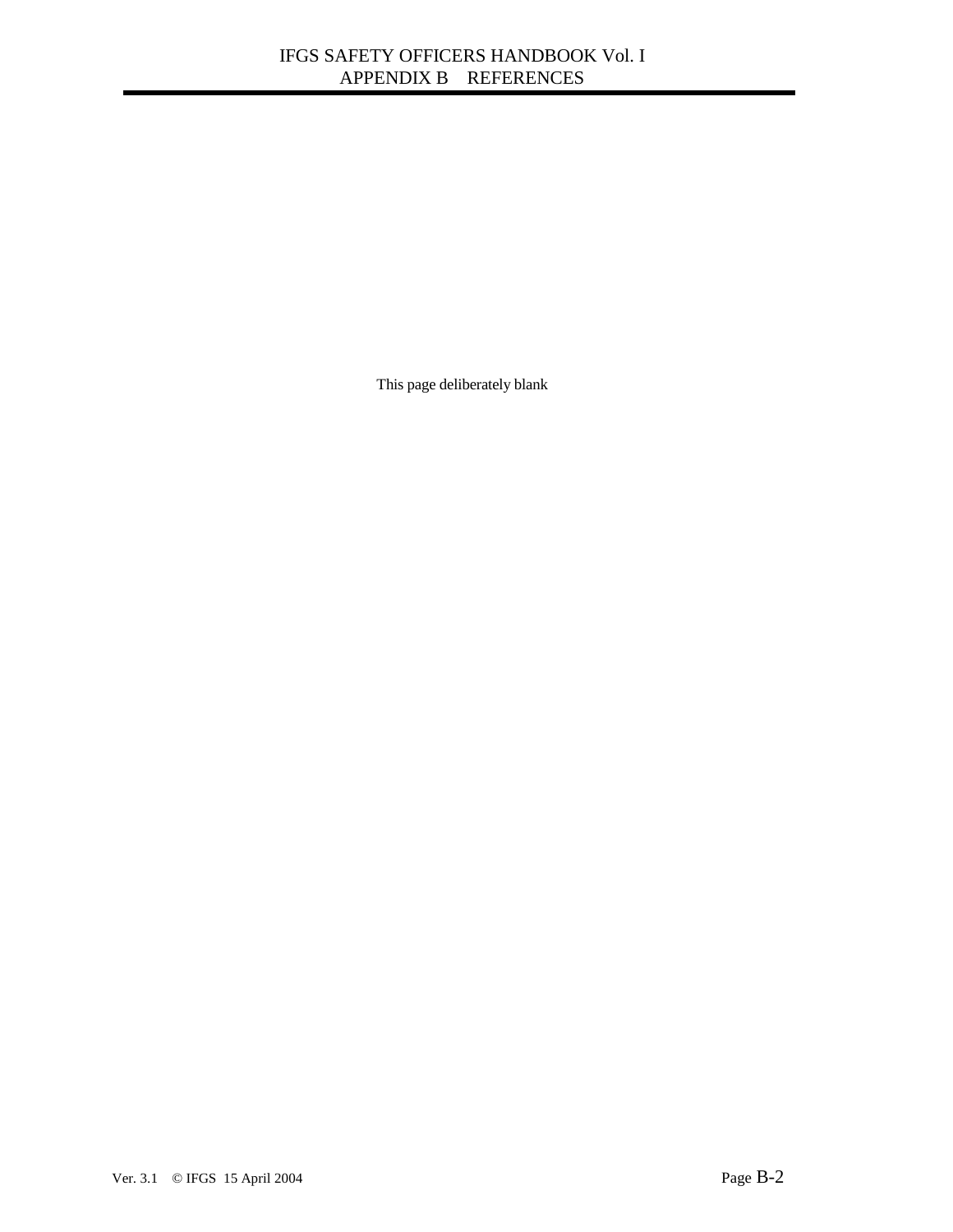### IFGS SAFETY OFFICERS HANDBOOK Vol. I APPENDIX C FORMS and LETTERS

| Form       | Usage                                                                          | <b>Effective Date</b> |
|------------|--------------------------------------------------------------------------------|-----------------------|
| SO Form 01 | CSO Annual report.                                                             | 15 Apr 04             |
| SO Form 02 | Game Report.                                                                   | 15 Apr 04             |
| SO Form 03 | Injury Report.                                                                 | 15 Apr 04             |
| SO Form 04 | Equipment Log.                                                                 | Use Existing.         |
| SO Form 05 | Check-in/out log.                                                              | Use Existing.         |
| SO Form 06 | Release form. (2 Sided)                                                        | Use Existing          |
| SO Form 07 | TSO Report.                                                                    | 15 Apr 04             |
| SO Form 08 | Guardian Contact Form / Authorization of Treatment<br>of Minor Form. (2 sided) | Use Existing          |
| SO Form 09 | Medical Questionnaire.                                                         | Use Existing          |
|            |                                                                                |                       |
| Letter     | Usage                                                                          | <b>Effective Date</b> |

| Leuer        | Jsage-                  | Effective Date |
|--------------|-------------------------|----------------|
| SO Letter 01 | Parent/Guardian Letter. | Use Existing   |

 $\Leftrightarrow$